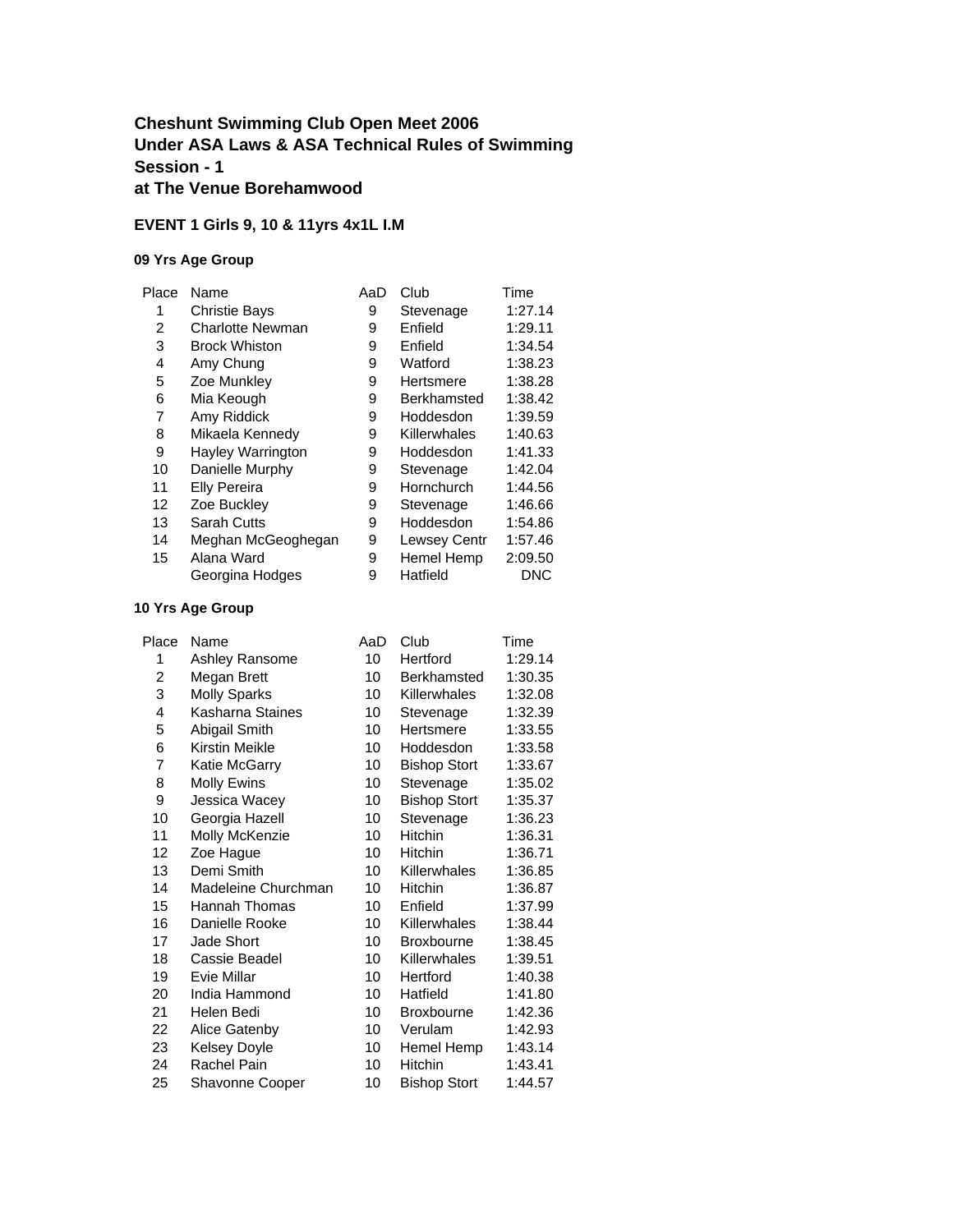| 26 | Faye Nugent    | 10 | Cheshunt             | 1:45.28 |
|----|----------------|----|----------------------|---------|
| 27 | Hannah Mason   | 10 | Hoddesdon            | 1:45.68 |
| 28 | Jessica Cato   | 10 | Hertsmere            | 1:48.24 |
| 29 | Sophie Smith   | 10 | Berkham SCen 1:52.61 |         |
| 30 | Louise Donohue | 10 | <b>Lewsey Centr</b>  | 1:55.42 |
| 31 | Rebecca Suzan  | 10 | Hoddesdon            | 1:55.63 |

| Place                   | Name                      | AaD | Club                | Time    |       |
|-------------------------|---------------------------|-----|---------------------|---------|-------|
| 1                       | Lydia Smith               | 11  | Hatfield            | 1:20.15 |       |
| $\overline{\mathbf{c}}$ | Grace Lee                 | 11  | <b>Bishop Stort</b> | 1:22.28 |       |
| 3                       | Liane Kennedy             | 11  | Killerwhales        | 1:23.02 |       |
| 4                       | <b>Charlotte Reid</b>     | 11  | Hitchin             | 1:23.92 |       |
| 5                       | Ashley Wareing            | 11  | Modernians          | 1:24.80 |       |
| 6                       | Rebecca Welch             | 11  | Cheshunt            | 1:24.98 |       |
| 7                       | Zoe Stewart               | 11  | Watford             | 1:25.16 |       |
| 8                       | Carina Bays               | 11  | Stevenage           | 1:25.51 |       |
| 9                       | Katharine Insull          | 11  | Hitchin             | 1:26.78 |       |
| 10                      | Broghan McGeoghegan       | 11  | Lewsey Centr        | 1:27.86 |       |
| 11                      | Emma Riddick              | 11  | Hoddesdon           | 1:28.33 |       |
| 12                      | Tanya Teasdale            | 11  | Hemel Hemp          | 1:29.07 |       |
| 13                      | Samantha Catchpole        | 11  | Hemel Hemp          | 1:29.52 |       |
| 14                      | Kathryn Burr              | 11  | Hertford            | 1:29.73 |       |
| 15                      | <b>Tara Keswick</b>       | 11  | Hitchin             | 1:30.09 |       |
| 16                      | <b>Chloe Harris</b>       | 11  | Hoddesdon           | 1:30.53 |       |
| 17                      | Kira Doyle                | 11  | Hemel Hemp          | 1:30.82 |       |
| 18                      | Keira Sullivan            | 11  | Cheshunt            | 1:31.81 |       |
| 19                      | <b>Suzanne Pitts</b>      | 11  | Hemel Hemp          | 1:32.29 |       |
| 19                      | <b>Abbie Barnes</b>       | 11  | Berkhamsted         | 1:32.29 |       |
| 21                      | Emma Fisk                 | 11  | <b>Bishop Stort</b> | 1:33.54 |       |
| 22                      | <b>Connie Hawkes</b>      | 11  | Enfield             | 1:34.82 |       |
| 23                      | Jessica Waters            | 11  | Hoddesdon           | 1:34.84 |       |
| 24                      | <b>Charlotte Reynolds</b> | 11  | <b>Bishop Stort</b> | 1:35.18 |       |
| 25                      | Ellie Shearman            | 11  | Berkhamsted         | 1:35.53 |       |
| 26                      | Laura Durrant             | 11  | Stevenage           | 1:35.76 |       |
| 27                      | <b>Emily Scott</b>        | 11  | Hatfield            | 1:39.35 |       |
| 28                      | Sophie Chung              | 11  | Watford             | 1:40.99 |       |
| 29                      | Natasha Vadher            | 11  | Berkhamsted         | 1:43.00 |       |
| 30                      | <b>Amber Prince</b>       | 11  | Lewsey Centr        | 1:53.65 |       |
|                         | Beth King                 | 11  | Cheshunt            | DQ      | SA-1L |
|                         | Jennifer Seress           | 11  | <b>Hitchin</b>      | DQ      | T-    |
|                         | Emma Lythaby              | 11  | Hertford            | DQ      | T-    |
|                         | Charlotte Barton          | 11  | <b>Bishop Stort</b> | DQ      | T-    |
|                         |                           |     |                     |         |       |

| Place | Name                  | AaD | Club                | Time    |
|-------|-----------------------|-----|---------------------|---------|
|       | Lydia Smith           | 11  | Hatfield            | 1:20.15 |
| 2     | Grace Lee             | 11  | <b>Bishop Stort</b> | 1:22.28 |
| 3     | Liane Kennedy         | 11  | Killerwhales        | 1:23.02 |
| 4     | <b>Charlotte Reid</b> | 11  | Hitchin             | 1:23.92 |
| 5     | Ashley Wareing        | 11  | Modernians          | 1:24.80 |
| 6     | Rebecca Welch         | 11  | Cheshunt            | 1:24.98 |
| 7     | Zoe Stewart           | 11  | Watford             | 1:25.16 |
| 8     | Carina Bays           | 11  | Stevenage           | 1:25.51 |
|       |                       |     |                     |         |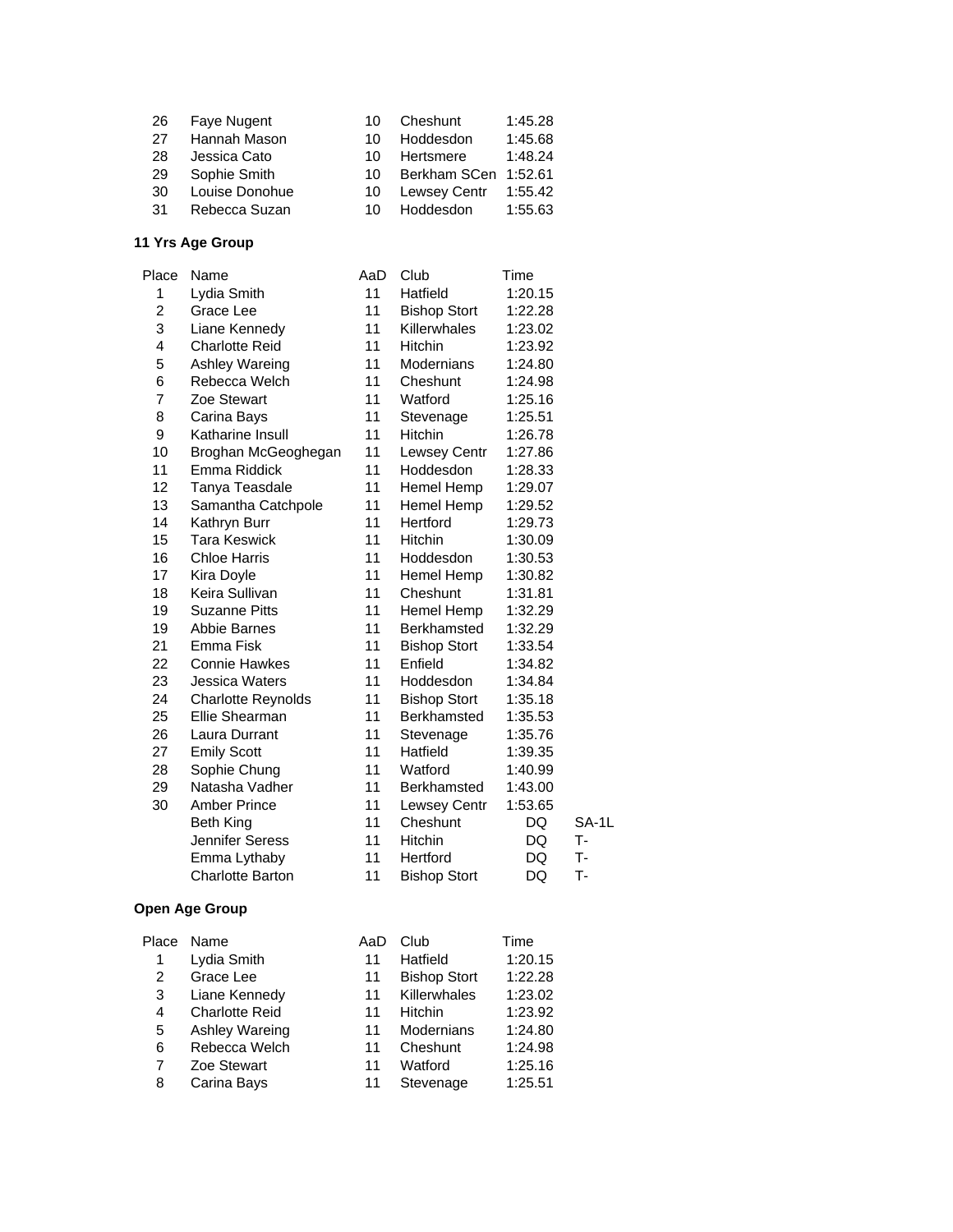| 9  | Katharine Insull        | 11 | Hitchin             | 1:26.78 |
|----|-------------------------|----|---------------------|---------|
| 10 | <b>Christie Bays</b>    | 9  | Stevenage           | 1:27.14 |
| 11 | Broghan McGeoghegan     | 11 | Lewsey Centr        | 1:27.86 |
| 12 | Emma Riddick            | 11 | Hoddesdon           | 1:28.33 |
| 13 | Tanya Teasdale          | 11 | Hemel Hemp          | 1:29.07 |
| 14 | <b>Charlotte Newman</b> | 9  | Enfield             | 1:29.11 |
| 15 | <b>Ashley Ransome</b>   | 10 | Hertford            | 1:29.14 |
| 16 | Samantha Catchpole      | 11 | Hemel Hemp          | 1:29.52 |
| 17 | Kathryn Burr            | 11 | Hertford            | 1:29.73 |
| 18 | <b>Tara Keswick</b>     | 11 | <b>Hitchin</b>      | 1:30.09 |
| 19 | Megan Brett             | 10 | Berkhamsted         | 1:30.35 |
| 20 | <b>Chloe Harris</b>     | 11 | Hoddesdon           | 1:30.53 |
| 21 | Kira Doyle              | 11 | Hemel Hemp          | 1:30.82 |
| 22 | Keira Sullivan          | 11 | Cheshunt            | 1:31.81 |
| 23 | <b>Molly Sparks</b>     | 10 | Killerwhales        | 1:32.08 |
| 24 | <b>Suzanne Pitts</b>    | 11 | Hemel Hemp          | 1:32.29 |
| 24 | Abbie Barnes            | 11 | <b>Berkhamsted</b>  | 1:32.29 |
| 26 | Kasharna Staines        | 10 | Stevenage           | 1:32.39 |
| 27 | Emma Fisk               | 11 | <b>Bishop Stort</b> | 1:33.54 |
| 28 | Abigail Smith           | 10 | Hertsmere           | 1:33.55 |
| 29 | Kirstin Meikle          | 10 | Hoddesdon           | 1:33.58 |
| 30 | Katie McGarry           | 10 | <b>Bishop Stort</b> | 1:33.67 |
| 31 | <b>Brock Whiston</b>    | 9  | Enfield             | 1:34.54 |
| 32 | <b>Connie Hawkes</b>    | 11 | Enfield             | 1:34.82 |
| 33 | Jessica Waters          | 11 | Hoddesdon           | 1:34.84 |
| 34 | <b>Molly Ewins</b>      | 10 | Stevenage           | 1:35.02 |
| 35 | Charlotte Reynolds      | 11 | <b>Bishop Stort</b> | 1:35.18 |
| 36 | Jessica Wacey           | 10 | <b>Bishop Stort</b> | 1:35.37 |
| 37 | <b>Ellie Shearman</b>   | 11 | Berkhamsted         | 1:35.53 |
| 38 | Laura Durrant           | 11 | Stevenage           | 1:35.76 |
| 39 | Georgia Hazell          | 10 | Stevenage           | 1:36.23 |
| 40 | Molly McKenzie          | 10 | Hitchin             | 1:36.31 |
| 41 | Zoe Hague               | 10 | Hitchin             | 1:36.71 |
| 42 | Demi Smith              | 10 | Killerwhales        | 1:36.85 |
| 43 | Madeleine Churchman     | 10 | <b>Hitchin</b>      | 1:36.87 |
| 44 | <b>Hannah Thomas</b>    | 10 | Enfield             | 1:37.99 |
| 45 | Amy Chung               | 9  | Watford             | 1:38.23 |
| 46 | Zoe Munkley             | 9  | Hertsmere           | 1:38.28 |
| 47 | Mia Keough              | 9  | Berkhamsted         | 1:38.42 |
| 48 | Danielle Rooke          | 10 | Killerwhales        | 1:38.44 |
| 49 | Jade Short              | 10 | <b>Broxbourne</b>   | 1:38.45 |
| 50 | <b>Emily Scott</b>      | 11 | Hatfield            | 1:39.35 |
| 51 | Cassie Beadel           | 10 | Killerwhales        | 1:39.51 |
| 52 | Amy Riddick             | 9  | Hoddesdon           | 1:39.59 |
| 53 | <b>Evie Millar</b>      | 10 | Hertford            | 1:40.38 |
| 54 | Mikaela Kennedy         | 9  | Killerwhales        | 1:40.63 |
| 55 | Sophie Chung            | 11 | Watford             | 1:40.99 |
| 56 | Hayley Warrington       | 9  | Hoddesdon           | 1:41.33 |
| 57 | India Hammond           | 10 | Hatfield            | 1:41.80 |
| 58 | Danielle Murphy         | 9  | Stevenage           | 1:42.04 |
| 59 | Helen Bedi              | 10 | <b>Broxbourne</b>   | 1:42.36 |
| 60 | Alice Gatenby           | 10 | Verulam             | 1:42.93 |
| 61 | Natasha Vadher          | 11 | Berkhamsted         | 1:43.00 |
| 62 | Kelsey Doyle            | 10 | Hemel Hemp          | 1:43.14 |
| 63 | Rachel Pain             | 10 | Hitchin             | 1:43.41 |
|    |                         |    |                     |         |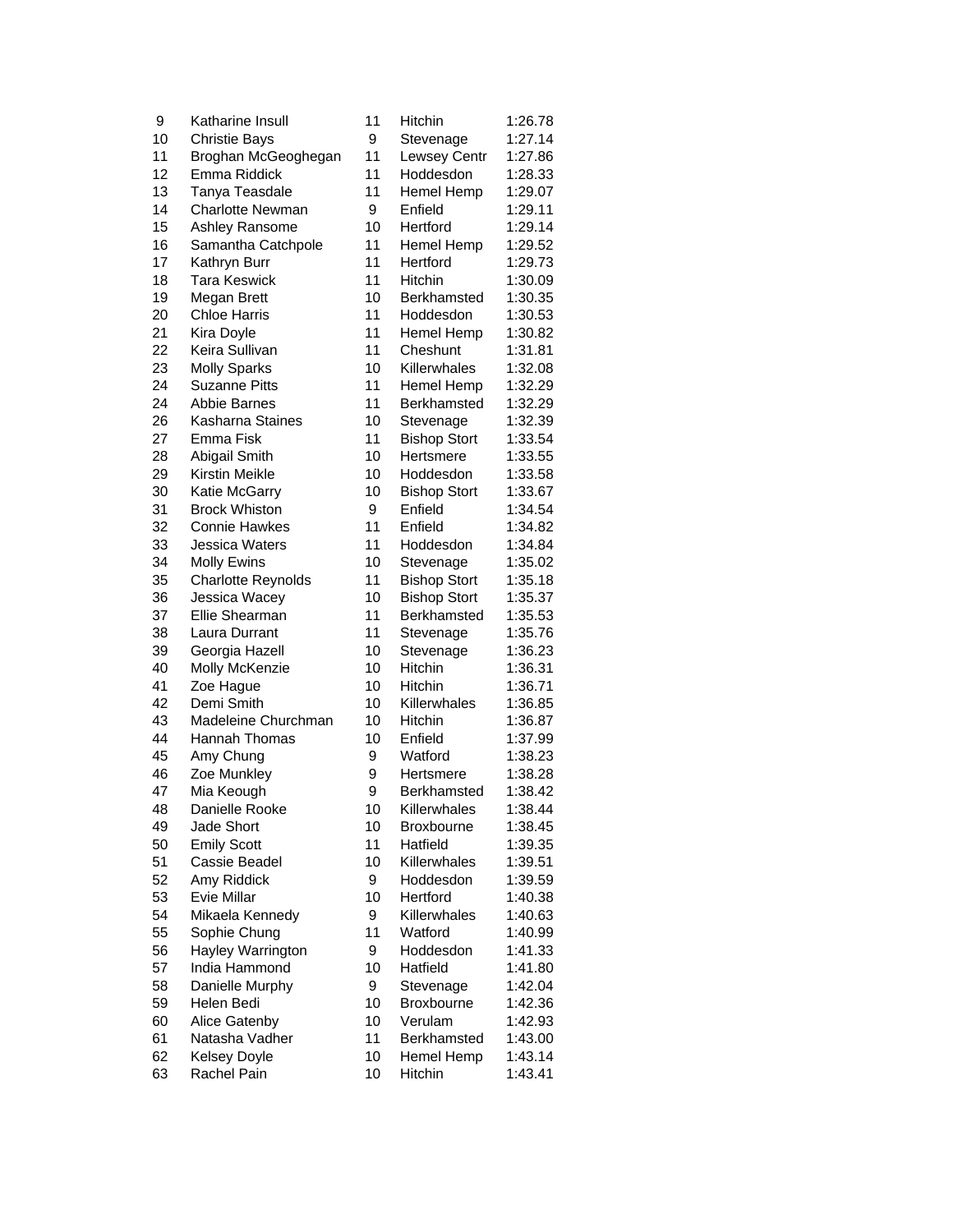| 64 | <b>Elly Pereira</b>     | 9  | Hornchurch          | 1:44.56    |       |
|----|-------------------------|----|---------------------|------------|-------|
| 65 | <b>Shavonne Cooper</b>  | 10 | <b>Bishop Stort</b> | 1:44.57    |       |
| 66 | Faye Nugent             | 10 | Cheshunt            | 1:45.28    |       |
| 67 | Hannah Mason            | 10 | Hoddesdon           | 1:45.68    |       |
| 68 | Zoe Buckley             | 9  | Stevenage           | 1:46.66    |       |
| 69 | Jessica Cato            | 10 | Hertsmere           | 1:48.24    |       |
| 70 | Sophie Smith            | 10 | Berkham SCen        | 1:52.61    |       |
| 71 | Amber Prince            | 11 | Lewsey Centr        | 1:53.65    |       |
| 72 | Sarah Cutts             | 9  | Hoddesdon           | 1:54.86    |       |
| 73 | Louise Donohue          | 10 | Lewsey Centr        | 1:55.42    |       |
| 74 | Rebecca Suzan           | 10 | Hoddesdon           | 1:55.63    |       |
| 75 | Meghan McGeoghegan      | 9  | <b>Lewsey Centr</b> | 1:57.46    |       |
| 76 | Alana Ward              | 9  | Hemel Hemp          | 2:09.50    |       |
|    | Georgina Hodges         | 9  | Hatfield            | <b>DNC</b> |       |
|    | Beth King               | 11 | Cheshunt            | DQ         | SA-1L |
|    | Jennifer Seress         | 11 | <b>Hitchin</b>      | DQ         | т-    |
|    | Emma Lythaby            | 11 | Hertford            | DQ         | т-    |
|    | <b>Charlotte Barton</b> | 11 | <b>Bishop Stort</b> | DQ         | т.    |

# **EVENT 2 Boys 9, 10 & 11yrs 4x1L I.M**

## **09 Yrs Age Group**

| Place | Name                    | AaD | Club              | Time    |     |
|-------|-------------------------|-----|-------------------|---------|-----|
| 1     | Nico Campbell           | 9   | Cheshunt          | 1:33.84 |     |
| 2     | David Spicer            | 9   | Stevenage         | 1:34.25 |     |
| 3     | Ranishka Kumarage       | 9   | Hemel Hemp        | 1:35.27 |     |
| 4     | <b>Benjamin Purcell</b> | 9   | Hatfield          | 1:35.64 |     |
| 5     | <b>Matthew Hallam</b>   | 9   | Hoddesdon         | 1:39.21 |     |
| 6     | Kyle Vadher             | 9   | Berkhamsted       | 1:40.19 |     |
| 7     | Ethan Lamb              | 9   | Hatfield          | 1:45.55 |     |
| 8     | <b>Rhys Short</b>       | 9   | <b>Broxbourne</b> | 1:49.48 |     |
| 9     | Ryan Ranger             | 9   | Cheshunt          | 1:49.52 |     |
| 10    | Jonathan Pitts          | 9   | Hemel Hemp        | 1:56.16 |     |
|       | Jack Pickford           | 9   | Watford           | DQ      | SL- |
|       | William Noble           | 9   | <b>Hitchin</b>    | DQ      | т.  |
|       | Peter Pickford          | 9   | Watford           | DQ      | т-  |

| Place | Name                    | AaD | Club         | Time    |
|-------|-------------------------|-----|--------------|---------|
| 1     | <b>Matthew Williams</b> | 10  | Cheshunt     | 1:28.78 |
| 2     | Joseph Mileusnic        | 10  | Stevenage    | 1:29.73 |
| 3     | Luke Jones              | 10  | Hertsmere    | 1:29.74 |
| 4     | Liam Doonan             | 10  | Stevenage    | 1:31.70 |
| 5     | Sam Ditchfield          | 10  | Hertford     | 1:34.84 |
| 6     | Ashley Holness-Wright   | 10  | Watford      | 1:35.87 |
| 7     | <b>Matthew Dawe</b>     | 10  | Hornchurch   | 1:36.98 |
| 8     | Aiden Robinson          | 10  | Killerwhales | 1:39.13 |
| 9     | Lewis Hawkins           | 10  | Watford      | 1:41.64 |
| 10    | Jason Trew              | 10  | Cheshunt     | 1:42.53 |
| 11    | Max Woodward            | 10  | Enfield      | 1:42.82 |
| 12    | Alex Mason              | 10  | Lewsey Centr | 1:45.36 |
| 13    | <b>Philip Murphy</b>    | 10  | Hertford     | 1:46.39 |
| 14    | Daniel Laffey           | 10  | Killerwhales | 1:47.43 |
| 15    | Sean Facey              | 10  | Cheshunt     | 1:47.73 |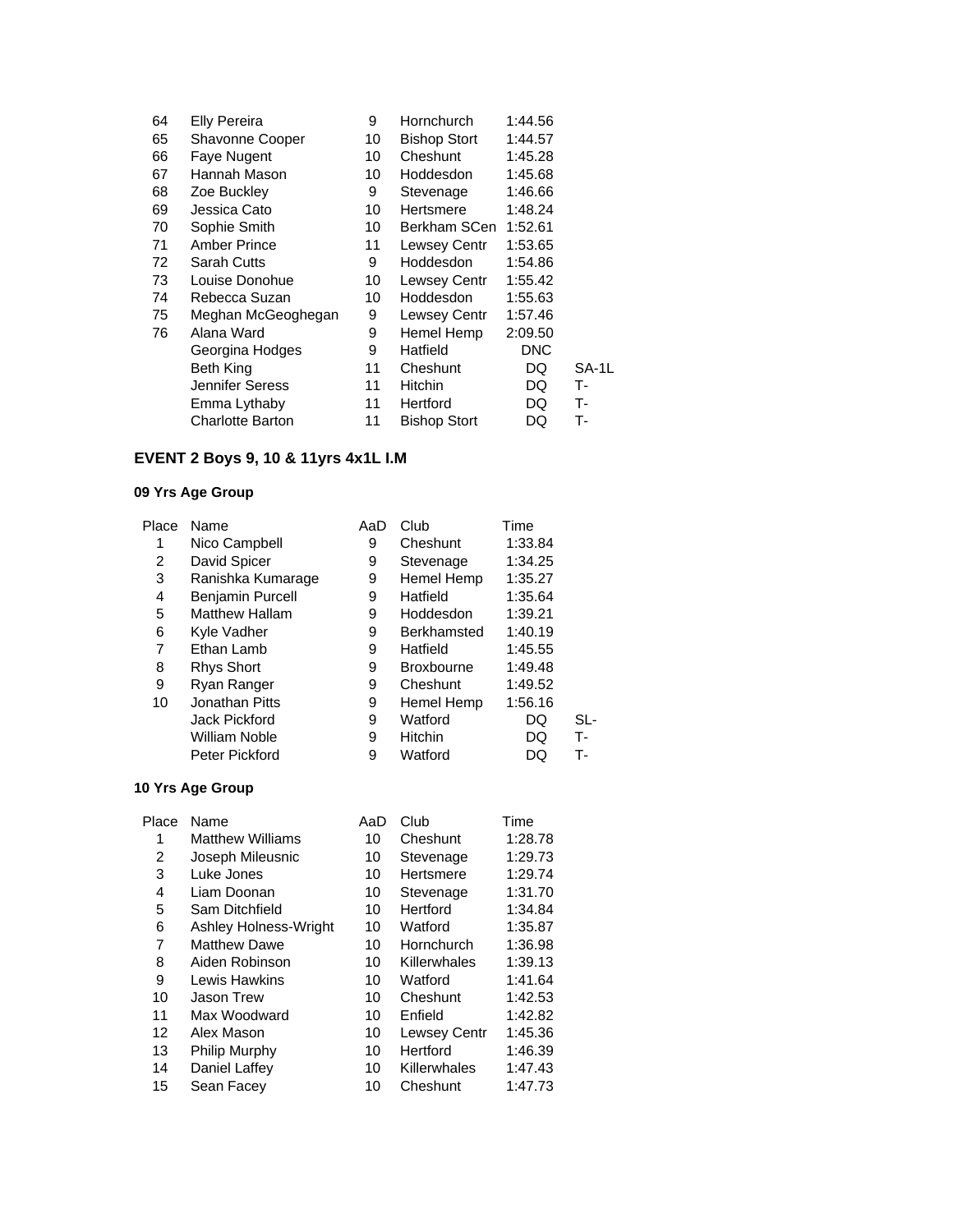| 16. | Liam Hamilton         | 10. | Watford         | 1:50.45 |    |
|-----|-----------------------|-----|-----------------|---------|----|
| 17  | Alex Merchan          |     | 10 Killerwhales | 1:54.04 |    |
| 18  | <b>Hamish Barrett</b> | 10. | Watford         | 1:54.58 |    |
|     | Niall Cahill          |     | 10 Lewsey Centr | DQ      | т- |

| Place             | Name                 | AaD | Club                | Time    |    |
|-------------------|----------------------|-----|---------------------|---------|----|
| 1                 | <b>Thomas Warbey</b> | 11  | Stevenage           | 1:22.93 |    |
| 2                 | Jack Spence          | 11  | Watford             | 1:25.31 |    |
| 3                 | Sean Houlihan        | 11  | Killerwhales        | 1:27.69 |    |
| 4                 | George Crow          | 11  | Killerwhales        | 1:27.80 |    |
| 5                 | Tim Warr             | 11  | Berkham SCen        | 1:31.16 |    |
| 6                 | Alex Bramley         | 11  | Berkham SCen        | 1:32.13 |    |
| 7                 | Ivan Brett           | 11  | <b>Bishop Stort</b> | 1:32.76 |    |
| 8                 | <b>Stephen Mears</b> | 11  | Hatfield            | 1:32.88 |    |
| 9                 | Matthew Chapman      | 11  | Watford             | 1:34.23 |    |
| 10                | <b>Jack Jarrett</b>  | 11  | Stevenage           | 1:35.95 |    |
| 11                | James Duke-Smith     | 11  | Cheshunt            | 1:36.24 |    |
| $12 \overline{ }$ | Graham Tate          | 11  | Cheshunt            | 1:36.65 |    |
| 13                | Luke Ames            | 11  | Stevenage           | 1:38.60 |    |
|                   | David Swinnerton     | 11  | <b>Lewsey Centr</b> | DQ      | т. |
|                   |                      |     |                     |         |    |

| Place | Name                    | AaD | Club                | Time    |
|-------|-------------------------|-----|---------------------|---------|
| 1     | <b>Thomas Warbey</b>    | 11  | Stevenage           | 1:22.93 |
| 2     | Jack Spence             | 11  | Watford             | 1:25.31 |
| 3     | Sean Houlihan           | 11  | Killerwhales        | 1:27.69 |
| 4     | George Crow             | 11  | Killerwhales        | 1:27.80 |
| 5     | <b>Matthew Williams</b> | 10  | Cheshunt            | 1:28.78 |
| 6     | Joseph Mileusnic        | 10  | Stevenage           | 1:29.73 |
| 7     | Luke Jones              | 10  | Hertsmere           | 1:29.74 |
| 8     | Tim Warr                | 11  | Berkham SCen        | 1:31.16 |
| 9     | Liam Doonan             | 10  | Stevenage           | 1:31.70 |
| 10    | Alex Bramley            | 11  | Berkham SCen        | 1:32.13 |
| 11    | Ivan Brett              | 11  | <b>Bishop Stort</b> | 1:32.76 |
| 12    | <b>Stephen Mears</b>    | 11  | Hatfield            | 1:32.88 |
| 13    | Nico Campbell           | 9   | Cheshunt            | 1:33.84 |
| 14    | Matthew Chapman         | 11  | Watford             | 1:34.23 |
| 15    | David Spicer            | 9   | Stevenage           | 1:34.25 |
| 16    | Sam Ditchfield          | 10  | Hertford            | 1:34.84 |
| 17    | Ranishka Kumarage       | 9   | Hemel Hemp          | 1:35.27 |
| 18    | <b>Benjamin Purcell</b> | 9   | Hatfield            | 1:35.64 |
| 19    | Ashley Holness-Wright   | 10  | Watford             | 1:35.87 |
| 20    | <b>Jack Jarrett</b>     | 11  | Stevenage           | 1:35.95 |
| 21    | James Duke-Smith        | 11  | Cheshunt            | 1:36.24 |
| 22    | <b>Graham Tate</b>      | 11  | Cheshunt            | 1:36.65 |
| 23    | <b>Matthew Dawe</b>     | 10  | Hornchurch          | 1:36.98 |
| 24    | Luke Ames               | 11  | Stevenage           | 1:38.60 |
| 25    | Aiden Robinson          | 10  | Killerwhales        | 1:39.13 |
| 26    | <b>Matthew Hallam</b>   | 9   | Hoddesdon           | 1:39.21 |
| 27    | Kyle Vadher             | 9   | Berkhamsted         | 1:40.19 |
| 28    | Lewis Hawkins           | 10  | Watford             | 1:41.64 |
| 29    | <b>Jason Trew</b>       | 10  | Cheshunt            | 1:42.53 |
| 30    | Max Woodward            | 10  | Enfield             | 1:42.82 |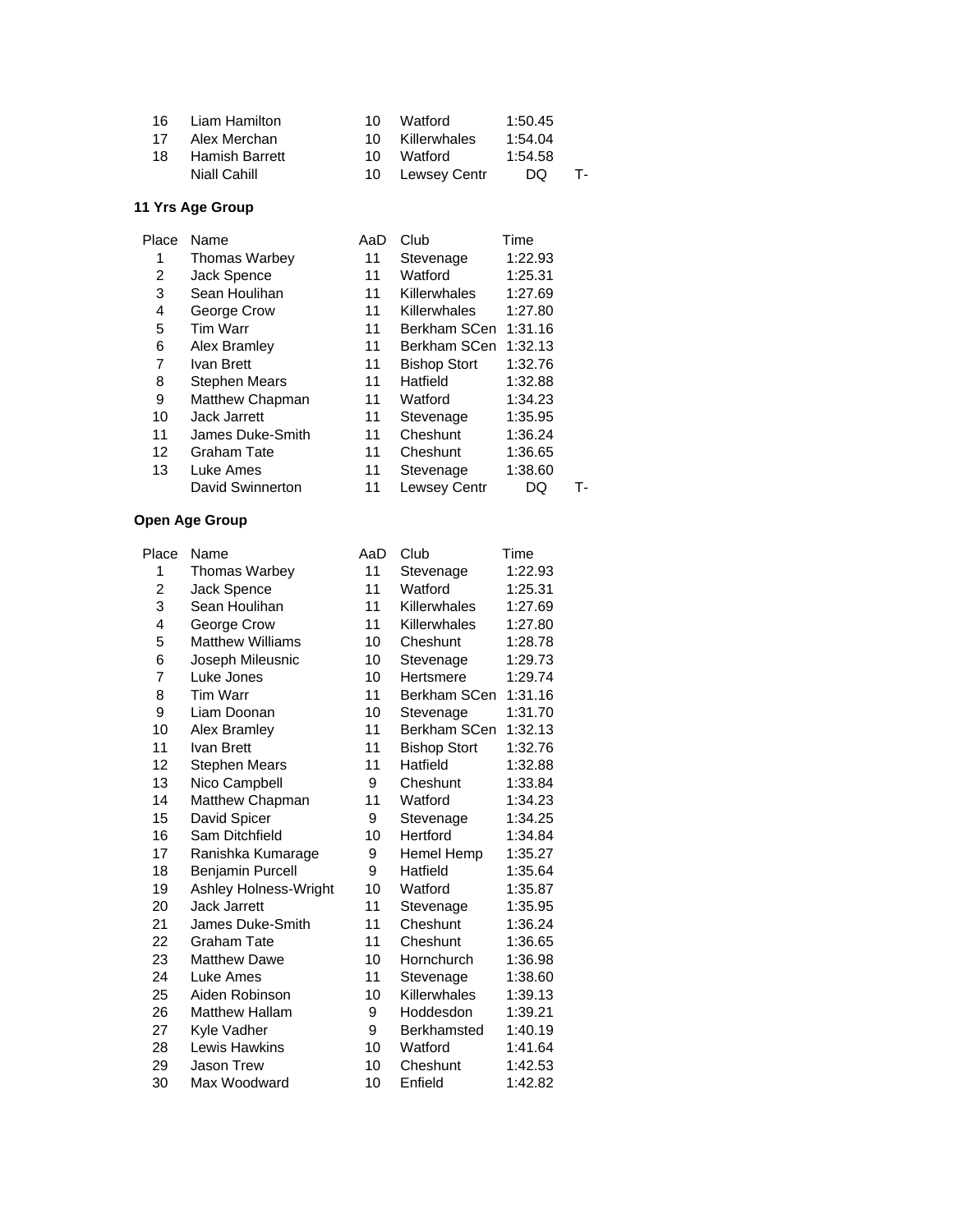| 31 | Alex Mason            | 10 | Lewsey Centr        | 1:45.36 |       |
|----|-----------------------|----|---------------------|---------|-------|
| 32 | Ethan Lamb            | 9  | Hatfield            | 1:45.55 |       |
| 33 | Philip Murphy         | 10 | Hertford            | 1:46.39 |       |
| 34 | Daniel Laffey         | 10 | Killerwhales        | 1:47.43 |       |
| 35 | Sean Facey            | 10 | Cheshunt            | 1:47.73 |       |
| 36 | <b>Rhys Short</b>     | 9  | <b>Broxbourne</b>   | 1:49.48 |       |
| 37 | Ryan Ranger           | 9  | Cheshunt            | 1:49.52 |       |
| 38 | Liam Hamilton         | 10 | Watford             | 1:50.45 |       |
| 39 | Alex Merchan          | 10 | Killerwhales        | 1:54.04 |       |
| 40 | <b>Hamish Barrett</b> | 10 | Watford             | 1:54.58 |       |
| 41 | Jonathan Pitts        | 9  | Hemel Hemp          | 1:56.16 |       |
|    | Jack Pickford         | 9  | Watford             | DQ      | SL-   |
|    | William Noble         | 9  | <b>Hitchin</b>      | DQ      | T-    |
|    | Peter Pickford        | 9  | Watford             | DQ      | $T -$ |
|    | <b>Niall Cahill</b>   | 10 | <b>Lewsey Centr</b> | DQ      | т-    |
|    | David Swinnerton      | 11 | Lewsey Centr        | DQ      | т-    |

# **EVENT 3 Girls 12/13/14 & 15+ yrs 100m Fly**

## **12 Yrs Age Group**

| Place | Name                 | AaD               | Club                | Time    |     |
|-------|----------------------|-------------------|---------------------|---------|-----|
| 1     | Holly Gannon         | 12                | Hoddesdon           | 1:17.04 |     |
| 2     | Lauren Geddes        | 12                | <b>Bishop Stort</b> | 1:18.13 |     |
| 3     | Kerry Ranger         | 12                | Cheshunt            | 1:19.25 |     |
| 4     | Katie McLaren        | 12                | Hemel Hemp          | 1:22.52 |     |
| 5     | Judith Stephenson    | 12                | Hertford            | 1:27.42 |     |
| 6     | Rebekah Holden       | 12                | <b>Berkhamsted</b>  | 1:28.28 |     |
| 7     | Alice Mills          | 12                | Berkhamsted         | 1:29.62 |     |
| 8     | <b>Heather Tysoe</b> | 12                | Watford             | 1:31.42 |     |
| 9     | Megan Davies         | 12                | Watford             | 1:32.36 |     |
| 10    | Amy Stewart          | 12                | Watford             | 1:34.17 |     |
| 11    | Georgia Beadel       | 12                | Killerwhales        | 1:38.43 |     |
| 12    | Nicole Tyrrell       | $12 \overline{ }$ | Hoddesdon           | 1:52.43 |     |
|       | Gemma Izen           | 12                | Hertsmere           | DQ      | SL- |

#### **13 Yrs Age Group**

| Place | Name                | AaD | Club                | Time    |     |
|-------|---------------------|-----|---------------------|---------|-----|
| 1     | Holly Jackson       | 13  | Killerwhales        | 1:18.81 |     |
| 2     | Saffron Ardren      | 13  | Hoddesdon           | 1:19.43 |     |
| 3     | Paige Dore-Boize    | 13  | Watford             | 1:19.69 |     |
| 4     | Georgia Shaw        | 13  | Killerwhales        | 1:22.89 |     |
| 5     | Ashleigh Cattle     | 13  | Hatfield            | 1:23.69 |     |
| 6     | Shanice Chapman     | 13  | Watford             | 1:24.59 |     |
| 7     | Katie Horrod        | 13  | Hemel Hemp          | 1:25.10 |     |
| 8     | Chelsea McKenzie    | 13  | <b>Hitchin</b>      | 1:27.05 |     |
| 9     | Natalie Jones       | 13  | Lewsey Centr        | 1:27.17 |     |
| 10    | Grace Moore         | 13  | Hertsmere           | 1:27.62 |     |
| 11    | Rebecah Ward        | 13  | Hemel Hemp          | 1:28.68 |     |
| 12    | <b>Emily Barker</b> | 13  | <b>Bishop Stort</b> | 1:34.54 |     |
|       | Emma Lewis          | 13  | Watford             | DQ      | ST- |
|       |                     |     |                     |         |     |

### **14 Yrs Age Group**

Place Name **AaD** Club Time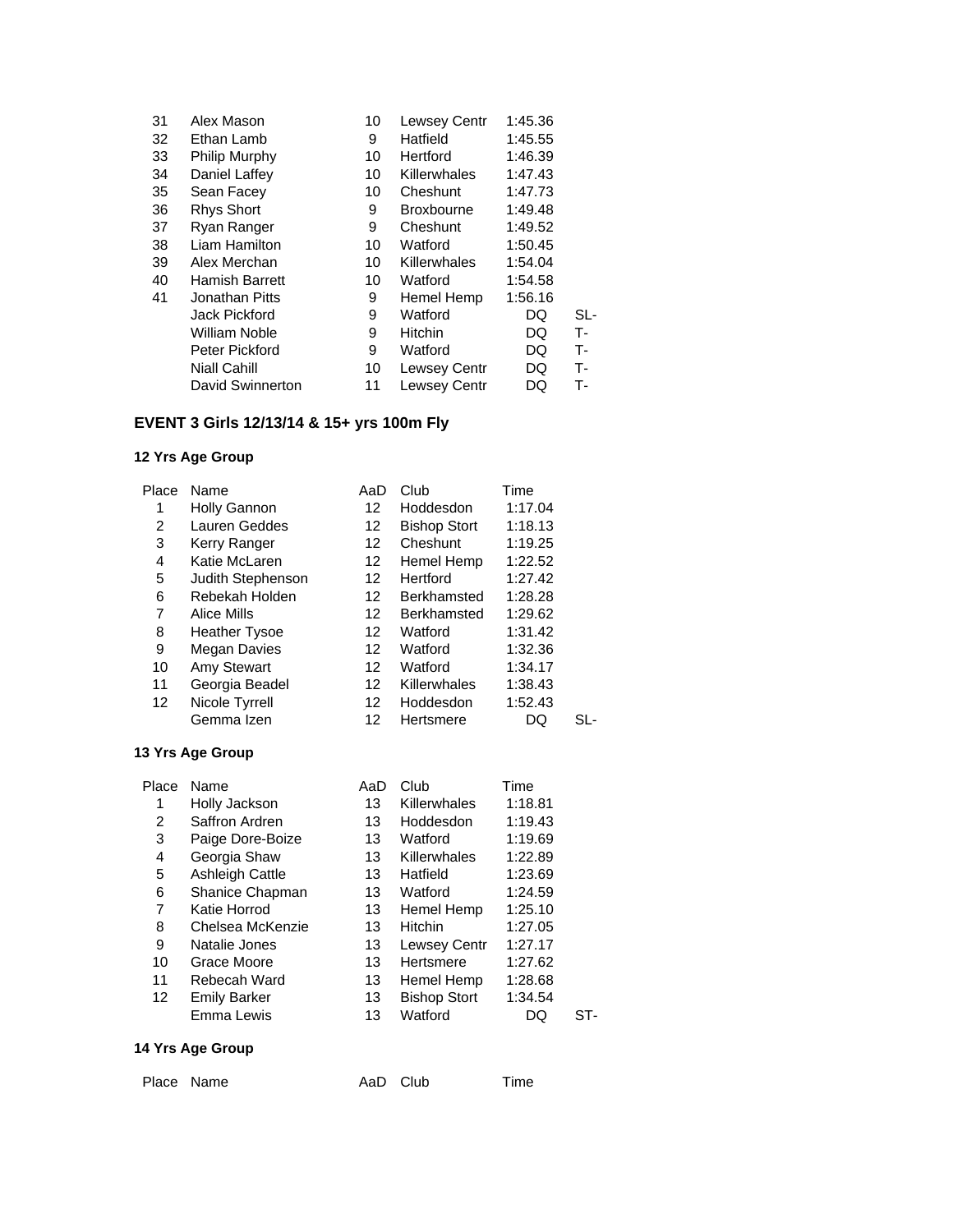| 1  | Carolyn Astbury       | 14 | Watford            | 1:12.11 |
|----|-----------------------|----|--------------------|---------|
| 2  | <b>Katie Miles</b>    | 14 | Killerwhales       | 1:15.54 |
| 2  | Kalei Andrews         | 14 | Killerwhales       | 1:15.54 |
| 4  | Jenny Kenwell         | 14 | Hatfield           | 1:18.04 |
| 5  | Jennifer Holland      | 14 | Hornchurch         | 1:18.66 |
| 6  | Alexandra McLaren     | 14 | Hemel Hemp         | 1:18.82 |
| 7  | Katie Quinn           | 14 | Hatfield           | 1:18.91 |
| 8  | Natalie Pigott        | 14 | Hemel Hemp         | 1:19.63 |
| 9  | Phoebe Morgan         | 14 | Cheshunt           | 1:22.47 |
| 10 | Claire Wilson         | 14 | Killerwhales       | 1:23.71 |
| 11 | Sarah Norton          | 14 | Hemel Hemp         | 1:25.72 |
| 12 | Rosie O'Sullivan      | 14 | Hitchin            | 1:26.22 |
| 13 | Amy Hime              | 14 | Killerwhales       | 1:27.37 |
|    | <b>Basia Capstick</b> | 14 | <b>Berkhamsted</b> | DNC     |

## **15 Yrs/Over Age Group**

| Place | Name                 | AaD | Club                | Time    |    |
|-------|----------------------|-----|---------------------|---------|----|
| 1     | <b>Kelly Sanders</b> | 18  | Cheshunt            | 1:10.68 |    |
| 2     | Julia Braybrooke     | 19  | Killerwhales        | 1:10.80 |    |
| 3     | Laura Andrews        | 17  | Killerwhales        | 1:11.11 |    |
| 4     | Laura West           | 16  | <b>Hitchin</b>      | 1:12.06 |    |
| 5     | Jessica Huggett      | 15  | <b>Bishop Stort</b> | 1:12.33 |    |
| 6     | Rebecca Neil         | 23  | Stevenage           | 1:12.37 |    |
| 7     | Henny Andrews        | 16  | Killerwhales        | 1:13.32 |    |
| 8     | Lauren Andrews       | 16  | <b>Killerwhales</b> | 1:13.47 |    |
| 9     | Robyn Beadel         | 15  | <b>Killerwhales</b> | 1:18.31 |    |
| 10    | Ellena Wheatley      | 16  | Killerwhales        | 1:20.06 |    |
| 11    | Rachel Green         | 15  | <b>Killerwhales</b> | 1:20.09 |    |
| 12    | Susannah Haynes      | 16  | <b>Killerwhales</b> | 1:22.16 |    |
| 13    | Katherine Walsh      | 16  | <b>Killerwhales</b> | 1:27.55 |    |
| 14    | Meghan Thomas        | 17  | Bournem'th D        | 1:35.30 |    |
| 15    | Jessica Fensome      | 15  | <b>Lewsey Centr</b> | 1:46.59 |    |
|       | Victoria Beaumont    | 15  | Killerwhales        | DQ      | т. |

| Place | Name                 | AaD | Club                | Time    |
|-------|----------------------|-----|---------------------|---------|
| 1     | <b>Kelly Sanders</b> | 18  | Cheshunt            | 1:10.68 |
| 2     | Julia Braybrooke     | 19  | <b>Killerwhales</b> | 1:10.80 |
| 3     | Laura Andrews        | 17  | <b>Killerwhales</b> | 1:11.11 |
| 4     | Laura West           | 16  | <b>Hitchin</b>      | 1:12.06 |
| 5     | Carolyn Astbury      | 14  | Watford             | 1:12.11 |
| 6     | Jessica Huggett      | 15  | <b>Bishop Stort</b> | 1:12.33 |
| 7     | Rebecca Neil         | 23  | Stevenage           | 1:12.37 |
| 8     | <b>Henny Andrews</b> | 16  | Killerwhales        | 1:13.32 |
| 9     | Lauren Andrews       | 16  | Killerwhales        | 1:13.47 |
| 10    | <b>Katie Miles</b>   | 14  | Killerwhales        | 1:15.54 |
| 10    | Kalei Andrews        | 14  | Killerwhales        | 1:15.54 |
| 12    | <b>Holly Gannon</b>  | 12  | Hoddesdon           | 1:17.04 |
| 13    | Jenny Kenwell        | 14  | Hatfield            | 1:18.04 |
| 14    | Lauren Geddes        | 12  | <b>Bishop Stort</b> | 1:18.13 |
| 15    | Robyn Beadel         | 15  | <b>Killerwhales</b> | 1:18.31 |
| 16    | Jennifer Holland     | 14  | <b>Hornchurch</b>   | 1:18.66 |
| 17    | Holly Jackson        | 13  | <b>Killerwhales</b> | 1:18.81 |
| 18    | Alexandra McLaren    | 14  | Hemel Hemp          | 1:18.82 |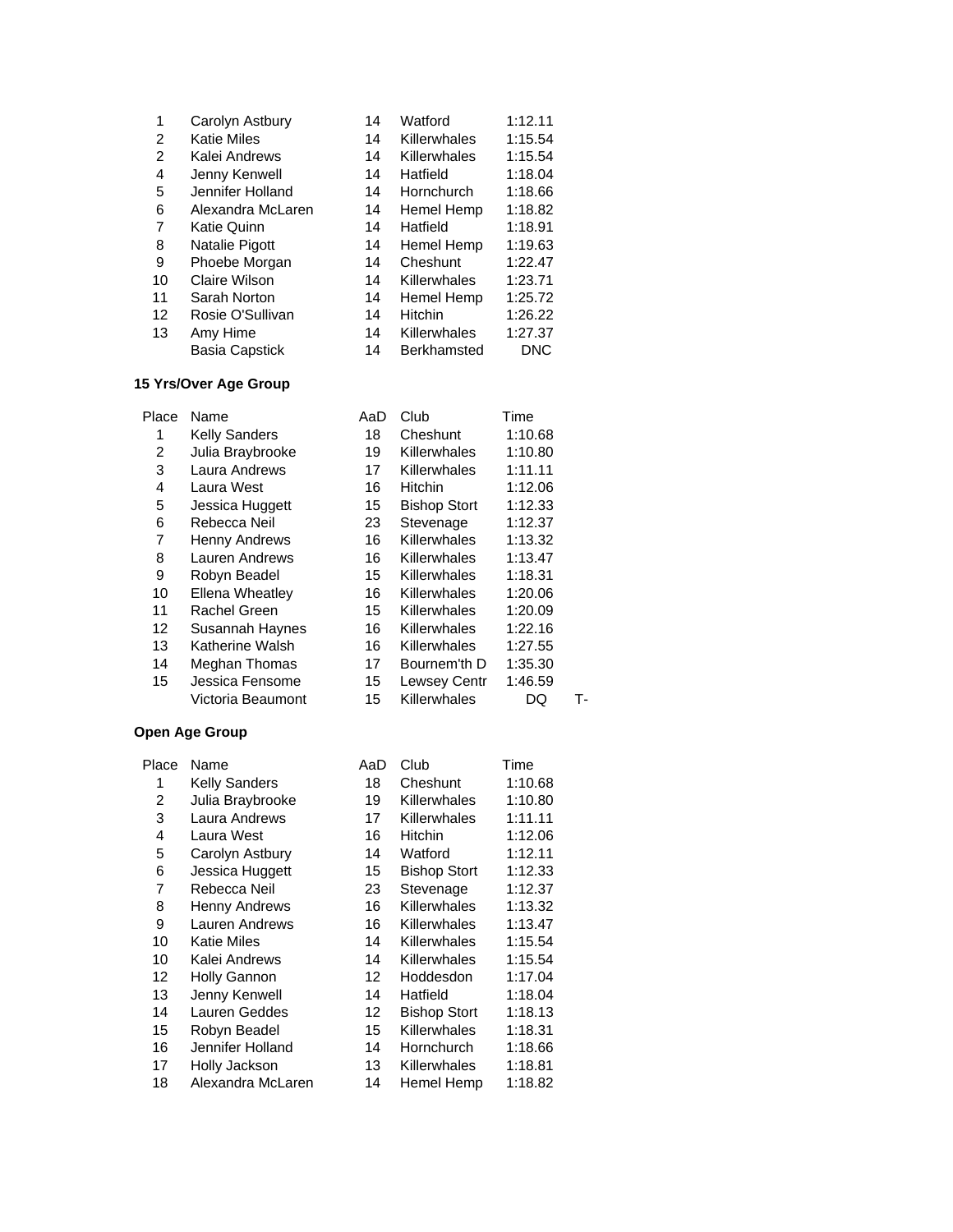| 19 | Katie Quinn            | 14 | Hatfield            | 1:18.91    |     |
|----|------------------------|----|---------------------|------------|-----|
| 20 | Kerry Ranger           | 12 | Cheshunt            | 1:19.25    |     |
| 21 | Saffron Ardren         | 13 | Hoddesdon           | 1:19.43    |     |
| 22 | Natalie Pigott         | 14 | Hemel Hemp          | 1:19.63    |     |
| 23 | Paige Dore-Boize       | 13 | Watford             | 1:19.69    |     |
| 24 | <b>Ellena Wheatley</b> | 16 | Killerwhales        | 1:20.06    |     |
| 25 | <b>Rachel Green</b>    | 15 | Killerwhales        | 1:20.09    |     |
| 26 | Susannah Haynes        | 16 | Killerwhales        | 1:22.16    |     |
| 27 | Phoebe Morgan          | 14 | Cheshunt            | 1:22.47    |     |
| 28 | Katie McLaren          | 12 | Hemel Hemp          | 1:22.52    |     |
| 29 | Georgia Shaw           | 13 | Killerwhales        | 1:22.89    |     |
| 30 | <b>Ashleigh Cattle</b> | 13 | Hatfield            | 1:23.69    |     |
| 31 | <b>Claire Wilson</b>   | 14 | Killerwhales        | 1:23.71    |     |
| 32 | Shanice Chapman        | 13 | Watford             | 1:24.59    |     |
| 33 | Katie Horrod           | 13 | Hemel Hemp          | 1:25.10    |     |
| 34 | Sarah Norton           | 14 | Hemel Hemp          | 1:25.72    |     |
| 35 | Rosie O'Sullivan       | 14 | Hitchin             | 1:26.22    |     |
| 36 | Chelsea McKenzie       | 13 | Hitchin             | 1:27.05    |     |
| 37 | Natalie Jones          | 13 | <b>Lewsey Centr</b> | 1:27.17    |     |
| 38 | Amy Hime               | 14 | Killerwhales        | 1:27.37    |     |
| 39 | Judith Stephenson      | 12 | Hertford            | 1:27.42    |     |
| 40 | Katherine Walsh        | 16 | Killerwhales        | 1:27.55    |     |
| 41 | Grace Moore            | 13 | Hertsmere           | 1:27.62    |     |
| 42 | Rebekah Holden         | 12 | Berkhamsted         | 1:28.28    |     |
| 43 | Rebecah Ward           | 13 | Hemel Hemp          | 1:28.68    |     |
| 44 | <b>Alice Mills</b>     | 12 | Berkhamsted         | 1:29.62    |     |
| 45 | <b>Heather Tysoe</b>   | 12 | Watford             | 1:31.42    |     |
| 46 | <b>Megan Davies</b>    | 12 | Watford             | 1:32.36    |     |
| 47 | Amy Stewart            | 12 | Watford             | 1:34.17    |     |
| 48 | <b>Emily Barker</b>    | 13 | <b>Bishop Stort</b> | 1:34.54    |     |
| 49 | Meghan Thomas          | 17 | Bournem'th D        | 1:35.30    |     |
| 50 | Georgia Beadel         | 12 | Killerwhales        | 1:38.43    |     |
| 51 | Jessica Fensome        | 15 | Lewsey Centr        | 1:46.59    |     |
| 52 | Nicole Tyrrell         | 12 | Hoddesdon           | 1:52.43    |     |
|    | <b>Basia Capstick</b>  | 14 | Berkhamsted         | <b>DNC</b> |     |
|    | Gemma Izen             | 12 | Hertsmere           | DQ         | SL- |
|    | Emma Lewis             | 13 | Watford             | DQ         | ST- |
|    | Victoria Beaumont      | 15 | Killerwhales        | DQ         | т.  |
|    |                        |    |                     |            |     |

# **EVENT 4 Boys 12/13/14 & 15+ yrs 100m Fly**

| Place | Name                 | AaD | Club                | Time    |
|-------|----------------------|-----|---------------------|---------|
| 1     | Kieran Huggett       | 12  | <b>Bishop Stort</b> | 1:15.40 |
| 2     | Jake Robinson        | 12  | Stevenage           | 1:15.80 |
| 3     | Dacre Capstick       | 12  | Hatfield            | 1:18.71 |
| 4     | Tom Webb             | 12  | Killerwhales        | 1:19.48 |
| 5     | <b>Oliver Barker</b> | 12  | <b>Bishop Stort</b> | 1:25.49 |
| 6     | <b>Jay Munkley</b>   | 12  | Hertsmere           | 1:26.55 |
| 7     | Sam Pigott           | 12  | Hemel Hemp          | 1:27.75 |
| 8     | Callum Bedding       | 12  | Hoddesdon           | 1:29.70 |
| 9     | <b>Toby Andrews</b>  | 12  | Killerwhales        | 1:31.59 |
| 10    | James Winfield       | 12  | Enfield             | 1:31.85 |
| 11    | <b>Ben Cotton</b>    | 12  | Hitchin             | 1:32.03 |
|       |                      |     |                     |         |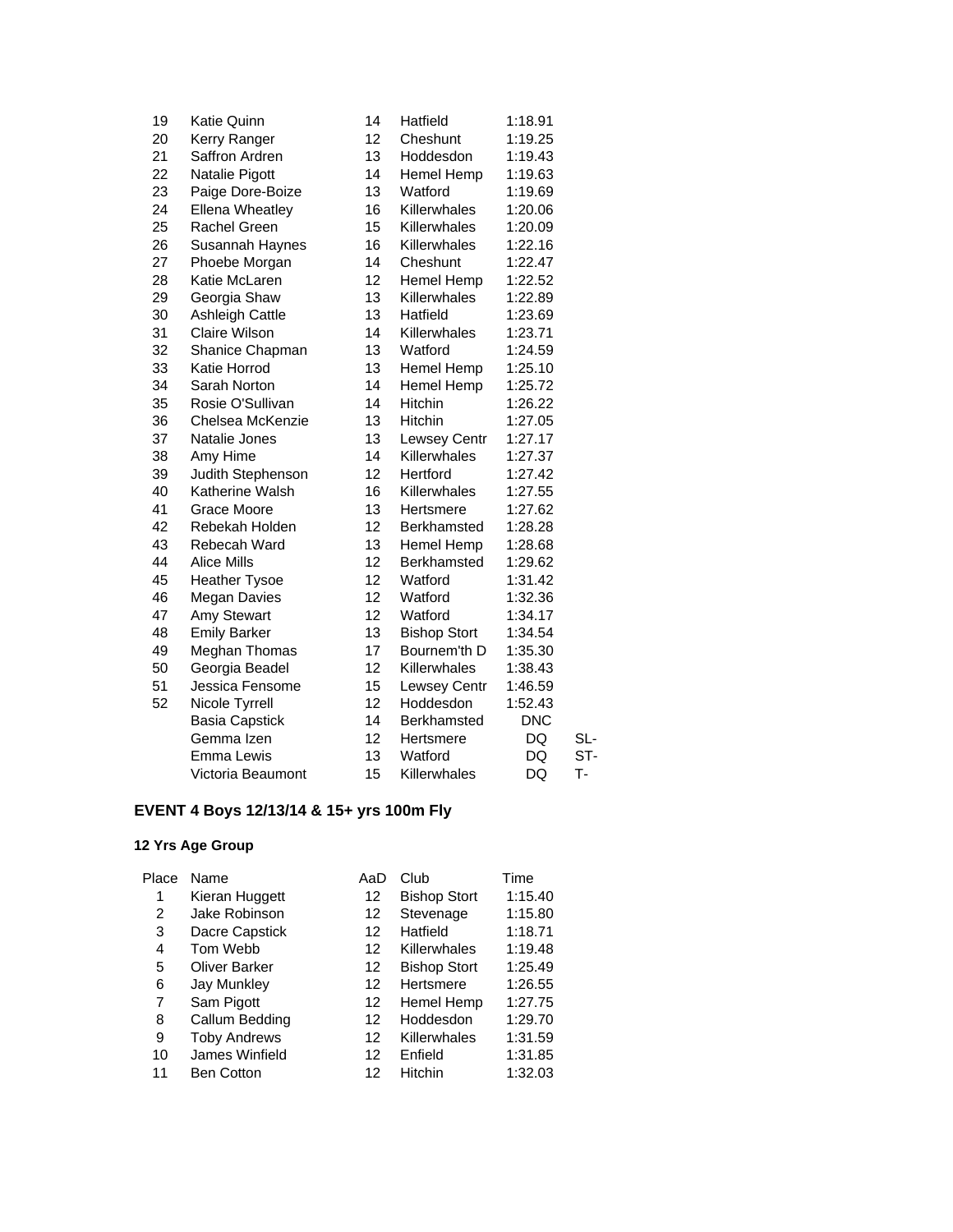| 12 | Jed Ardren         | 12. | Hoddesdon    | 1:32.79 |
|----|--------------------|-----|--------------|---------|
| 13 | Sam Sparks         | 12. | Killerwhales | 1:33.17 |
| 14 | Tom Skingsley      | 12. | Killerwhales | 1:34.93 |
| 15 | Adam Edwards       | 12. | Hornchurch   | 1:37.19 |
| 16 | Mitchell Doubleday | 12. | Cheshunt     | 1:58.23 |

| Name                   | AaD | Club                | Time    |    |
|------------------------|-----|---------------------|---------|----|
| David Kelleway         | 13  | <b>Bishop Stort</b> | 1:08.89 |    |
| Lewis Clifford-Stephen | 13  | Killerwhales        | 1:16.11 |    |
| Glenn Kennedy          | 13  | Killerwhales        | 1:21.83 |    |
| Paul Spicer            | 13  | Stevenage           | 1:31.18 |    |
| Joe Sisson             | 13  | Killerwhales        | 1:31.59 |    |
| Tom Ward               | 13  | Stevenage           | 1:37.65 |    |
| Michael Imrie          | 13  | Berkham SCen        | DО      | т. |
|                        |     |                     |         |    |

## **14 Yrs Age Group**

| Place | Name                 | AaD | Club                | Time    |
|-------|----------------------|-----|---------------------|---------|
| 1     | Daniel Stepton       | 14  | <b>Becontree</b>    | 1:04.56 |
| 2     | Craig Ross           | 14  | <b>Bishop Stort</b> | 1:06.03 |
| 3     | Ben Mason            | 14  | Hoddesdon           | 1:09.93 |
| 4     | Lee Parker           | 14  | Killerwhales        | 1:11.44 |
| 5     | <b>Shaun Dempsey</b> | 14  | Stevenage           | 1:14.24 |
| 6     | Nick Wright          | 14  | <b>Bishop Stort</b> | 1:15.52 |
| 7     | Alexander Geddes     | 14  | <b>Bishop Stort</b> | 1:22.03 |
| 8     | Oliver Wiseman       | 14  | <b>Bishop Stort</b> | 1:27.38 |

### **15 Yrs/Over Age Group**

| Place | Name                  | AaD | Club                | Time       |     |
|-------|-----------------------|-----|---------------------|------------|-----|
| 1     | Sam Munkley           | 15  | Hertsmere           | 1:03.95    |     |
| 2     | <b>Richard Molloy</b> | 16  | <b>Bishop Stort</b> | 1:04.81    |     |
| 3     | Adam Raw              | 15  | Watford             | 1:06.91    |     |
| 4     | Daniel Bleach         | 15  | Killerwhales        | 1:06.95    |     |
| 5     | Dayne Lunn            | 16  | Cheshunt            | 1:09.24    |     |
| 6     | Adam Conway           | 16  | Killerwhales        | 1:13.32    |     |
| 7     | Tom Bircham           | 15  | Killerwhales        | 1:13.48    |     |
| 8     | Tony Keast            | 15  | Stevenage           | 1:15.77    |     |
| 9     | James Croxon          | 16  | Killerwhales        | 1:16.16    |     |
| 10    | <b>Matthew Duric</b>  | 15  | Hitchin             | 1:23.97    |     |
|       | Scott Jackson         | 15  | Killerwhales        | <b>DNF</b> |     |
|       | Sam Colby             | 15  | Cheshunt            | DQ         | SA- |
|       | <b>Andrew Dawkins</b> | 15  | Killerwhales        | DQ         | SL- |

| Place | Name                  | AaD | Club                | Time    |
|-------|-----------------------|-----|---------------------|---------|
| 1     | Sam Munkley           | 15  | Hertsmere           | 1:03.95 |
| 2     | Daniel Stepton        | 14  | <b>Becontree</b>    | 1:04.56 |
| 3     | <b>Richard Molloy</b> | 16  | <b>Bishop Stort</b> | 1:04.81 |
| 4     | Craig Ross            | 14  | <b>Bishop Stort</b> | 1:06.03 |
| 5     | Adam Raw              | 15  | Watford             | 1:06.91 |
| 6     | Daniel Bleach         | 15  | Killerwhales        | 1:06.95 |
| 7     | David Kelleway        | 13  | <b>Bishop Stort</b> | 1:08.89 |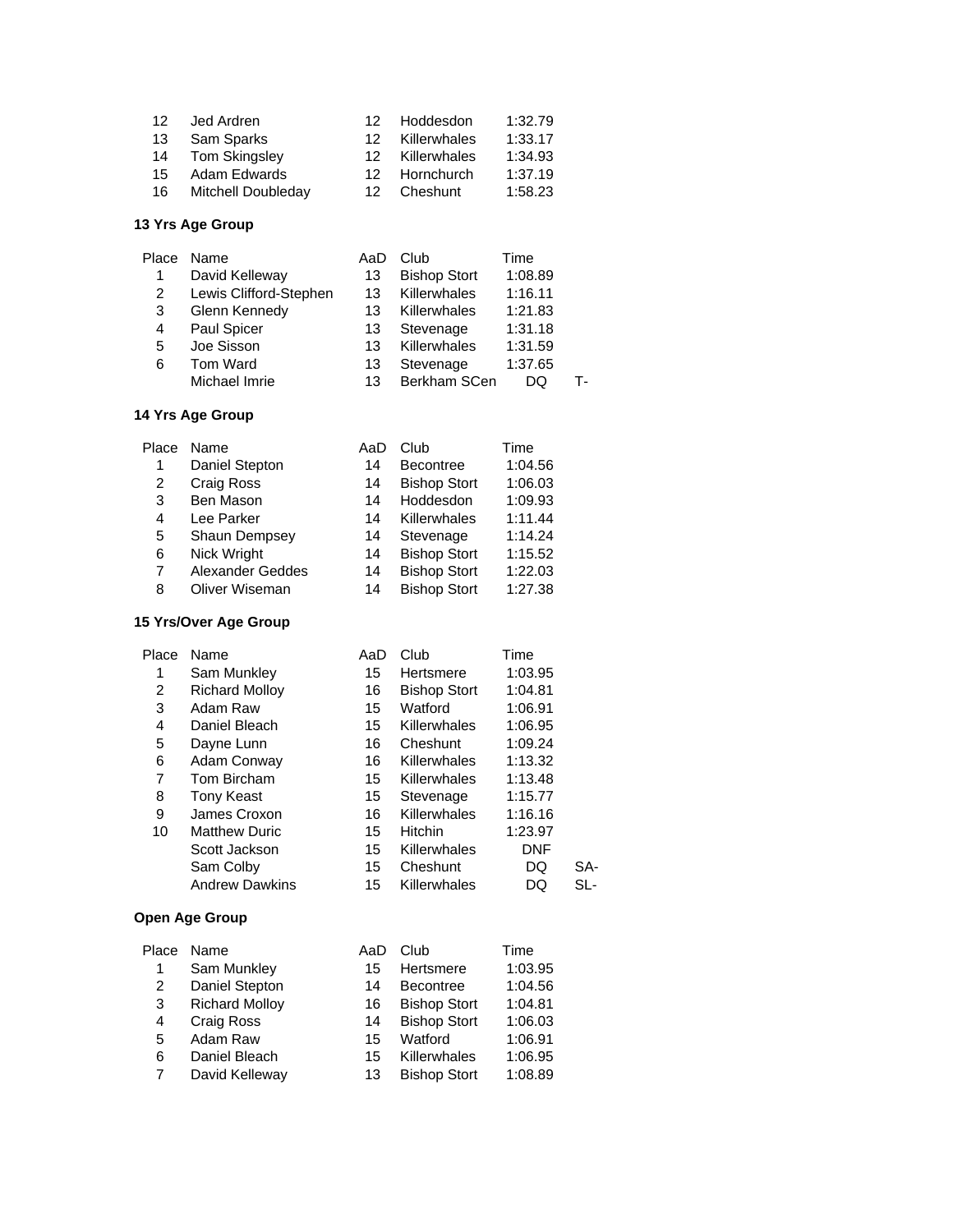| 8  | Dayne Lunn             | 16 | Cheshunt            | 1:09.24    |     |
|----|------------------------|----|---------------------|------------|-----|
| 9  | Ben Mason              | 14 | Hoddesdon           | 1:09.93    |     |
| 10 | Lee Parker             | 14 | Killerwhales        | 1:11.44    |     |
| 11 | Adam Conway            | 16 | Killerwhales        | 1:13.32    |     |
| 12 | Tom Bircham            | 15 | Killerwhales        | 1:13.48    |     |
| 13 | Shaun Dempsey          | 14 | Stevenage           | 1:14.24    |     |
| 14 | Kieran Huggett         | 12 | <b>Bishop Stort</b> | 1:15.40    |     |
| 15 | Nick Wright            | 14 | <b>Bishop Stort</b> | 1:15.52    |     |
| 16 | <b>Tony Keast</b>      | 15 | Stevenage           | 1:15.77    |     |
| 17 | Jake Robinson          | 12 | Stevenage           | 1:15.80    |     |
| 18 | Lewis Clifford-Stephen | 13 | Killerwhales        | 1:16.11    |     |
| 19 | James Croxon           | 16 | Killerwhales        | 1:16.16    |     |
| 20 | Dacre Capstick         | 12 | Hatfield            | 1:18.71    |     |
| 21 | Tom Webb               | 12 | Killerwhales        | 1:19.48    |     |
| 22 | Glenn Kennedy          | 13 | Killerwhales        | 1:21.83    |     |
| 23 | Alexander Geddes       | 14 | <b>Bishop Stort</b> | 1:22.03    |     |
| 24 | <b>Matthew Duric</b>   | 15 | Hitchin             | 1:23.97    |     |
| 25 | <b>Oliver Barker</b>   | 12 | <b>Bishop Stort</b> | 1:25.49    |     |
| 26 | <b>Jay Munkley</b>     | 12 | Hertsmere           | 1:26.55    |     |
| 27 | Oliver Wiseman         | 14 | <b>Bishop Stort</b> | 1:27.38    |     |
| 28 | Sam Pigott             | 12 | Hemel Hemp          | 1:27.75    |     |
| 29 | Callum Bedding         | 12 | Hoddesdon           | 1:29.70    |     |
| 30 | Paul Spicer            | 13 | Stevenage           | 1:31.18    |     |
| 31 | Joe Sisson             | 13 | Killerwhales        | 1:31.59    |     |
| 31 | <b>Toby Andrews</b>    | 12 | Killerwhales        | 1:31.59    |     |
| 33 | James Winfield         | 12 | Enfield             | 1:31.85    |     |
| 34 | <b>Ben Cotton</b>      | 12 | Hitchin             | 1:32.03    |     |
| 35 | Jed Ardren             | 12 | Hoddesdon           | 1:32.79    |     |
| 36 | Sam Sparks             | 12 | Killerwhales        | 1:33.17    |     |
| 37 | <b>Tom Skingsley</b>   | 12 | Killerwhales        | 1:34.93    |     |
| 38 | <b>Adam Edwards</b>    | 12 | Hornchurch          | 1:37.19    |     |
| 39 | <b>Tom Ward</b>        | 13 | Stevenage           | 1:37.65    |     |
| 40 | Mitchell Doubleday     | 12 | Cheshunt            | 1:58.23    |     |
|    | Scott Jackson          | 15 | Killerwhales        | <b>DNF</b> |     |
|    | Sam Colby              | 15 | Cheshunt            | DQ         | SA- |
|    | <b>Andrew Dawkins</b>  | 15 | Killerwhales        | DQ         | SL- |
|    | Michael Imrie          | 13 | <b>Berkham SCen</b> | DQ         | т.  |
|    |                        |    |                     |            |     |

# **EVENT 5 Girls 9, 10 & 11 yrs 50m Backstroke**

| Place | Name                    | AaD | Club               | Time  |
|-------|-------------------------|-----|--------------------|-------|
| 1     | <b>Charlotte Newman</b> | 9   | Enfield            | 41.09 |
| 2     | <b>Christie Bays</b>    | 9   | Stevenage          | 43.15 |
| 3     | <b>Brock Whiston</b>    | 9   | Enfield            | 43.68 |
| 4     | Abby Smith              | 9   | Cheshunt           | 45.49 |
| 5     | Mikaela Kennedy         | 9   | Killerwhales       | 46.34 |
| 6     | Amy Riddick             | 9   | Hoddesdon          | 47.79 |
| 7     | Zoe Buckley             | 9   | Stevenage          | 48.09 |
| 8     | Amy Chung               | 9   | Watford            | 49.40 |
| 9     | Zoe Munkley             | 9   | Hertsmere          | 49.47 |
| 10    | Catherine Gill          | 9   | Cheshunt           | 49.97 |
| 11    | <b>Elly Pereira</b>     | 9   | Hornchurch         | 50.79 |
| 12    | Katie Shaw              | 9   | <b>Berkhamsted</b> | 51.01 |
|       |                         |     |                    |       |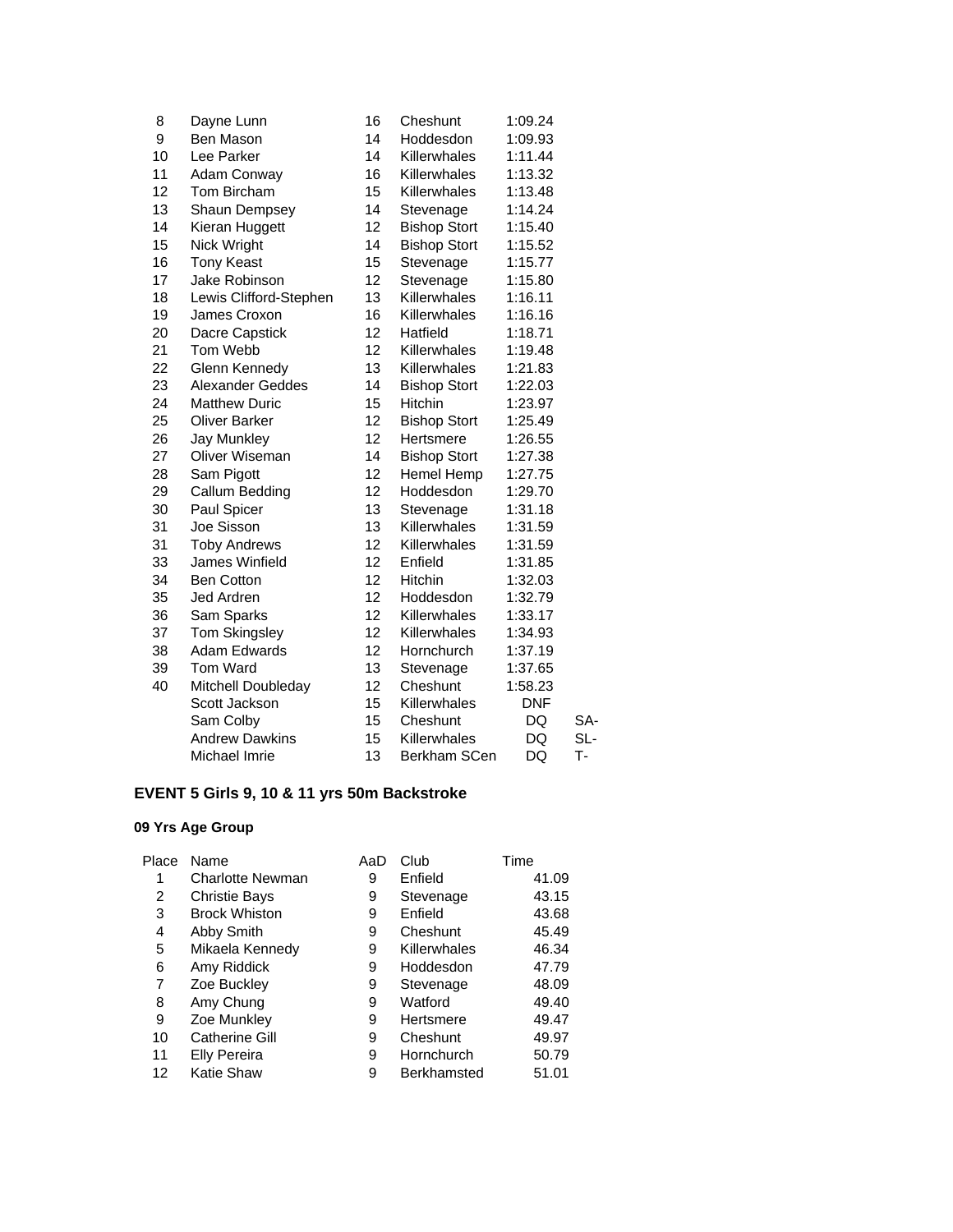| 13 | Meghan McGeoghegan |   | Lewsey Centr | 52.64    |
|----|--------------------|---|--------------|----------|
| 14 | Shona Costello     |   | Hoddesdon    | 53.86    |
| 15 | Alana Ward         | 9 | Hemel Hemp   | 1:00.26  |
|    | Georgina Hodges    | 9 | Hatfield     | DNC      |
|    | <b>Sarah Cutts</b> | 9 | Hoddesdon    | DQ<br>т. |
|    |                    |   |              |          |

| Place | Name                  | AaD | Club                | Time     |
|-------|-----------------------|-----|---------------------|----------|
| 1     | Megan Brett           | 10  | Berkhamsted         | 40.21    |
| 2     | <b>Alison Binns</b>   | 10  | <b>Bushey</b>       | 41.25    |
| 3     | Katie McGarry         | 10  | <b>Bishop Stort</b> | 41.94    |
| 4     | Ashley Ransome        | 10  | Hertford            | 42.33    |
| 5     | <b>Molly Sparks</b>   | 10  | Killerwhales        | 42.61    |
| 6     | Hannah Thomas         | 10  | Enfield             | 42.62    |
| 6     | <b>Kirstin Meikle</b> | 10  | Hoddesdon           | 42.62    |
| 8     | Danielle Rooke        | 10  | Killerwhales        | 43.00    |
| 9     | Naomi Raw             | 10  | <b>Bushey</b>       | 43.26    |
| 10    | Demi Smith            | 10  | Killerwhales        | 43.54    |
| 11    | Jessica Wacey         | 10  | <b>Bishop Stort</b> | 44.59    |
| 12    | Helen Bedi            | 10  | Broxbourne          | 44.61    |
| 13    | Kasharna Staines      | 10  | Stevenage           | 45.18    |
| 14    | Madeleine Churchman   | 10  | Hitchin             | 45.72    |
| 15    | Rachel Pain           | 10  | <b>Hitchin</b>      | 46.51    |
| 16    | <b>Molly Ewins</b>    | 10  | Stevenage           | 46.55    |
| 17    | Cassie Beadel         | 10  | Killerwhales        | 46.68    |
| 18    | Zoe Hague             | 10  | Hitchin             | 46.85    |
| 19    | Molly McKenzie        | 10  | Hitchin             | 47.64    |
| 20    | Jade Short            | 10  | <b>Broxbourne</b>   | 47.82    |
| 21    | Abigail Smith         | 10  | Hertsmere           | 47.97    |
| 22    | Darcy Holmes          | 10  | Hemel Hemp          | 48.03    |
| 23    | Alice Gatenby         | 10  | Verulam             | 48.08    |
| 24    | Faye Nugent           | 10  | Cheshunt            | 48.96    |
| 25    | Kelsey Doyle          | 10  | Hemel Hemp          | 49.90    |
| 26    | Sophie Smith          | 10  | Berkham SCen        | 50.30    |
| 27    | Jessica Cato          | 10  | Hertsmere           | 50.81    |
| 28    | Evie Millar           | 10  | Hertford            | 51.08    |
| 29    | Shavonne Cooper       | 10  | <b>Bishop Stort</b> | 51.35    |
| 30    | Ailish Brown          | 10  | Berkhamsted         | 55.48    |
| 31    | Louise Donohue        | 10  | Lewsey Centr        | 59.50    |
|       | India Hammond         | 10  | Hatfield            | DQ<br>т. |

| Place | Name                  | AaD | Club                | Time  |
|-------|-----------------------|-----|---------------------|-------|
| 1     | Lydia Smith           | 11  | Hatfield            | 36.78 |
| 2     | Grace Lee             | 11  | <b>Bishop Stort</b> | 38.00 |
| 3     | Liane Kennedy         | 11  | Killerwhales        | 39.11 |
| 4     | <b>Charlotte Reid</b> | 11  | <b>Hitchin</b>      | 39.13 |
| 5     | Samantha Catchpole    | 11  | Hemel Hemp          | 39.29 |
| 6     | Zoe Stewart           | 11  | Watford             | 39.30 |
| 7     | Emma Lythaby          | 11  | Hertford            | 39.79 |
| 8     | Broghan McGeoghegan   | 11  | Lewsey Centr        | 39.94 |
| 9     | Katharine Insull      | 11  | Hitchin             | 40.27 |
| 10    | Carina Bays           | 11  | Stevenage           | 40.47 |
| 11    | Emma Riddick          | 11  | Hoddesdon           | 40.51 |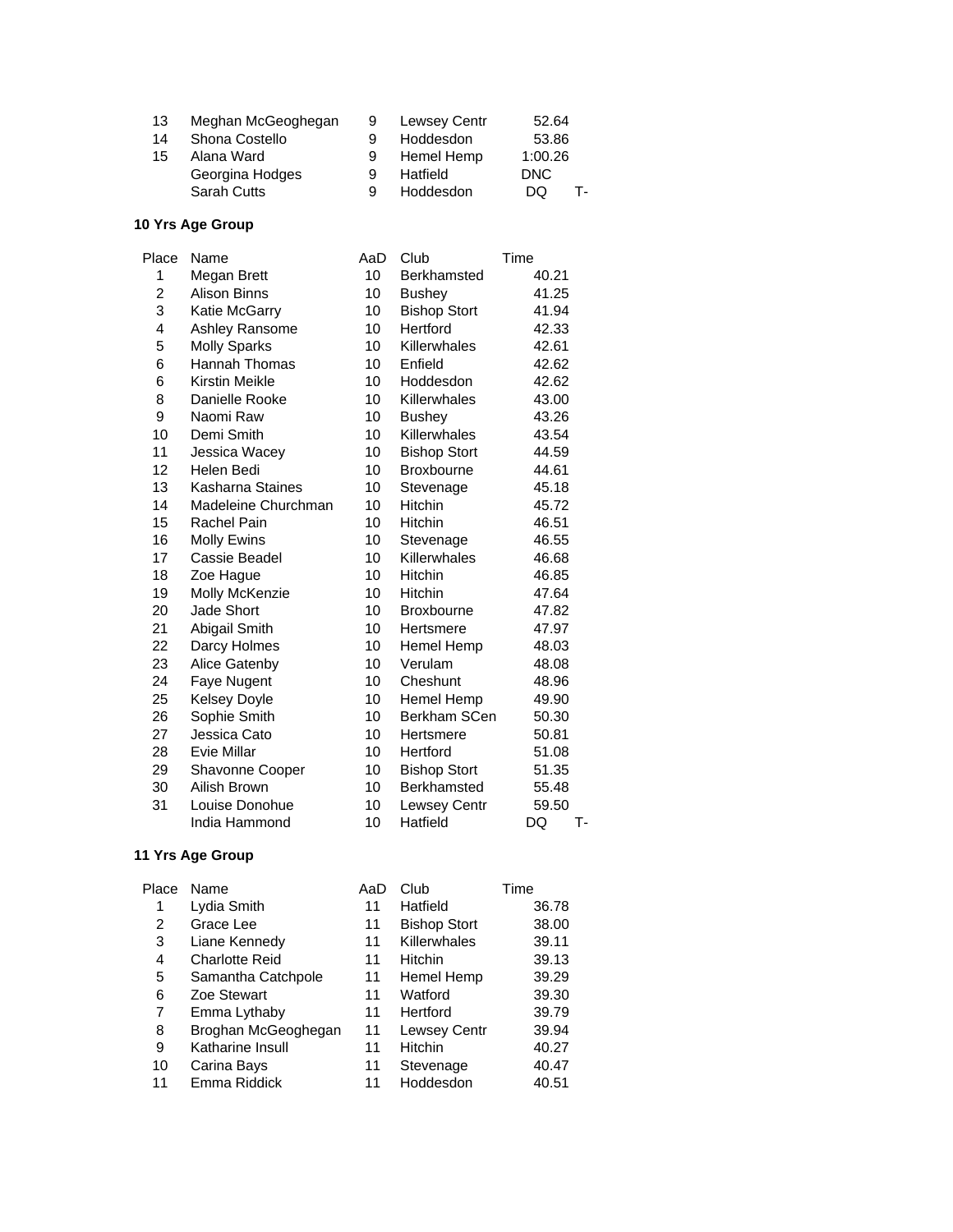| 12 | Rebecca Welch             | 11 | Cheshunt            | 40.90 |
|----|---------------------------|----|---------------------|-------|
| 13 | Ashley Wareing            | 11 | Modernians          | 41.00 |
| 14 | <b>Charlotte Barton</b>   | 11 | <b>Bishop Stort</b> | 41.28 |
| 15 | Tanya Teasdale            | 11 | Hemel Hemp          | 41.94 |
| 16 | Kathryn Burr              | 11 | Hertford            | 42.03 |
| 17 | Keira Sullivan            | 11 | Cheshunt            | 42.09 |
| 18 | Jessica Waters            | 11 | Hoddesdon           | 42.38 |
| 19 | <b>Tara Keswick</b>       | 11 | <b>Hitchin</b>      | 42.98 |
| 20 | Abbie Barnes              | 11 | Berkhamsted         | 43.00 |
| 21 | <b>Chloe Harris</b>       | 11 | Hoddesdon           | 43.07 |
| 22 | Emma Fisk                 | 11 | <b>Bishop Stort</b> | 43.34 |
| 23 | Kira Doyle                | 11 | Hemel Hemp          | 43.44 |
| 24 | <b>Charlotte Reynolds</b> | 11 | <b>Bishop Stort</b> | 43.90 |
| 25 | <b>Emily Scott</b>        | 11 | Hatfield            | 44.45 |
| 26 | <b>Suzanne Pitts</b>      | 11 | Hemel Hemp          | 44.48 |
| 27 | Laura Durrant             | 11 | Stevenage           | 45.31 |
| 28 | <b>Connie Hawkes</b>      | 11 | Enfield             | 45.34 |
| 29 | Aimee Bracebridge         | 11 | Cheshunt            | 45.54 |
| 30 | <b>Leah Tootill</b>       | 11 | Hertsmere           | 45.56 |
| 31 | Jennifer Seress           | 11 | Hitchin             | 45.85 |
| 32 | Hannah Webb               | 11 | <b>Bishop Stort</b> | 45.93 |
| 33 | Sophie Chung              | 11 | Watford             | 46.34 |
| 34 | Ellie Shearman            | 11 | <b>Berkhamsted</b>  | 46.54 |
| 35 | Natasha Vadher            | 11 | <b>Berkhamsted</b>  | 48.85 |
| 36 | <b>Madeleine Phillips</b> | 11 | Cheshunt            | 50.77 |
| 37 | <b>Beth King</b>          | 11 | Cheshunt            | 52.58 |
| 38 | <b>Amber Prince</b>       | 11 | Lewsey Centr        | 55.94 |

| Place | Name                    | AaD | Club                | Time  |
|-------|-------------------------|-----|---------------------|-------|
| 1     | Lydia Smith             | 11  | Hatfield            | 36.78 |
| 2     | Grace Lee               | 11  | <b>Bishop Stort</b> | 38.00 |
| 3     | Liane Kennedy           | 11  | Killerwhales        | 39.11 |
| 4     | <b>Charlotte Reid</b>   | 11  | Hitchin             | 39.13 |
| 5     | Samantha Catchpole      | 11  | Hemel Hemp          | 39.29 |
| 6     | Zoe Stewart             | 11  | Watford             | 39.30 |
| 7     | Emma Lythaby            | 11  | Hertford            | 39.79 |
| 8     | Broghan McGeoghegan     | 11  | Lewsey Centr        | 39.94 |
| 9     | Megan Brett             | 10  | <b>Berkhamsted</b>  | 40.21 |
| 10    | Katharine Insull        | 11  | Hitchin             | 40.27 |
| 11    | Carina Bays             | 11  | Stevenage           | 40.47 |
| 12    | Emma Riddick            | 11  | Hoddesdon           | 40.51 |
| 13    | Rebecca Welch           | 11  | Cheshunt            | 40.90 |
| 14    | Ashley Wareing          | 11  | Modernians          | 41.00 |
| 15    | <b>Charlotte Newman</b> | 9   | Enfield             | 41.09 |
| 16    | <b>Alison Binns</b>     | 10  | <b>Bushey</b>       | 41.25 |
| 17    | <b>Charlotte Barton</b> | 11  | <b>Bishop Stort</b> | 41.28 |
| 18    | Tanya Teasdale          | 11  | Hemel Hemp          | 41.94 |
| 18    | Katie McGarry           | 10  | <b>Bishop Stort</b> | 41.94 |
| 20    | Kathryn Burr            | 11  | Hertford            | 42.03 |
| 21    | Keira Sullivan          | 11  | Cheshunt            | 42.09 |
| 22    | Ashley Ransome          | 10  | Hertford            | 42.33 |
| 23    | Jessica Waters          | 11  | Hoddesdon           | 42.38 |
| 24    | <b>Molly Sparks</b>     | 10  | Killerwhales        | 42.61 |
| 25    | Hannah Thomas           | 10  | Enfield             | 42.62 |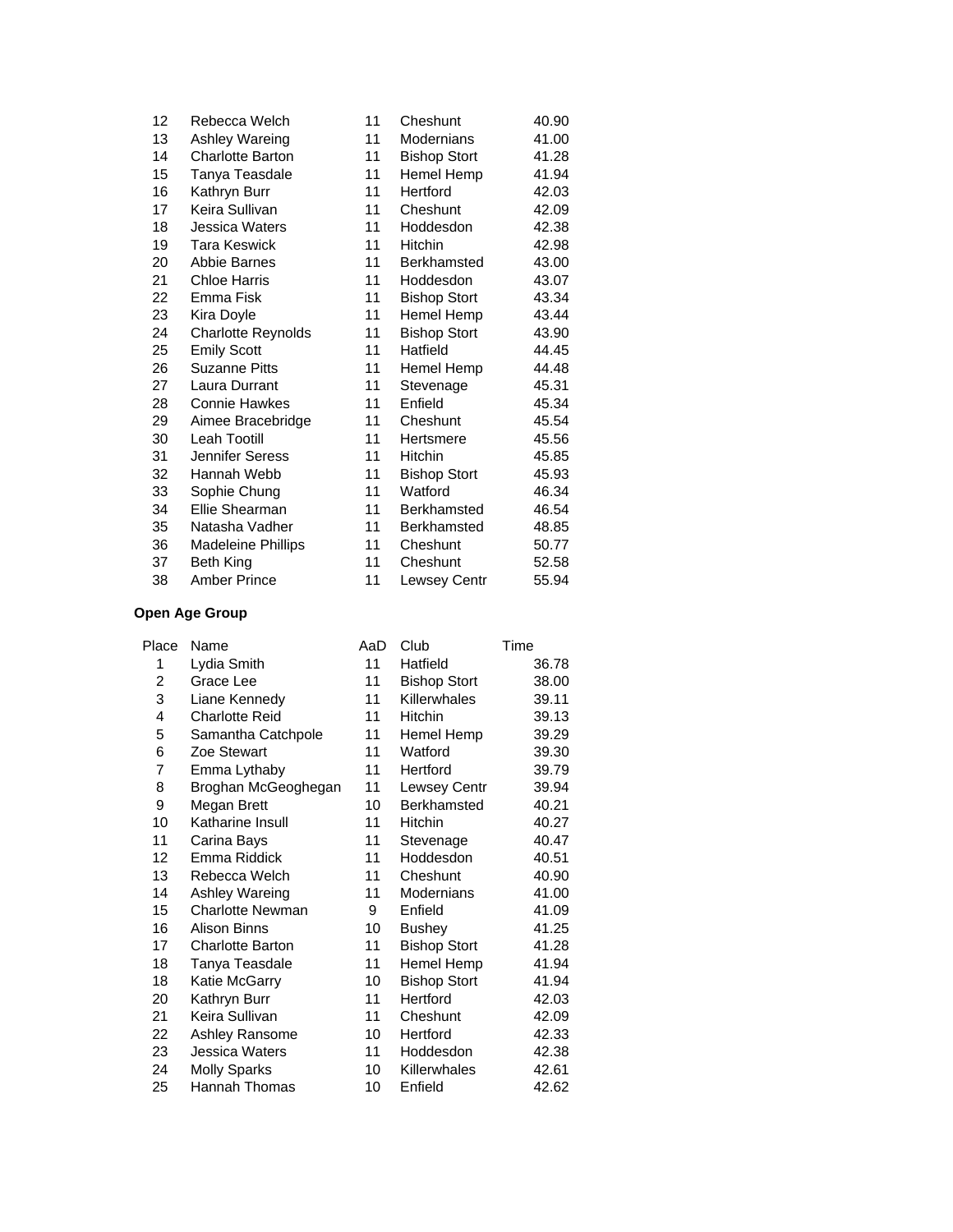| 25 | Kirstin Meikle            | 10 | Hoddesdon           | 42.62 |
|----|---------------------------|----|---------------------|-------|
| 27 | <b>Tara Keswick</b>       | 11 | <b>Hitchin</b>      | 42.98 |
| 28 | <b>Abbie Barnes</b>       | 11 | Berkhamsted         | 43.00 |
| 28 | Danielle Rooke            | 10 | Killerwhales        | 43.00 |
| 30 | <b>Chloe Harris</b>       | 11 | Hoddesdon           | 43.07 |
| 31 | <b>Christie Bays</b>      | 9  | Stevenage           | 43.15 |
| 32 | Naomi Raw                 | 10 | <b>Bushey</b>       | 43.26 |
| 33 | Emma Fisk                 | 11 | <b>Bishop Stort</b> | 43.34 |
| 34 | Kira Doyle                | 11 | Hemel Hemp          | 43.44 |
| 35 | Demi Smith                | 10 | Killerwhales        | 43.54 |
| 36 | <b>Brock Whiston</b>      | 9  | Enfield             | 43.68 |
| 37 | <b>Charlotte Reynolds</b> | 11 | <b>Bishop Stort</b> | 43.90 |
| 38 | <b>Emily Scott</b>        | 11 | Hatfield            | 44.45 |
| 39 | <b>Suzanne Pitts</b>      | 11 | Hemel Hemp          | 44.48 |
| 40 | Jessica Wacey             | 10 | <b>Bishop Stort</b> | 44.59 |
| 41 | Helen Bedi                | 10 | <b>Broxbourne</b>   | 44.61 |
| 42 | Kasharna Staines          | 10 | Stevenage           | 45.18 |
| 43 | Laura Durrant             | 11 | Stevenage           | 45.31 |
| 44 | <b>Connie Hawkes</b>      | 11 | Enfield             | 45.34 |
| 45 | Abby Smith                | 9  | Cheshunt            | 45.49 |
| 46 | Aimee Bracebridge         | 11 | Cheshunt            | 45.54 |
| 47 | Leah Tootill              | 11 | Hertsmere           | 45.56 |
| 48 | Madeleine Churchman       | 10 | Hitchin             | 45.72 |
| 49 | Jennifer Seress           | 11 | <b>Hitchin</b>      | 45.85 |
| 50 | Hannah Webb               | 11 | <b>Bishop Stort</b> | 45.93 |
| 51 | Mikaela Kennedy           | 9  | Killerwhales        | 46.34 |
| 51 | Sophie Chung              | 11 | Watford             | 46.34 |
| 53 | <b>Rachel Pain</b>        | 10 | Hitchin             | 46.51 |
| 54 | Ellie Shearman            | 11 | <b>Berkhamsted</b>  | 46.54 |
| 55 | Molly Ewins               | 10 | Stevenage           | 46.55 |
| 56 | Cassie Beadel             | 10 | Killerwhales        | 46.68 |
| 57 | Zoe Hague                 | 10 | Hitchin             | 46.85 |
| 58 | Molly McKenzie            | 10 | <b>Hitchin</b>      | 47.64 |
| 59 | Amy Riddick               | 9  | Hoddesdon           | 47.79 |
| 60 | Jade Short                | 10 | <b>Broxbourne</b>   | 47.82 |
| 61 | Abigail Smith             | 10 | Hertsmere           | 47.97 |
| 62 | Darcy Holmes              | 10 | Hemel Hemp          | 48.03 |
| 63 | Alice Gatenby             | 10 | Verulam             | 48.08 |
| 64 | Zoe Buckley               | 9  | Stevenage           | 48.09 |
| 65 | Natasha Vadher            | 11 | Berkhamsted         | 48.85 |
| 66 | Faye Nugent               | 10 | Cheshunt            | 48.96 |
| 67 | Amy Chung                 | 9  | Watford             | 49.40 |
| 68 | Zoe Munkley               | 9  | Hertsmere           | 49.47 |
| 69 | <b>Kelsey Doyle</b>       | 10 | Hemel Hemp          | 49.90 |
| 70 | <b>Catherine Gill</b>     | 9  | Cheshunt            | 49.97 |
| 71 | Sophie Smith              | 10 | Berkham SCen        | 50.30 |
| 72 | <b>Madeleine Phillips</b> | 11 | Cheshunt            | 50.77 |
| 73 | <b>Elly Pereira</b>       | 9  | Hornchurch          | 50.79 |
| 74 | Jessica Cato              | 10 | Hertsmere           | 50.81 |
| 75 | Katie Shaw                | 9  | Berkhamsted         | 51.01 |
| 76 | Evie Millar               | 10 | Hertford            | 51.08 |
| 77 | Shavonne Cooper           | 10 | <b>Bishop Stort</b> | 51.35 |
| 78 | <b>Beth King</b>          | 11 | Cheshunt            | 52.58 |
| 79 | Meghan McGeoghegan        | 9  | Lewsey Centr        | 52.64 |
| 80 | Shona Costello            | 9  | Hoddesdon           | 53.86 |
|    |                           |    |                     |       |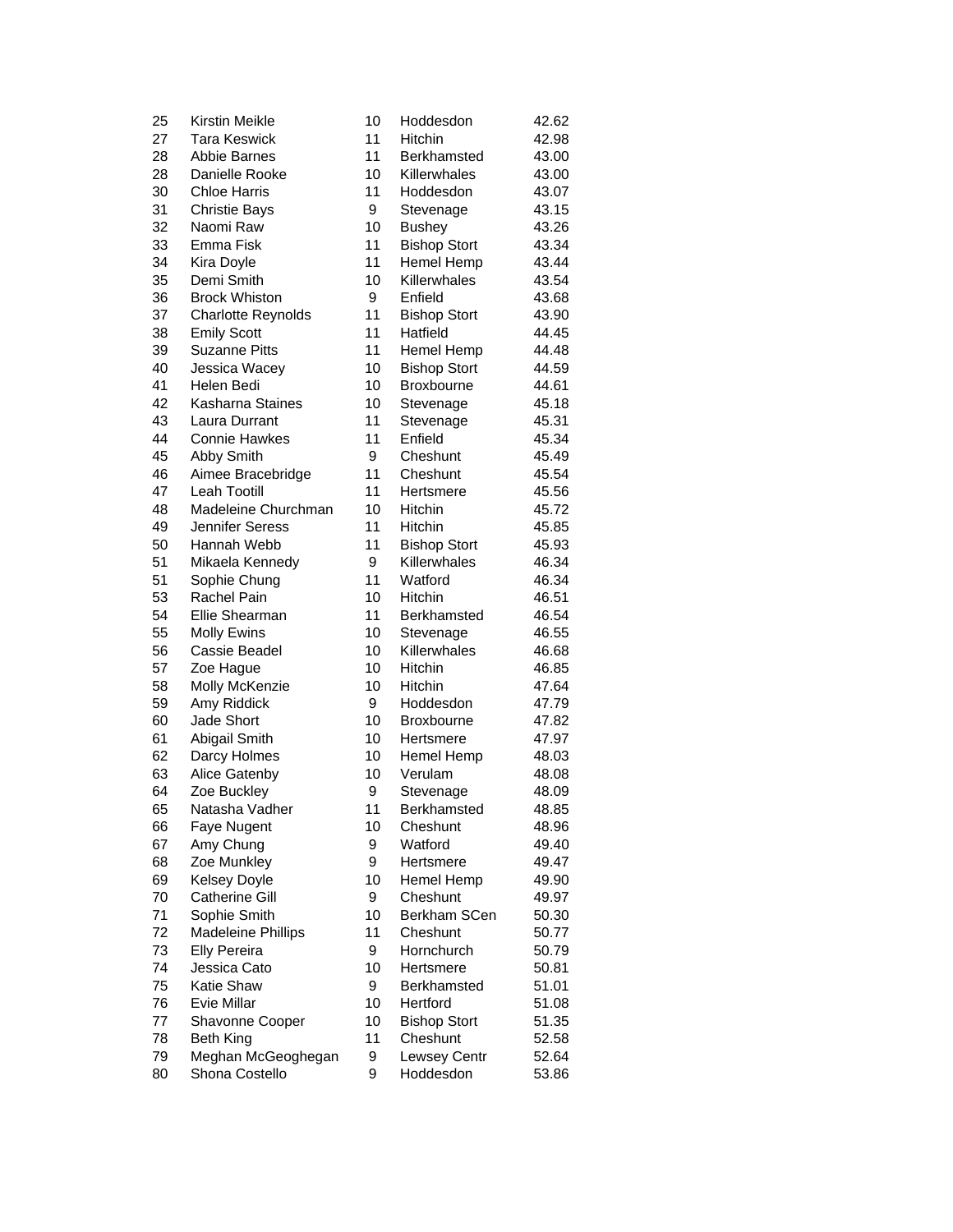| 81 | Ailish Brown        | 10 | Berkhamsted         | 55.48      |    |
|----|---------------------|----|---------------------|------------|----|
| 82 | <b>Amber Prince</b> | 11 | Lewsey Centr        | 55.94      |    |
| 83 | Louise Donohue      | 10 | <b>Lewsey Centr</b> | 59.50      |    |
| 84 | Alana Ward          | 9  | Hemel Hemp          | 1:00.26    |    |
|    | Georgina Hodges     | 9  | Hatfield            | <b>DNC</b> |    |
|    | <b>Sarah Cutts</b>  | 9  | Hoddesdon           | DQ         | т. |
|    | India Hammond       | 10 | Hatfield            | DO         | т. |

## **EVENT 6 Boys 9, 10 & 11 yrs 50m Backstroke**

### **09 Yrs Age Group**

| Place | Name                    | AaD | Club                | Time    |
|-------|-------------------------|-----|---------------------|---------|
| 1     | Martyn Walton           | 9   | Stevenage           | 41.34   |
| 2     | David Spicer            | 9   | Stevenage           | 41.73   |
| 3     | Ranishka Kumarage       | 9   | Hemel Hemp          | 43.75   |
| 4     | <b>Matthew Hallam</b>   | 9   | Hoddesdon           | 45.06   |
| 5     | Jack Pickford           | 9   | Watford             | 45.72   |
| 6     | Nico Campbell           | 9   | Cheshunt            | 46.90   |
| 7     | <b>Benjamin Purcell</b> | 9   | Hatfield            | 47.56   |
| 8     | Kyle Vadher             | 9   | Berkhamsted         | 48.12   |
| 9     | <b>Rhys Short</b>       | 9   | <b>Broxbourne</b>   | 48.97   |
| 10    | Oscar Holden            | 9   | Berkham SCen        | 49.39   |
| 11    | William Noble           | 9   | Hitchin             | 49.62   |
| 12    | Ryan Ranger             | 9   | Cheshunt            | 50.72   |
| 13    | Jonathan Pitts          | 9   | Hemel Hemp          | 54.33   |
| 14    | <b>Tyler Rees</b>       | 9   | <b>Lewsey Centr</b> | 1:03.37 |
|       |                         |     |                     |         |

| Name                    | AaD             | Club                | Time     |
|-------------------------|-----------------|---------------------|----------|
| Sam Ditchfield          | 10              | Hertford            | 42.23    |
| <b>Matthew Williams</b> | 10              | Cheshunt            | 42.59    |
| Liam Doonan             | 10              | Stevenage           | 43.52    |
| Joseph Mileusnic        | 10              | Stevenage           | 44.49    |
| Luke Jones              | 10              | Hertsmere           | 44.61    |
| Ashley Holness-Wright   | 10              | Watford             | 45.30    |
| Aiden Robinson          | 10 <sup>°</sup> | Killerwhales        | 46.08    |
| <b>Jason Trew</b>       | 10              | Cheshunt            | 46.22    |
| Daniel Laffey           | 10              | <b>Killerwhales</b> | 46.63    |
| Lewis Hawkins           | 10              | Watford             | 47.23    |
| Thomas Timotheou        | 10              | Broxbourne          | 47.42    |
| Max Woodward            | 10              | Enfield             | 48.07    |
| Hamish Barrett          | 10              | Watford             | 48.56    |
| Luke Yeoman             | 10              | Verulam             | 48.95    |
| Sean Facey              | 10              | Cheshunt            | 50.30    |
| <b>Matthew Dawe</b>     | 10              | Hornchurch          | 50.33    |
| <b>Niall Cahill</b>     | 10              | <b>Lewsey Centr</b> | 50.70    |
| Alex Merchan            | 10              | <b>Killerwhales</b> | 51.19    |
| Liam Hamilton           | 10              | Watford             | 51.21    |
| Alex Mason              | 10              | Lewsey Centr        | 51.22    |
| Tom Caldon              | 10              | <b>Lewsey Centr</b> | 51.25    |
| Philip Murphy           | 10              | Hertford            | 52.38    |
| Callum Costello         | 10              | Hoddesdon           | 1:00.39  |
| Kane Hagley-King        | 10              | Hoddesdon           | DQ<br>т- |
|                         |                 |                     |          |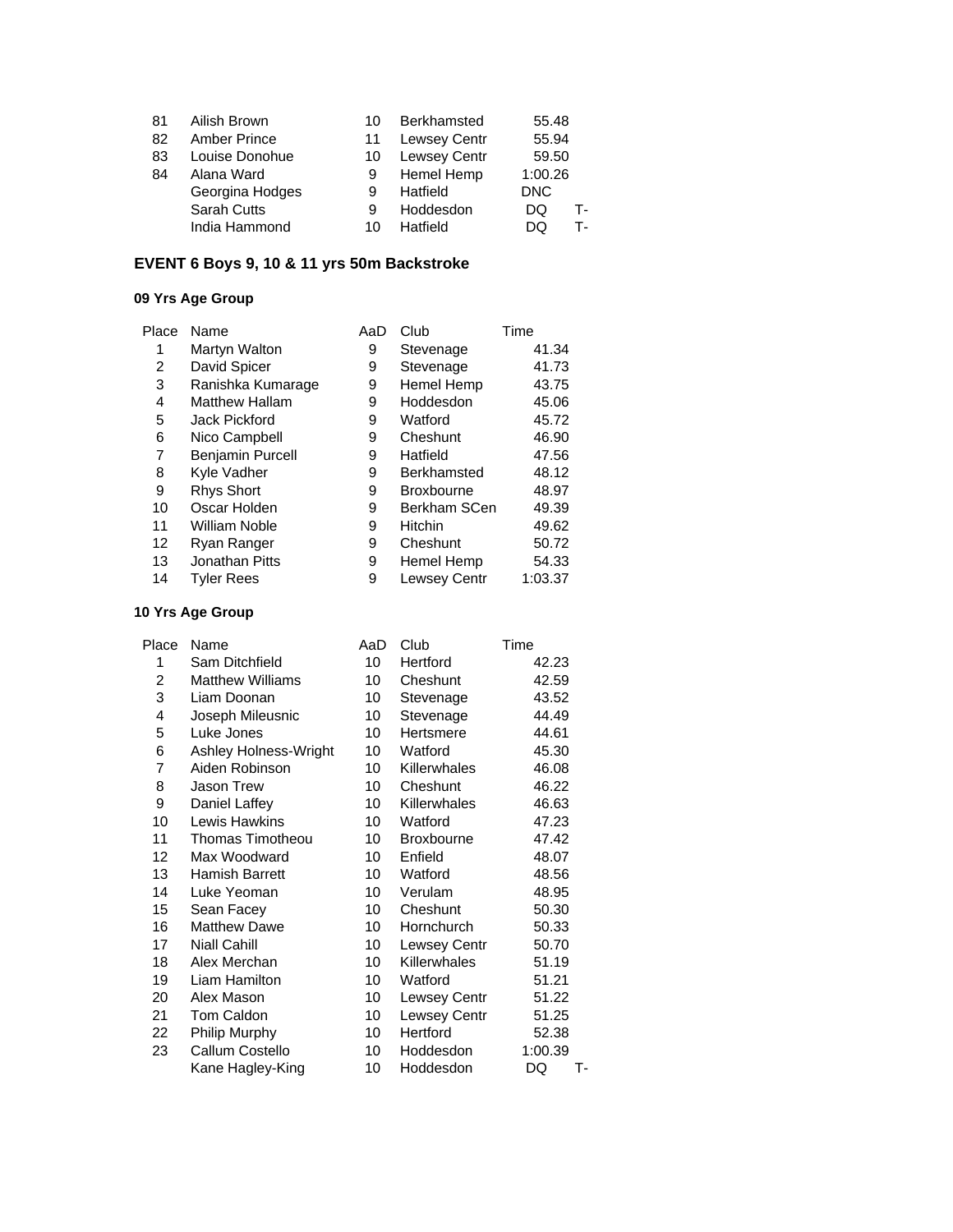| Place             | Name                 | AaD | Club                | Time     |
|-------------------|----------------------|-----|---------------------|----------|
| 1                 | <b>Thomas Warbey</b> | 11  | Stevenage           | 37.78    |
| 2                 | Jack Spence          | 11  | Watford             | 37.79    |
| 3                 | George Crow          | 11  | Killerwhales        | 40.28    |
| 4                 | Tim Warr             | 11  | Berkham SCen        | 40.68    |
| 5                 | Sean Houlihan        | 11  | Killerwhales        | 41.27    |
| 6                 | <b>Graham Tate</b>   | 11  | Cheshunt            | 42.79    |
| 7                 | Matthew Chapman      | 11  | Watford             | 44.94    |
| 8                 | David Swinnerton     | 11  | <b>Lewsey Centr</b> | 46.22    |
| 9                 | Ivan Brett           | 11  | <b>Bishop Stort</b> | 46.64    |
| 10                | Luke Ames            | 11  | Stevenage           | 46.82    |
| 11                | <b>Richard Gill</b>  | 11  | Cheshunt            | 47.82    |
| $12 \overline{ }$ | Andrew Hovell        | 11  | Hatfield            | 50.89    |
|                   | Stephen Mears        | 11  | Hatfield            | т.<br>DΟ |

| Place          | Name                    | AaD | Club                | Time  |
|----------------|-------------------------|-----|---------------------|-------|
| 1              | <b>Thomas Warbey</b>    | 11  | Stevenage           | 37.78 |
| $\overline{c}$ | Jack Spence             | 11  | Watford             | 37.79 |
| 3              | George Crow             | 11  | Killerwhales        | 40.28 |
| 4              | <b>Tim Warr</b>         | 11  | Berkham SCen        | 40.68 |
| 5              | Sean Houlihan           | 11  | Killerwhales        | 41.27 |
| 6              | Martyn Walton           | 9   | Stevenage           | 41.34 |
| 7              | David Spicer            | 9   | Stevenage           | 41.73 |
| 8              | Sam Ditchfield          | 10  | Hertford            | 42.23 |
| 9              | <b>Matthew Williams</b> | 10  | Cheshunt            | 42.59 |
| 10             | <b>Graham Tate</b>      | 11  | Cheshunt            | 42.79 |
| 11             | Liam Doonan             | 10  | Stevenage           | 43.52 |
| 12             | Ranishka Kumarage       | 9   | <b>Hemel Hemp</b>   | 43.75 |
| 13             | Joseph Mileusnic        | 10  | Stevenage           | 44.49 |
| 14             | Luke Jones              | 10  | Hertsmere           | 44.61 |
| 15             | Matthew Chapman         | 11  | Watford             | 44.94 |
| 16             | <b>Matthew Hallam</b>   | 9   | Hoddesdon           | 45.06 |
| 17             | Ashley Holness-Wright   | 10  | Watford             | 45.30 |
| 18             | <b>Jack Pickford</b>    | 9   | Watford             | 45.72 |
| 19             | Aiden Robinson          | 10  | Killerwhales        | 46.08 |
| 20             | Jason Trew              | 10  | Cheshunt            | 46.22 |
| 20             | <b>David Swinnerton</b> | 11  | <b>Lewsey Centr</b> | 46.22 |
| 22             | Daniel Laffey           | 10  | Killerwhales        | 46.63 |
| 23             | Ivan Brett              | 11  | <b>Bishop Stort</b> | 46.64 |
| 24             | Luke Ames               | 11  | Stevenage           | 46.82 |
| 25             | Nico Campbell           | 9   | Cheshunt            | 46.90 |
| 26             | Lewis Hawkins           | 10  | Watford             | 47.23 |
| 27             | <b>Thomas Timotheou</b> | 10  | <b>Broxbourne</b>   | 47.42 |
| 28             | <b>Benjamin Purcell</b> | 9   | Hatfield            | 47.56 |
| 29             | <b>Richard Gill</b>     | 11  | Cheshunt            | 47.82 |
| 30             | Max Woodward            | 10  | Enfield             | 48.07 |
| 31             | Kyle Vadher             | 9   | Berkhamsted         | 48.12 |
| 32             | <b>Hamish Barrett</b>   | 10  | Watford             | 48.56 |
| 33             | Luke Yeoman             | 10  | Verulam             | 48.95 |
| 34             | <b>Rhys Short</b>       | 9   | Broxbourne          | 48.97 |
| 35             | Oscar Holden            | 9   | Berkham SCen        | 49.39 |
| 36             | <b>William Noble</b>    | 9   | <b>Hitchin</b>      | 49.62 |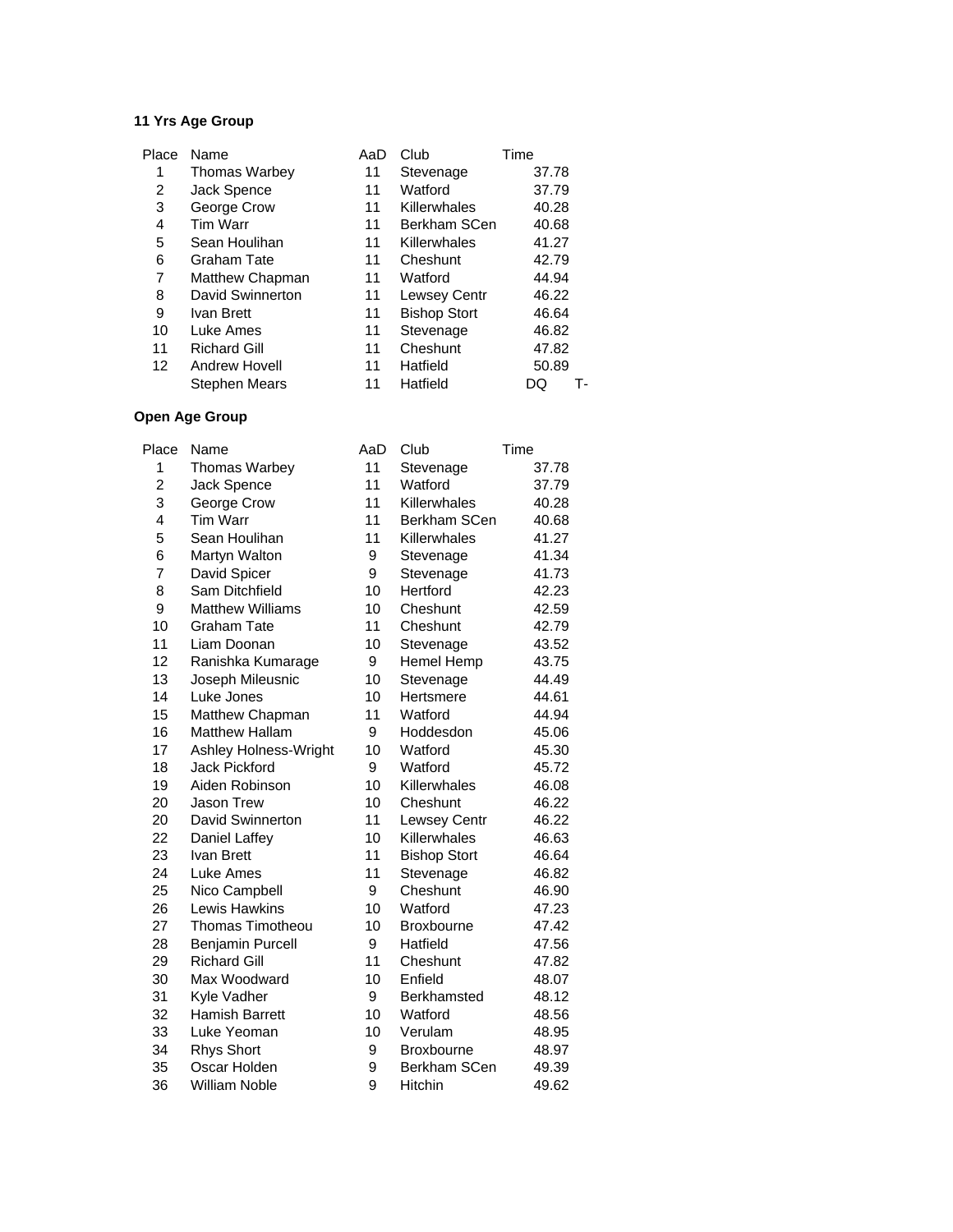| 37 | Sean Facey           | 10 | Cheshunt            | 50.30    |
|----|----------------------|----|---------------------|----------|
| 38 | <b>Matthew Dawe</b>  | 10 | Hornchurch          | 50.33    |
| 39 | <b>Niall Cahill</b>  | 10 | <b>Lewsey Centr</b> | 50.70    |
| 40 | Ryan Ranger          | 9  | Cheshunt            | 50.72    |
| 41 | <b>Andrew Hovell</b> | 11 | Hatfield            | 50.89    |
| 42 | Alex Merchan         | 10 | Killerwhales        | 51.19    |
| 43 | Liam Hamilton        | 10 | Watford             | 51.21    |
| 44 | Alex Mason           | 10 | <b>Lewsey Centr</b> | 51.22    |
| 45 | Tom Caldon           | 10 | Lewsey Centr        | 51.25    |
| 46 | Philip Murphy        | 10 | Hertford            | 52.38    |
| 47 | Jonathan Pitts       | 9  | Hemel Hemp          | 54.33    |
| 48 | Callum Costello      | 10 | Hoddesdon           | 1:00.39  |
| 49 | <b>Tyler Rees</b>    | 9  | <b>Lewsey Centr</b> | 1:03.37  |
|    | Kane Hagley-King     | 10 | Hoddesdon           | DQ<br>т. |
|    | <b>Stephen Mears</b> | 11 | Hatfield            | т.<br>DQ |
|    |                      |    |                     |          |

# **EVENT 7 Girls 12/13/14 & 15+ yrs 100 Breast**

# **12 Yrs Age Group**

| Place | Name                     | AaD               | Club                | Time    |
|-------|--------------------------|-------------------|---------------------|---------|
| 1     | <b>Harriet Cook</b>      | 12                | Cheshunt            | 1:28.00 |
| 2     | Emma Stewart             | 12                | Stevenage           | 1:31.10 |
| 3     | Lauren Geddes            | $12 \overline{ }$ | <b>Bishop Stort</b> | 1:32.64 |
| 4     | Paige Steel              | $12 \overline{ }$ | Hornchurch          | 1:35.79 |
| 5     | Abby Livingstone         | 12                | Stevenage           | 1:35.86 |
| 6     | Rebekah Holden           | $12 \overline{ }$ | Berkhamsted         | 1:37.14 |
| 7     | Amy Stewart              | $12 \overline{ }$ | Watford             | 1:37.39 |
| 8     | <b>Megan Davies</b>      | $12 \overline{ }$ | Watford             | 1:38.72 |
| 9     | <b>Heather Tysoe</b>     | $12 \overline{ }$ | Watford             | 1:39.34 |
| 10    | <b>Tiffany Price</b>     | $12 \overline{ }$ | Hertford            | 1:39.82 |
| 11    | Alexandra Duric          | $12 \overline{ }$ | Hitchin             | 1:40.23 |
| 12    | Georgia Beadel           | $12 \overline{ }$ | Killerwhales        | 1:40.53 |
| 13    | <b>Charlotte Merrell</b> | $12 \overline{ }$ | <b>Hitchin</b>      | 1:42.97 |
| 14    | Amy Cooper               | $12 \overline{ }$ | <b>Bishop Stort</b> | 1:43.67 |
| 15    | Gemma Izen               | 12                | Hertsmere           | 1:44.13 |
| 16    | Danielle Butterworth     | 12                | Killerwhales        | 1:46.43 |
| 17    | Alice Mills              | 12                | Berkhamsted         | 1:47.89 |
| 18    | Rebecca Pritchard        | $12 \overline{ }$ | Hatfield            | 1:51.79 |
| 19    | Rachael King             | $12 \overline{ }$ | Hemel Hemp          | 1:56.09 |
| 20    | Ashley James             | 12                | Killerwhales        | 1:57.68 |
|       |                          |                   |                     |         |

| Place | Name                   | AaD | Club                | Time    |
|-------|------------------------|-----|---------------------|---------|
| 1     | Emma Warrington        | 13  | Hoddesdon           | 1:22.09 |
| 2     | <b>Claire Fisk</b>     | 13  | <b>Bishop Stort</b> | 1:28.54 |
| 3     | Alexandra Edwards      | 13  | Hornchurch          | 1:29.92 |
| 4     | Holly Jackson          | 13  | Killerwhales        | 1:30.98 |
| 5     | Shanice Chapman        | 13  | Watford             | 1:31.92 |
| 6     | Katie Horrod           | 13  | Hemel Hemp          | 1:34.50 |
| 7     | Georgia Shaw           | 13  | Killerwhales        | 1:35.52 |
| 8     | Paige Dore-Boize       | 13  | Watford             | 1:35.58 |
| 9     | Grace Moore            | 13  | Hertsmere           | 1:36.00 |
| 10    | <b>Emily Barker</b>    | 13  | <b>Bishop Stort</b> | 1:36.46 |
| 11    | <b>Ashleigh Cattle</b> | 13  | Hatfield            | 1:36.65 |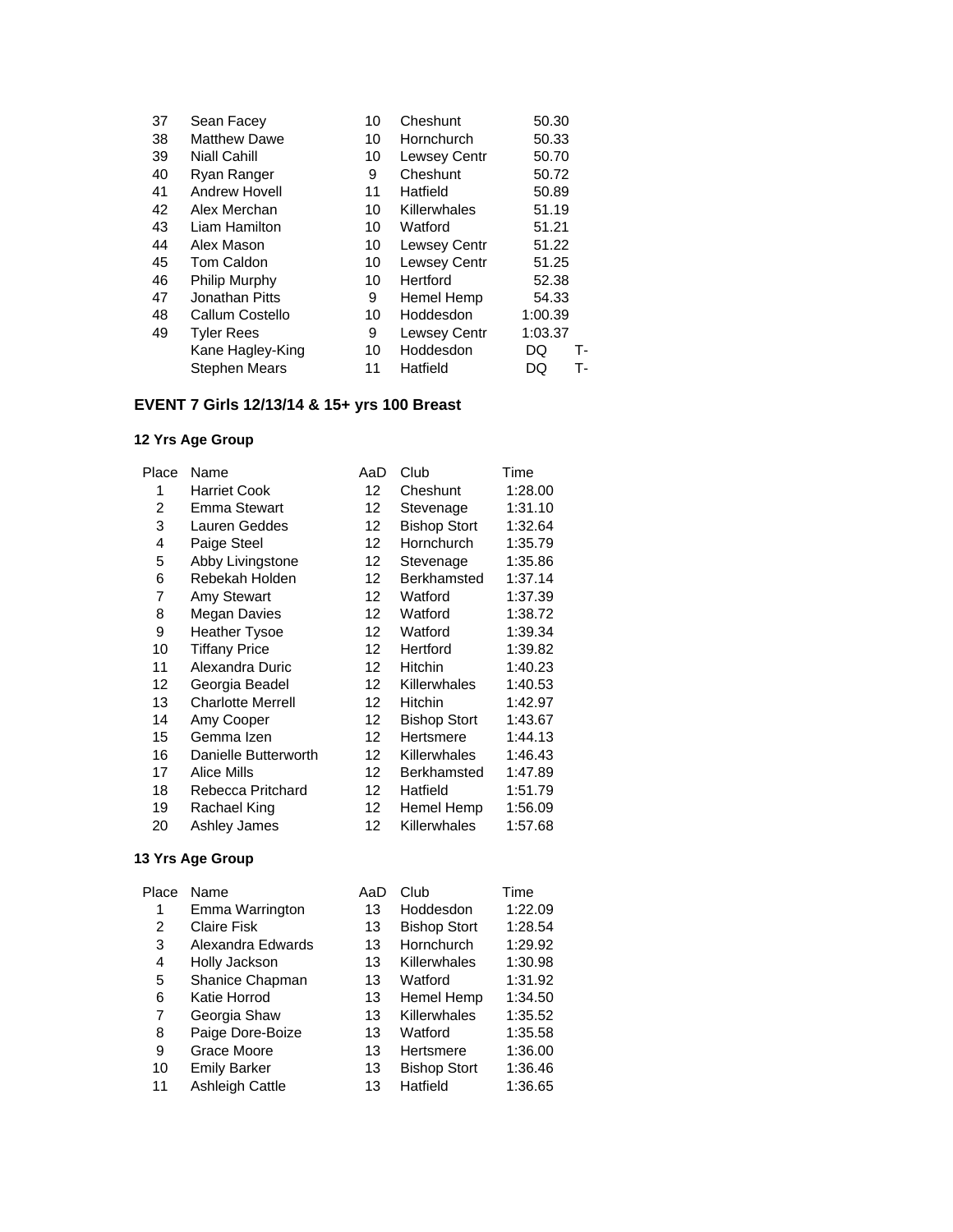|                 | 12 Lauren Swinnerton   |     | 13 Lewsey Centr | 1:37.05 |      |
|-----------------|------------------------|-----|-----------------|---------|------|
| 13              | Natalie Jones          |     | 13 Lewsey Centr | 1:38.22 |      |
| 14              | Emma Lewis             | 13  | Watford         | 1:39.57 |      |
| 15 <sub>1</sub> | Rebecah Ward           |     | 13 Hemel Hemp   | 1:48.02 |      |
| 16              | <b>Charlotte Smith</b> | 13  | Hatfield        | 1:49.88 |      |
|                 | Harriet Wakeman        | 13. | Hatfield        | DQ      | T-31 |

| Place | Name                    | AaD | Club                | Time    |
|-------|-------------------------|-----|---------------------|---------|
| 1     | Jennifer Holland        | 14  | Hornchurch          | 1:20.56 |
| 2     | Katie Quinn             | 14  | Hatfield            | 1:25.14 |
| 3     | Katie Miles             | 14  | Killerwhales        | 1:26.25 |
| 4     | Carolyn Astbury         | 14  | Watford             | 1:26.44 |
| 5     | Jenny Kenwell           | 14  | Hatfield            | 1:26.81 |
| 6     | Emma Tootill            | 14  | Hertsmere           | 1:29.48 |
| 7     | Kalei Andrews           | 14  | Killerwhales        | 1:29.93 |
| 8     | Phoebe Morgan           | 14  | Cheshunt            | 1:30.00 |
| 9     | Katie Heasman           | 14  | Stevenage           | 1:30.81 |
| 10    | Alexandra McLaren       | 14  | Hemel Hemp          | 1:31.76 |
| 11    | Claire Wilson           | 14  | Killerwhales        | 1:32.49 |
| 12    | Basia Capstick          | 14  | Berkhamsted         | 1:33.20 |
| 13    | Priya Dave              | 14  | Hatfield            | 1:35.54 |
| 14    | <b>Bethannie Thomas</b> | 14  | Hatfield            | 1:38.71 |
| 15    | Amy Hime                | 14  | Killerwhales        | 1:43.11 |
| 16    | Rebekah Cahill          | 14  | <b>Lewsey Centr</b> | 1:45.42 |
| 17    | Emma Ford               | 14  | Killerwhales        | 1:54.92 |
|       |                         |     |                     |         |

### **15 Yrs/Over Age Group**

| Place | Name                 | AaD | Club                | Time    |
|-------|----------------------|-----|---------------------|---------|
| 1     | Saffee Dineen        | 16  | Cheshunt            | 1:19.56 |
| 2     | Henny Andrews        | 16  | <b>Killerwhales</b> | 1:19.83 |
| 3     | Laura West           | 16  | <b>Hitchin</b>      | 1:25.44 |
| 4     | Emma Simmonds        | 15  | Hornchurch          | 1:26.02 |
| 5     | Jade Edwards         | 16  | <b>Hornchurch</b>   | 1:26.07 |
| 6     | Laura Andrews        | 17  | Killerwhales        | 1:28.17 |
| 7     | Jessica Huggett      | 15  | <b>Bishop Stort</b> | 1:28.57 |
| 7     | Robyn Beadel         | 15  | Killerwhales        | 1:28.57 |
| 9     | Katherine Walsh      | 16  | Killerwhales        | 1:29.18 |
| 10    | Julia Braybrooke     | 19  | <b>Killerwhales</b> | 1:29.41 |
| 11    | Lauren Andrews       | 16  | Killerwhales        | 1:29.59 |
| 12    | <b>Kelly Sanders</b> | 18  | Cheshunt            | 1:29.78 |
| 13    | Ami Shah             | 15  | Hertsmere           | 1:29.98 |
| 14    | Victoria Beaumont    | 15  | <b>Killerwhales</b> | 1:34.23 |
| 15    | <b>Alice Dawkins</b> | 15  | Berkhamsted         | 1:35.95 |
| 16    | Susannah Haynes      | 16  | Killerwhales        | 1:36.53 |
| 17    | Ellena Wheatley      | 16  | <b>Killerwhales</b> | 1:37.13 |
| 18    | Rachel Green         | 15  | Killerwhales        | 1:40.26 |
| 19    | Jessica Fensome      | 15  | Lewsey Centr        | 1:48.74 |

| Place Name      | AaD Club        | Time    |
|-----------------|-----------------|---------|
| 1 Saffee Dineen | 16 Cheshunt     | 1:19.56 |
| 2 Henny Andrews | 16 Killerwhales | 1:19.83 |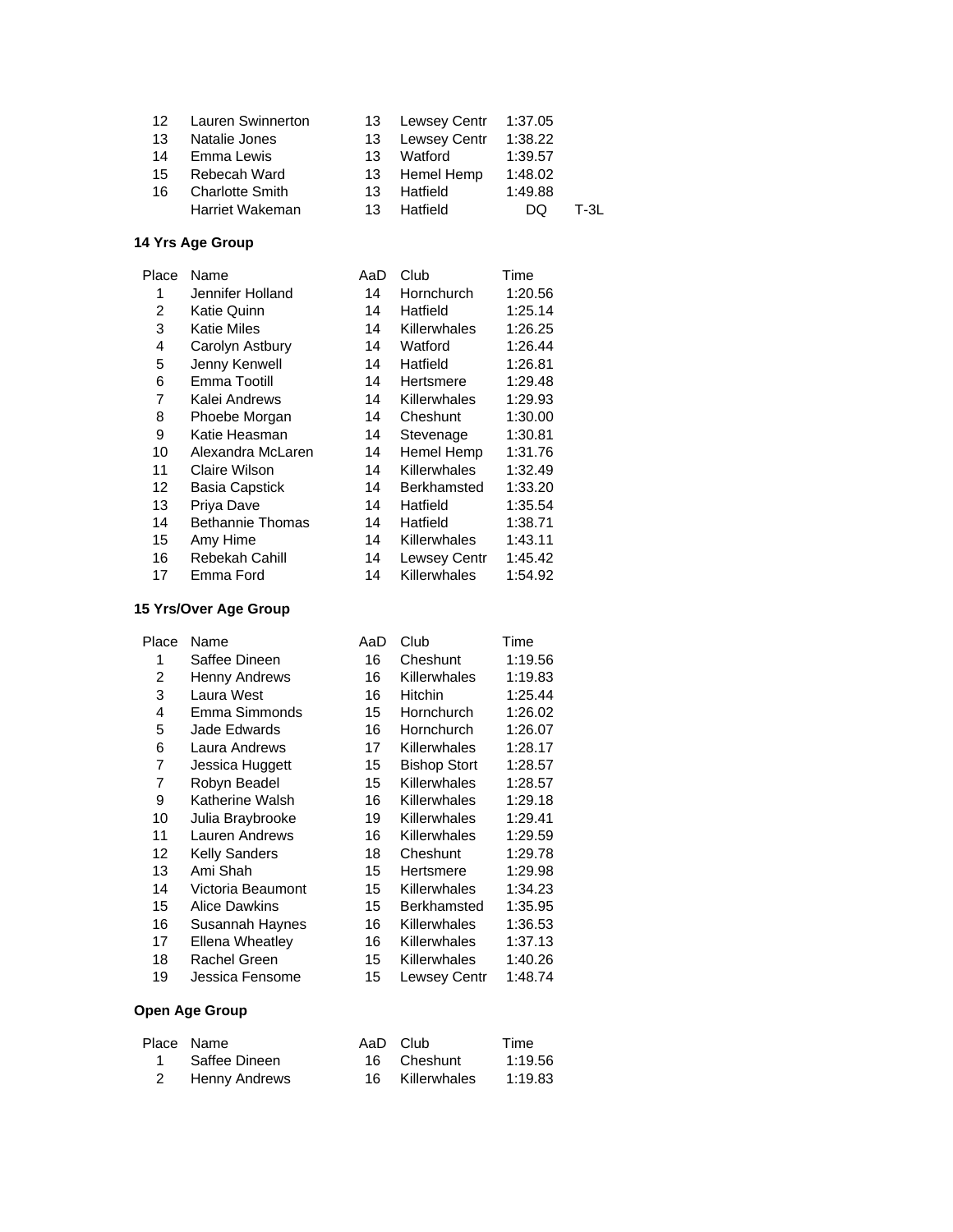| 3  | Jennifer Holland                | 14 | Hornchurch          | 1:20.56            |
|----|---------------------------------|----|---------------------|--------------------|
| 4  | Emma Warrington                 | 13 | Hoddesdon           | 1:22.09            |
| 5  | Katie Quinn                     | 14 | Hatfield            | 1:25.14            |
| 6  | Laura West                      | 16 | Hitchin             | 1:25.44            |
| 7  | Emma Simmonds                   | 15 | Hornchurch          | 1:26.02            |
| 8  | Jade Edwards                    | 16 | Hornchurch          | 1:26.07            |
| 9  | <b>Katie Miles</b>              | 14 | Killerwhales        | 1:26.25            |
| 10 | Carolyn Astbury                 | 14 | Watford             | 1:26.44            |
| 11 | Jenny Kenwell                   | 14 | Hatfield            | 1:26.81            |
| 12 | <b>Harriet Cook</b>             | 12 | Cheshunt            | 1:28.00            |
| 13 | Laura Andrews                   | 17 | Killerwhales        | 1:28.17            |
| 14 | <b>Claire Fisk</b>              | 13 | <b>Bishop Stort</b> | 1:28.54            |
| 15 | Jessica Huggett                 | 15 | <b>Bishop Stort</b> | 1:28.57            |
| 15 | Robyn Beadel                    | 15 | Killerwhales        | 1:28.57            |
| 17 | Katherine Walsh                 | 16 | Killerwhales        | 1:29.18            |
| 18 | Julia Braybrooke                | 19 | Killerwhales        | 1:29.41            |
| 19 | Emma Tootill                    | 14 | Hertsmere           | 1:29.48            |
| 20 | Lauren Andrews                  | 16 | Killerwhales        | 1:29.59            |
| 21 | <b>Kelly Sanders</b>            | 18 | Cheshunt            | 1:29.78            |
| 22 | Alexandra Edwards               | 13 | Hornchurch          | 1:29.92            |
| 23 | Kalei Andrews                   | 14 | Killerwhales        | 1:29.93            |
| 24 | Ami Shah                        | 15 | Hertsmere           | 1:29.98            |
| 25 | Phoebe Morgan                   | 14 | Cheshunt            | 1:30.00            |
| 26 | Katie Heasman                   | 14 | Stevenage           | 1:30.81            |
| 27 | Holly Jackson                   | 13 | Killerwhales        | 1:30.98            |
| 28 | <b>Emma Stewart</b>             | 12 | Stevenage           | 1:31.10            |
| 29 | Alexandra McLaren               | 14 | Hemel Hemp          | 1:31.76            |
| 30 | Shanice Chapman                 | 13 | Watford             | 1:31.92            |
| 31 | Claire Wilson                   | 14 | Killerwhales        | 1:32.49            |
| 32 | Lauren Geddes                   | 12 | <b>Bishop Stort</b> | 1:32.64            |
| 33 | <b>Basia Capstick</b>           | 14 | Berkhamsted         | 1:33.20            |
| 34 | Victoria Beaumont               | 15 | Killerwhales        | 1:34.23            |
| 35 | Katie Horrod                    | 13 | Hemel Hemp          | 1:34.50            |
| 36 | Georgia Shaw                    | 13 | Killerwhales        | 1:35.52            |
| 37 | Priya Dave                      | 14 | Hatfield            | 1:35.54            |
| 38 |                                 | 13 | Watford             |                    |
| 39 | Paige Dore-Boize<br>Paige Steel | 12 | Hornchurch          | 1:35.58<br>1:35.79 |
| 40 |                                 | 12 | Stevenage           | 1:35.86            |
|    | Abby Livingstone                | 15 |                     | 1:35.95            |
| 41 | <b>Alice Dawkins</b>            |    | Berkhamsted         |                    |
| 42 | Grace Moore                     | 13 | Hertsmere           | 1:36.00            |
| 43 | <b>Emily Barker</b>             | 13 | <b>Bishop Stort</b> | 1:36.46            |
| 44 | Susannah Haynes                 | 16 | Killerwhales        | 1:36.53            |
| 45 | Ashleigh Cattle                 | 13 | Hatfield            | 1:36.65            |
| 46 | Lauren Swinnerton               | 13 | Lewsey Centr        | 1:37.05            |
| 47 | <b>Ellena Wheatley</b>          | 16 | Killerwhales        | 1:37.13            |
| 48 | Rebekah Holden                  | 12 | <b>Berkhamsted</b>  | 1:37.14            |
| 49 | Amy Stewart                     | 12 | Watford             | 1:37.39            |
| 50 | Natalie Jones                   | 13 | Lewsey Centr        | 1:38.22            |
| 51 | <b>Bethannie Thomas</b>         | 14 | Hatfield            | 1:38.71            |
| 52 | <b>Megan Davies</b>             | 12 | Watford             | 1:38.72            |
| 53 | <b>Heather Tysoe</b>            | 12 | Watford             | 1:39.34            |
| 54 | Emma Lewis                      | 13 | Watford             | 1:39.57            |
| 55 | <b>Tiffany Price</b>            | 12 | Hertford            | 1:39.82            |
| 56 | Alexandra Duric                 | 12 | Hitchin             | 1:40.23            |
| 57 | Rachel Green                    | 15 | Killerwhales        | 1:40.26            |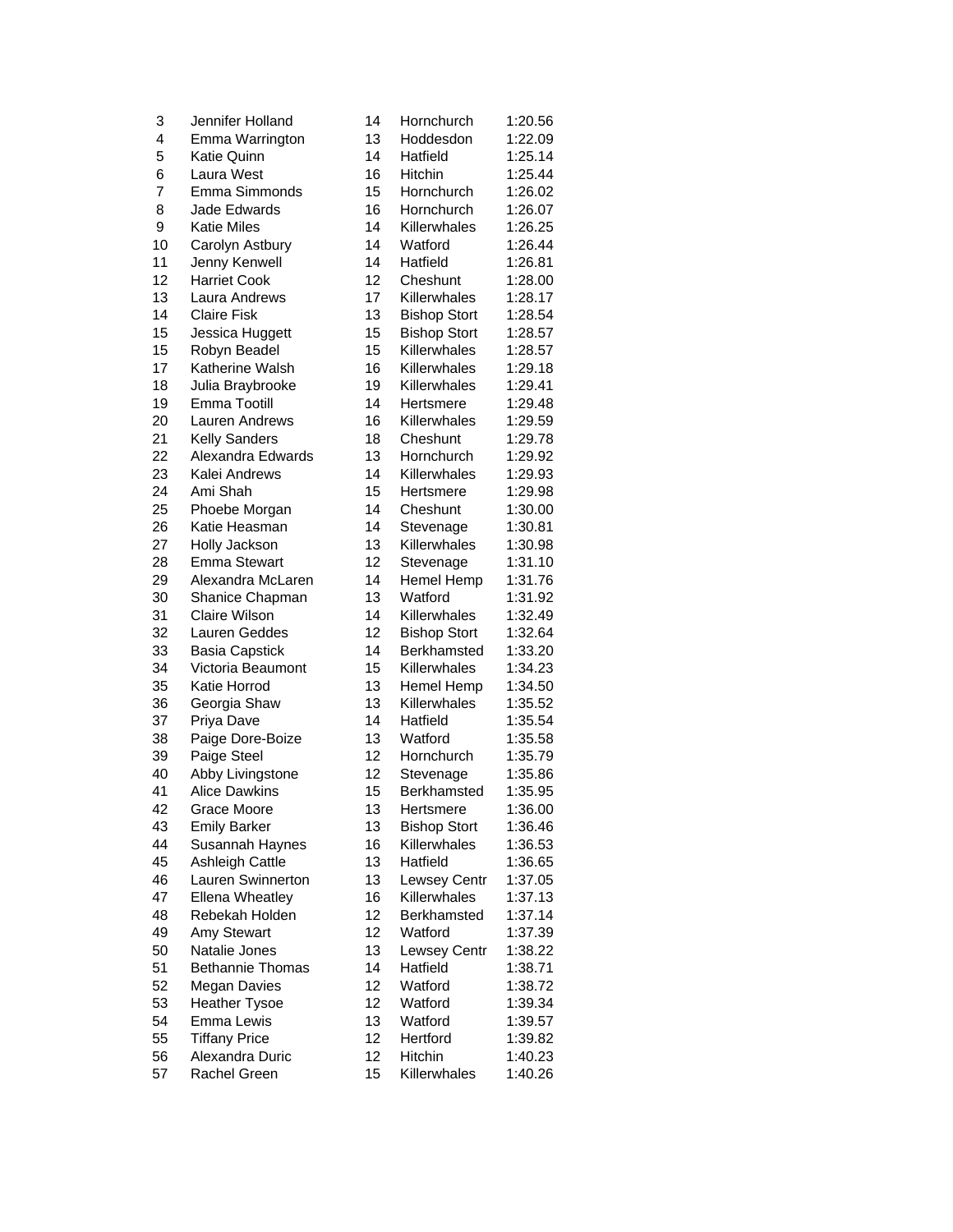| Georgia Beadel           | $12 \overline{ }$ | Killerwhales        | 1:40.53 |        |
|--------------------------|-------------------|---------------------|---------|--------|
| <b>Charlotte Merrell</b> | $12 \overline{ }$ | <b>Hitchin</b>      | 1:42.97 |        |
| Amy Hime                 | 14                | <b>Killerwhales</b> | 1:43.11 |        |
| Amy Cooper               | 12                | <b>Bishop Stort</b> | 1:43.67 |        |
| Gemma Izen               | 12 <sup>2</sup>   | Hertsmere           | 1:44.13 |        |
| Rebekah Cahill           | 14                | <b>Lewsey Centr</b> | 1:45.42 |        |
| Danielle Butterworth     | 12 <sup>2</sup>   | <b>Killerwhales</b> | 1:46.43 |        |
| Alice Mills              | 12 <sup>2</sup>   | <b>Berkhamsted</b>  | 1:47.89 |        |
| Rebecah Ward             | 13                | Hemel Hemp          | 1:48.02 |        |
| Jessica Fensome          | 15                | Lewsey Centr        | 1:48.74 |        |
| <b>Charlotte Smith</b>   | 13                | Hatfield            | 1:49.88 |        |
| Rebecca Pritchard        | 12                | Hatfield            | 1:51.79 |        |
| Emma Ford                | 14                | Killerwhales        | 1:54.92 |        |
| Rachael King             | 12                | Hemel Hemp          | 1:56.09 |        |
| Ashley James             | 12                | <b>Killerwhales</b> | 1:57.68 |        |
| Harriet Wakeman          | 13                | Hatfield            | DQ      | $T-3L$ |
|                          |                   |                     |         |        |

# **EVENT 8 Boys 12/13/14 & 15+ yrs 100 Breast**

# **12 Yrs Age Group**

| Place | Name                  | AaD              | Club                | Time    |     |
|-------|-----------------------|------------------|---------------------|---------|-----|
| 1     | Dacre Capstick        | 12               | Hatfield            | 1:20.12 |     |
| 2     | Jake Robinson         | 12               | Stevenage           | 1:23.68 |     |
| 3     | Tom Webb              | 12 <sup>12</sup> | Killerwhales        | 1:32.94 |     |
| 4     | <b>Matthew Harris</b> | 12 <sup>12</sup> | Cheshunt            | 1:34.67 |     |
| 5     | Kieran Huggett        | 12               | <b>Bishop Stort</b> | 1:35.45 |     |
| 6     | Jack Noble            | 12 <sup>2</sup>  | <b>Hitchin</b>      | 1:35.71 |     |
| 7     | Jay Munkley           | 12 <sup>12</sup> | Hertsmere           | 1:37.57 |     |
| 8     | Sam Sparks            | 12               | Killerwhales        | 1:38.25 |     |
| 9     | Jed Ardren            | 12 <sup>12</sup> | Hoddesdon           | 1:38.66 |     |
| 10    | Simon Emerson         | 12 <sup>12</sup> | Hitchin             | 1:38.67 |     |
| 11    | Jordan Santos         | 12.              | Cheshunt            | 1:39.47 |     |
| 12    | <b>Oliver Barker</b>  | 12 <sup>12</sup> | <b>Bishop Stort</b> | 1:39.48 |     |
| 13    | Jared Baker           | 12 <sup>1</sup>  | Hertsmere           | 1:40.03 |     |
| 14    | Tom Skingsley         | 12 <sup>12</sup> | Killerwhales        | 1:42.35 |     |
| 15    | Callum Bedding        | 12               | Hoddesdon           | 1:43.74 |     |
| 16    | <b>Bradley Turner</b> | 12               | <b>Bishop Stort</b> | 1:46.25 |     |
| 17    | <b>Toby Andrews</b>   | 12 <sup>12</sup> | Killerwhales        | 1:47.74 |     |
| 18    | <b>Ellis Wiley</b>    | 12               | Killerwhales        | 1:50.81 |     |
| 19    | Mitchell Doubleday    | 12               | Cheshunt            | 1:53.26 |     |
| 20    | Aaron Parcell-Jones   | 12               | Lewsey Centr        | 2:00.57 |     |
|       | Michael Burman        | 12               | <b>Bishop Stort</b> | DQ      | SL- |

| Place | Name                   | AaD | Club                | Time    |
|-------|------------------------|-----|---------------------|---------|
| 1     | Alex Baker             | 13  | Hitchin             | 1:18.96 |
| 2     | David Kelleway         | 13  | <b>Bishop Stort</b> | 1:23.14 |
| 3     | Lewis Clifford-Stephen | 13  | Killerwhales        | 1:23.27 |
| 4     | <b>Christopher Cox</b> | 13  | Hertsmere           | 1:33.94 |
| 5     | Joe Sisson             | 13  | Killerwhales        | 1:33.97 |
| 6     | Lewis Childs           | 13  | Verulam             | 1:34.47 |
| 7     | <b>Tom Marsland</b>    | 13  | Stevenage           | 1:34.61 |
| 8     | <b>Matthew Barton</b>  | 13  | <b>Bishop Stort</b> | 1:34.68 |
| 9     | Glenn Kennedy          | 13  | Killerwhales        | 1:35.01 |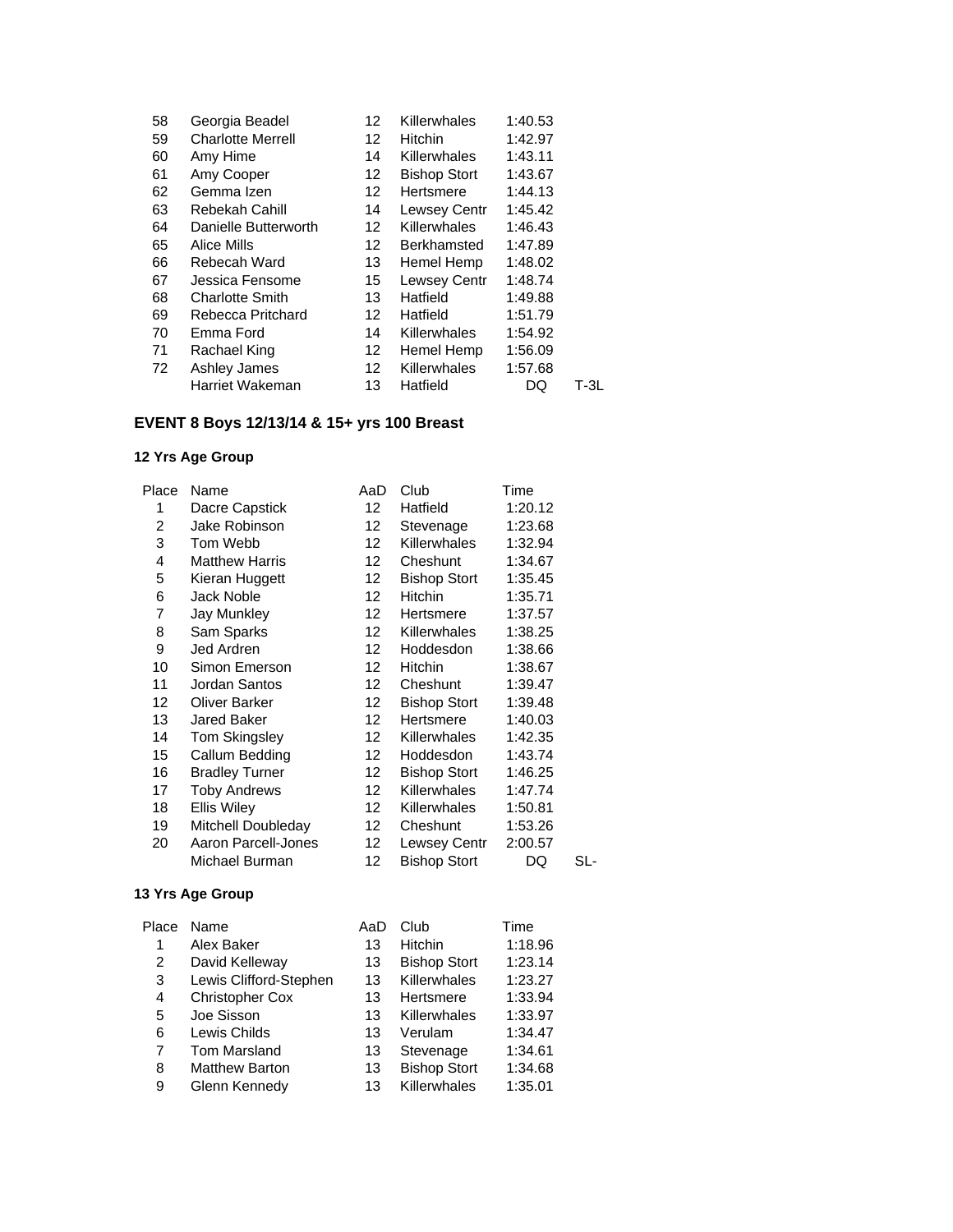| 10 | Ben Murphy      | 13 | Stevenage    | 1:36.50 |      |
|----|-----------------|----|--------------|---------|------|
| 11 | Ryan Smith      | 13 | Killerwhales | 1:36.81 |      |
| 12 | Tom Ward        | 13 | Stevenage    | 1:39.58 |      |
| 13 | Michael Walsh   | 13 | Killerwhales | 1:40.17 |      |
| 14 | Michael Imrie   | 13 | Berkham SCen | 1:44.96 |      |
| 15 | Christopher All | 13 | Hertsmere    | 1:46.09 |      |
| 16 | Paul Spicer     | 13 | Stevenage    | 1:46.14 |      |
| 17 | James Evans     | 13 | Lewsey Centr | 1:50.36 |      |
|    | Joseph Mahon    | 13 | Stevenage    | DQ      | S۱ - |
|    |                 |    |              |         |      |

| Name                  | AaD | Club                | Time    |      |
|-----------------------|-----|---------------------|---------|------|
| Daniel Stepton        | 14  | <b>Becontree</b>    | 1:16.78 |      |
| Craig Ross            | 14  | <b>Bishop Stort</b> | 1:20.80 |      |
| Shaun Dempsey         | 14  | Stevenage           | 1:22.15 |      |
| Lee Parker            | 14  | Killerwhales        | 1:26.69 |      |
| Ben King              | 14  | Cheshunt            | 1:28.29 |      |
| <b>Ben Davies</b>     | 14  | Verulam             | 1:30.25 |      |
| Dan Cotton            | 14  | Hitchin             | 1:30.60 |      |
| Thomas Lee            | 14  | <b>Bishop Stort</b> | 1:31.24 |      |
| Nick Wright           | 14  | <b>Bishop Stort</b> | 1:32.60 |      |
| <b>Alexander Trew</b> | 14  | Cheshunt            | 1:35.16 |      |
| Alexander Geddes      | 14  | <b>Bishop Stort</b> | 1:36.39 |      |
| Oliver Wiseman        | 14  | <b>Bishop Stort</b> | 1:39.51 |      |
| Martin Butterworth    | 14  | Killerwhales        | 1:39.87 |      |
| Charlie Wood          | 14  | Killerwhales        | DQ      | ST-  |
| Adam Spicer           | 14  | Stevenage           | DQ      | T-3L |
|                       |     |                     |         |      |

#### **15 Yrs/Over Age Group**

| Name                  | AaD | Club                | Time    |
|-----------------------|-----|---------------------|---------|
| Joe Giggins           | 15  | Hornchurch          | 1:12.69 |
| <b>Richard Mollov</b> | 16  | <b>Bishop Stort</b> | 1:15.60 |
| Adam Conway           | 16  | Killerwhales        | 1:16.65 |
| Tom Bircham           | 15  | Killerwhales        | 1:21.19 |
| Sam Munkley           | 15  | Hertsmere           | 1:21.71 |
| Paolo Merrifield      | 17  | Hoddesdon           | 1:21.83 |
| Daniel Bleach         | 15  | Killerwhales        | 1:22.22 |
| Dayne Lunn            | 16  | Cheshunt            | 1:22.25 |
| Adam Raw              | 15  | Watford             | 1:23.78 |
| <b>Tony Keast</b>     | 15  | Stevenage           | 1:24.25 |
| Sam Colby             | 15  | Cheshunt            | 1:25.57 |
| John Pickford         | 15  | Watford             | 1:26.08 |
| James Croxon          | 16  | Killerwhales        | 1:26.19 |
| Mikey Warr            | 15  | Berkham SCen        | 1:26.58 |
| <b>Andrew Dawkins</b> | 15  | Killerwhales        | 1:26.90 |
| Scott Jackson         | 15  | Killerwhales        | 1:31.24 |
| <b>Matthew Duric</b>  | 15  | Hitchin             | 1:33.37 |
|                       |     |                     |         |

|                         | Place Name            | AaD Club        | Time    |
|-------------------------|-----------------------|-----------------|---------|
|                         | 1 Joe Giggins         | 15 Hornchurch   | 1:12.69 |
| 2                       | <b>Richard Molloy</b> | 16 Bishop Stort | 1:15.60 |
| $\overline{\mathbf{3}}$ | Adam Conway           | 16 Killerwhales | 1:16.65 |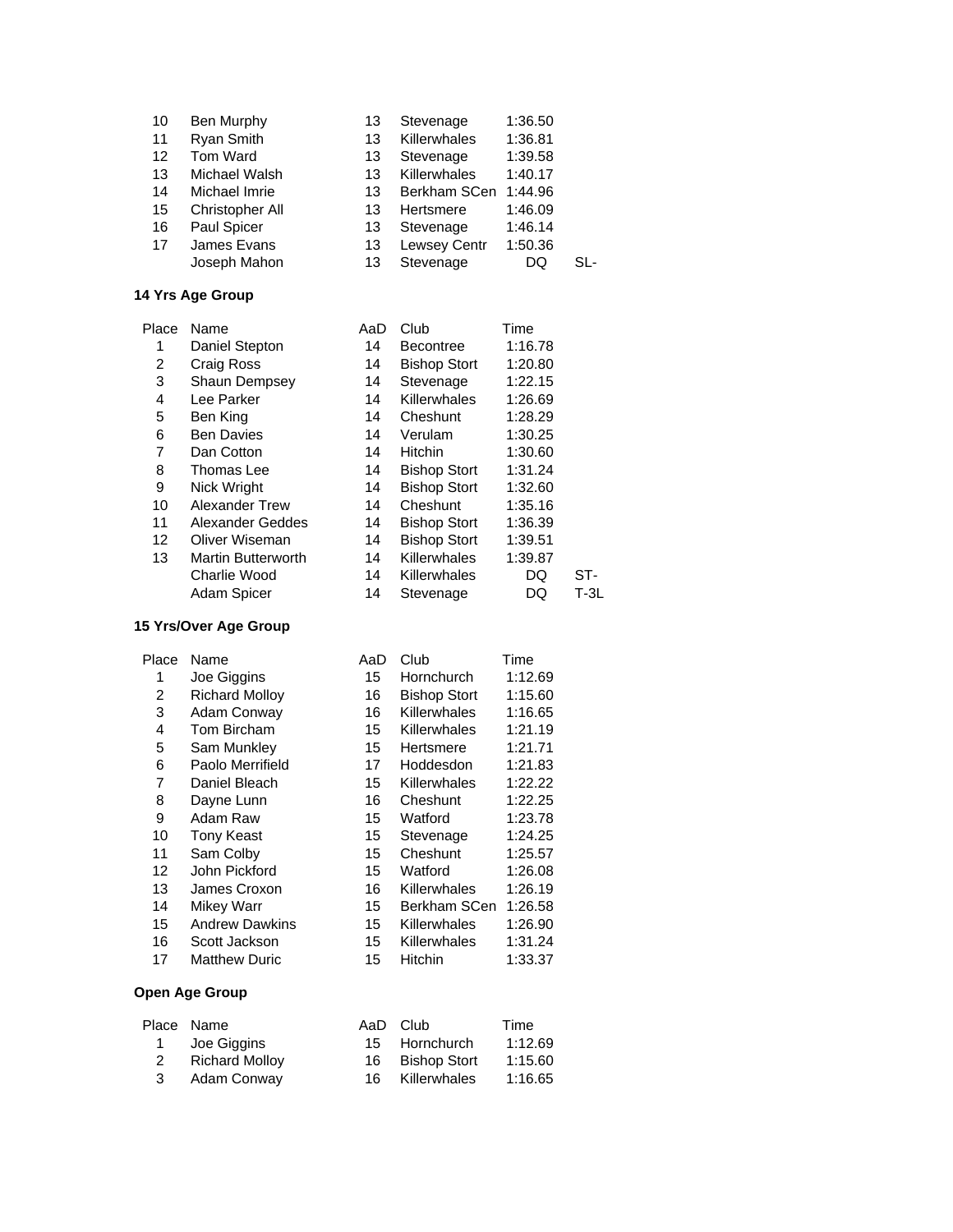| 4  | Daniel Stepton                 | 14       | Becontree           | 1:16.78 |
|----|--------------------------------|----------|---------------------|---------|
| 5  | Alex Baker                     | 13       | Hitchin             | 1:18.96 |
| 6  | Dacre Capstick                 | 12       | Hatfield            | 1:20.12 |
| 7  | Craig Ross                     | 14       | <b>Bishop Stort</b> | 1:20.80 |
| 8  | Tom Bircham                    | 15       | Killerwhales        | 1:21.19 |
| 9  | Sam Munkley                    | 15       | Hertsmere           | 1:21.71 |
| 10 | Paolo Merrifield               | 17       | Hoddesdon           | 1:21.83 |
| 11 | Shaun Dempsey                  | 14       | Stevenage           | 1:22.15 |
| 12 | Daniel Bleach                  | 15       | Killerwhales        | 1:22.22 |
| 13 | Dayne Lunn                     | 16       | Cheshunt            | 1:22.25 |
| 14 | David Kelleway                 | 13       | <b>Bishop Stort</b> | 1:23.14 |
| 15 | Lewis Clifford-Stephen         | 13       | Killerwhales        | 1:23.27 |
| 16 | Jake Robinson                  | 12       | Stevenage           | 1:23.68 |
| 17 | Adam Raw                       | 15       | Watford             | 1:23.78 |
| 18 | <b>Tony Keast</b>              | 15       | Stevenage           | 1:24.25 |
| 19 | Sam Colby                      | 15       | Cheshunt            | 1:25.57 |
| 20 | John Pickford                  | 15       | Watford             | 1:26.08 |
| 21 | James Croxon                   | 16       | Killerwhales        | 1:26.19 |
| 22 | <b>Mikey Warr</b>              | 15       | Berkham SCen        | 1:26.58 |
| 23 | Lee Parker                     | 14       | Killerwhales        | 1:26.69 |
| 24 | <b>Andrew Dawkins</b>          | 15       | Killerwhales        | 1:26.90 |
| 25 | Ben King                       | 14       | Cheshunt            | 1:28.29 |
| 26 | <b>Ben Davies</b>              | 14       | Verulam             | 1:30.25 |
| 27 | Dan Cotton                     | 14       | <b>Hitchin</b>      | 1:30.60 |
| 28 | Scott Jackson                  | 15       | Killerwhales        | 1:31.24 |
| 28 | Thomas Lee                     | 14       | <b>Bishop Stort</b> | 1:31.24 |
| 30 | Nick Wright                    | 14       | <b>Bishop Stort</b> | 1:32.60 |
| 31 | Tom Webb                       | 12       | Killerwhales        | 1:32.94 |
| 32 | <b>Matthew Duric</b>           | 15       | Hitchin             | 1:33.37 |
| 33 | Christopher Cox                | 13       | Hertsmere           | 1:33.94 |
| 34 | Joe Sisson                     | 13       | Killerwhales        | 1:33.97 |
| 35 | Lewis Childs                   | 13       | Verulam             | 1:34.47 |
| 36 | Tom Marsland                   | 13       | Stevenage           | 1:34.61 |
| 37 | <b>Matthew Harris</b>          | 12       | Cheshunt            | 1:34.67 |
| 38 | <b>Matthew Barton</b>          | 13       | <b>Bishop Stort</b> | 1:34.68 |
| 39 | Glenn Kennedy                  | 13       | Killerwhales        | 1:35.01 |
| 40 | Alexander Trew                 | 14       | Cheshunt            | 1:35.16 |
| 41 | Kieran Huggett                 | 12       | <b>Bishop Stort</b> | 1:35.45 |
| 42 | <b>Jack Noble</b>              | 12       | Hitchin             | 1:35.71 |
| 43 | Alexander Geddes               | 14       | <b>Bishop Stort</b> | 1:36.39 |
| 44 | Ben Murphy                     | 13       | Stevenage           | 1:36.50 |
| 45 | Ryan Smith                     | 13       | Killerwhales        | 1:36.81 |
| 46 |                                | 12       | Hertsmere           |         |
| 47 | Jay Munkley<br>Sam Sparks      | 12       | Killerwhales        | 1:37.57 |
| 48 | <b>Jed Ardren</b>              | 12       | Hoddesdon           | 1:38.25 |
| 49 | Simon Emerson                  | 12       | Hitchin             | 1:38.66 |
|    | Jordan Santos                  | 12       | Cheshunt            | 1:38.67 |
| 50 | <b>Oliver Barker</b>           |          |                     | 1:39.47 |
| 51 | Oliver Wiseman                 | 12<br>14 | <b>Bishop Stort</b> | 1:39.48 |
| 52 |                                |          | <b>Bishop Stort</b> | 1:39.51 |
| 53 | Tom Ward<br>Martin Butterworth | 13       | Stevenage           | 1:39.58 |
| 54 |                                | 14       | Killerwhales        | 1:39.87 |
| 55 | <b>Jared Baker</b>             | 12       | Hertsmere           | 1:40.03 |
| 56 | Michael Walsh                  | 13       | Killerwhales        | 1:40.17 |
| 57 | <b>Tom Skingsley</b>           | 12       | Killerwhales        | 1:42.35 |
| 58 | Callum Bedding                 | 12       | Hoddesdon           | 1:43.74 |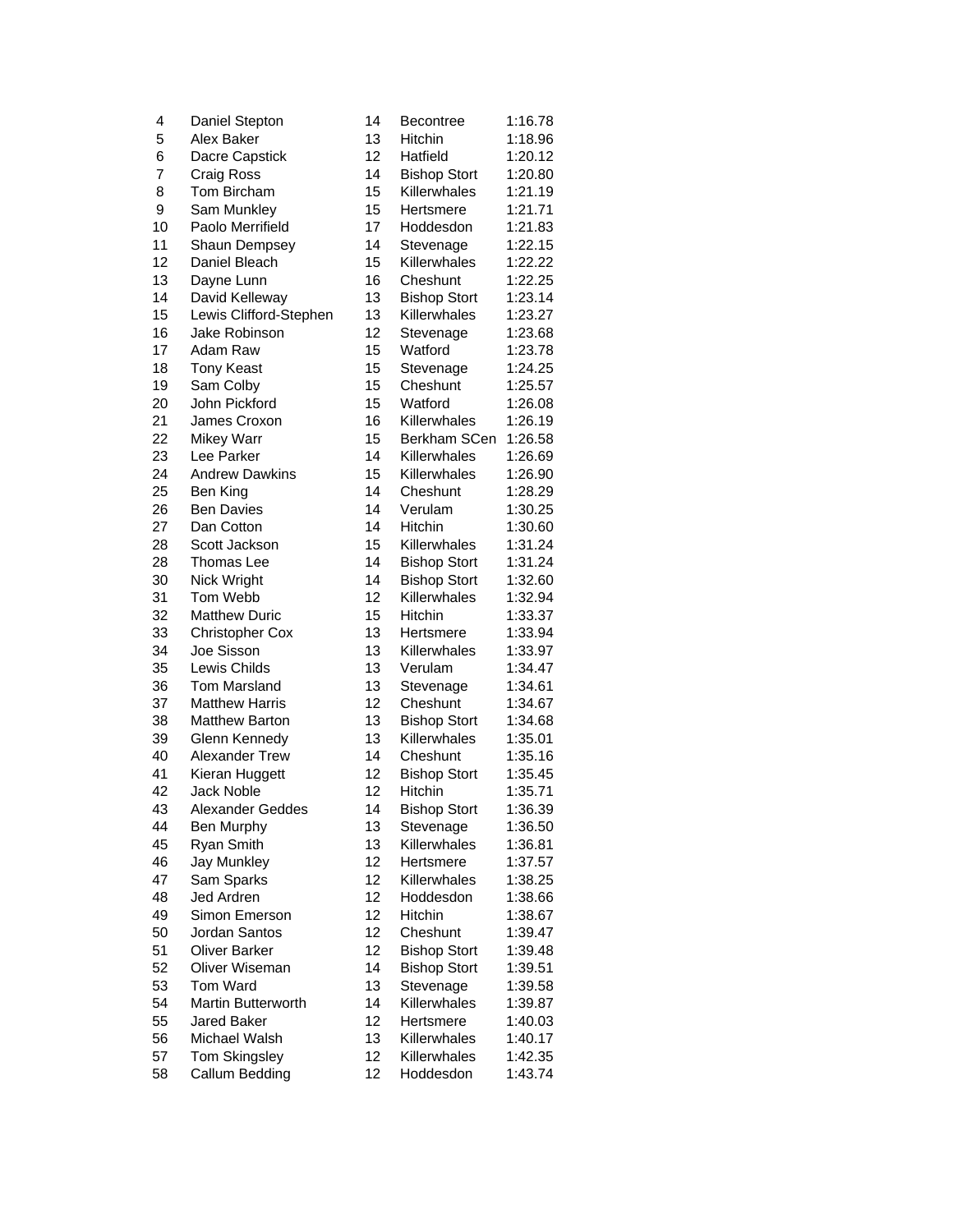| 59 | Michael Imrie         | 13 | Berkham SCen        | 1:44.96 |        |
|----|-----------------------|----|---------------------|---------|--------|
| 60 | Christopher All       | 13 | Hertsmere           | 1:46.09 |        |
| 61 | Paul Spicer           | 13 | Stevenage           | 1:46.14 |        |
| 62 | <b>Bradley Turner</b> | 12 | <b>Bishop Stort</b> | 1:46.25 |        |
| 63 | <b>Toby Andrews</b>   | 12 | <b>Killerwhales</b> | 1:47.74 |        |
| 64 | James Evans           | 13 | Lewsey Centr        | 1:50.36 |        |
| 65 | <b>Ellis Wiley</b>    | 12 | Killerwhales        | 1:50.81 |        |
| 66 | Mitchell Doubleday    | 12 | Cheshunt            | 1:53.26 |        |
| 67 | Aaron Parcell-Jones   | 12 | <b>Lewsey Centr</b> | 2:00.57 |        |
|    | Michael Burman        | 12 | <b>Bishop Stort</b> | DQ      | SL-    |
|    | Joseph Mahon          | 13 | Stevenage           | DQ      | SL-    |
|    | Charlie Wood          | 14 | Killerwhales        | DQ      | ST-    |
|    | Adam Spicer           | 14 | Stevenage           | DQ      | $T-3L$ |
|    |                       |    |                     |         |        |

## **EVENT 9 Girls 9, 10 & 11yrs 50m Freestyle**

### **09 Yrs Age Group**

| Place | Name                     | AaD | Club         | Time       |
|-------|--------------------------|-----|--------------|------------|
| 1     | <b>Charlotte Ballard</b> | 9   | Hemel Hemp   | 35.20      |
| 2     | <b>Christie Bays</b>     | 9   | Stevenage    | 36.10      |
| 3     | <b>Charlotte Newman</b>  | 9   | Enfield      | 36.41      |
| 4     | <b>Brock Whiston</b>     | 9   | Enfield      | 37.32      |
| 5     | Mia Keough               | 9   | Berkhamsted  | 37.56      |
| 6     | Mikaela Kennedy          | 9   | Killerwhales | 38.79      |
| 7     | Abby Smith               | 9   | Cheshunt     | 39.44      |
| 8     | Amy Riddick              | 9   | Hoddesdon    | 39.54      |
| 9     | Danielle Murphy          | 9   | Stevenage    | 41.19      |
| 10    | Hayley Warrington        | 9   | Hoddesdon    | 41.30      |
| 11    | Zoe Munkley              | 9   | Hertsmere    | 41.31      |
| 12    | <b>Lily West</b>         | 9   | Stevenage    | 41.49      |
| 13    | Zoe Buckley              | 9   | Stevenage    | 42.99      |
| 14    | <b>Elly Pereira</b>      | 9   | Hornchurch   | 43.52      |
| 15    | Amy Chung                | 9   | Watford      | 43.88      |
| 16    | <b>Katie Shaw</b>        | 9   | Berkhamsted  | 45.39      |
| 17    | Shona Costello           | 9   | Hoddesdon    | 45.57      |
| 18    | <b>Catherine Gill</b>    | 9   | Cheshunt     | 45.65      |
| 19    | Meghan McGeoghegan       | 9   | Lewsey Centr | 49.12      |
| 20    | <b>Sarah Cutts</b>       | 9   | Hoddesdon    | 49.70      |
| 21    | Alana Ward               | 9   | Hemel Hemp   | 53.96      |
|       | Georgina Hodges          | 9   | Hatfield     | <b>DNC</b> |

| Place | Name             | AaD | Club               | Time  |
|-------|------------------|-----|--------------------|-------|
| 1     | Megan Brett      | 10  | <b>Berkhamsted</b> | 34.22 |
| 2     | Ashley Ransome   | 10  | Hertford           | 35.88 |
| 3     | Alison Binns     | 10  | <b>Bushey</b>      | 36.54 |
| 4     | Demi Smith       | 10  | Killerwhales       | 37.19 |
| 5     | Georgia Hazell   | 10  | Stevenage          | 37.29 |
| 6     | Molly Ewins      | 10  | Stevenage          | 37.39 |
| 7     | Danielle Rooke   | 10  | Killerwhales       | 37.45 |
| 8     | Kasharna Staines | 10  | Stevenage          | 37.47 |
| 9     | Hannah Jibson    | 10  | Watford            | 37.78 |
| 10    | Kirstin Meikle   | 10  | Hoddesdon          | 37.84 |
| 11    | Naomi Raw        | 10  | <b>Bushey</b>      | 37.86 |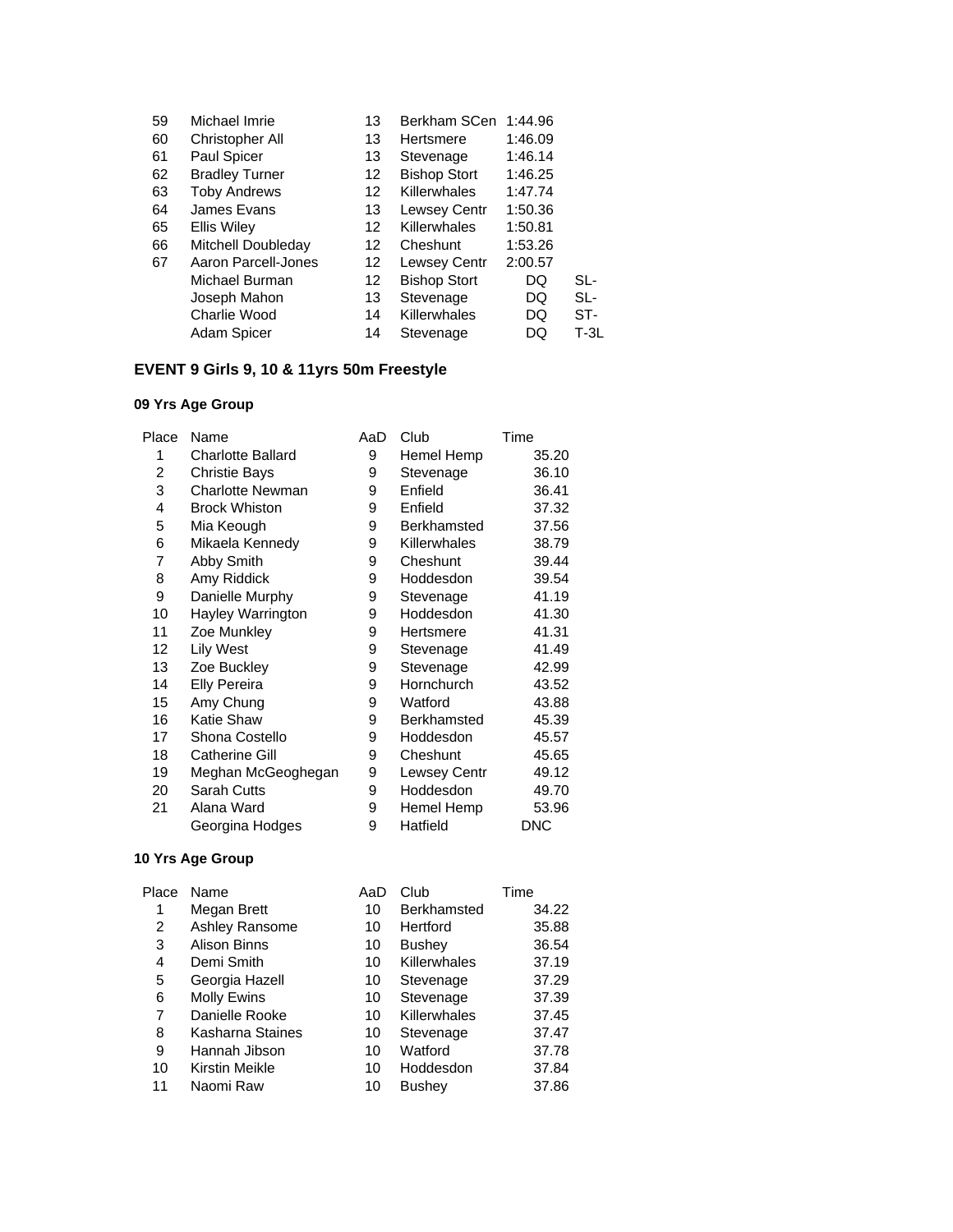| 12 | Jessica Wacey        | 10 | <b>Bishop Stort</b> | 37.88      |
|----|----------------------|----|---------------------|------------|
| 13 | Abigail Smith        | 10 | Hertsmere           | 37.94      |
| 14 | <b>Molly Sparks</b>  | 10 | Killerwhales        | 38.00      |
| 15 | Molly McKenzie       | 10 | <b>Hitchin</b>      | 38.62      |
| 16 | India Hammond        | 10 | Hatfield            | 38.63      |
| 17 | Helen Bedi           | 10 | <b>Broxbourne</b>   | 38.74      |
| 18 | Katie McGarry        | 10 | <b>Bishop Stort</b> | 39.11      |
| 19 | Jade Short           | 10 | <b>Broxbourne</b>   | 39.22      |
| 20 | Madeleine Churchman  | 10 | Hitchin             | 39.71      |
| 21 | Zoe Hague            | 10 | <b>Hitchin</b>      | 39.72      |
| 22 | Faye Nugent          | 10 | Cheshunt            | 40.12      |
| 23 | <b>Hannah Thomas</b> | 10 | Enfield             | 40.14      |
| 24 | Alice Gatenby        | 10 | Verulam             | 40.59      |
| 25 | Rachel Pain          | 10 | Hitchin             | 40.89      |
| 26 | Cassie Beadel        | 10 | Killerwhales        | 41.42      |
| 27 | Hannah Mason         | 10 | Hoddesdon           | 41.51      |
| 28 | Darcy Holmes         | 10 | Hemel Hemp          | 41.59      |
| 29 | <b>Kelsey Doyle</b>  | 10 | Hemel Hemp          | 41.62      |
| 30 | Evie Millar          | 10 | Hertford            | 41.76      |
| 31 | Sian Nugent          | 10 | Cheshunt            | 41.96      |
| 32 | <b>Harriet Burns</b> | 10 | <b>Broxbourne</b>   | 42.65      |
| 33 | Shavonne Cooper      | 10 | <b>Bishop Stort</b> | 42.89      |
| 34 | Jessica Cato         | 10 | Hertsmere           | 42.92      |
| 35 | Lara Nugent          | 10 | Cheshunt            | 43.15      |
| 36 | Sophie Smith         | 10 | Berkham SCen        | 44.85      |
| 37 | Louise Donohue       | 10 | Lewsey Centr        | 50.21      |
|    | Rebecca Suzan        | 10 | Hoddesdon           | DNC        |
|    | Ailish Brown         | 10 | <b>Berkhamsted</b>  | <b>DNF</b> |

| Place                   | Name                    | AaD | Club                | Time  |
|-------------------------|-------------------------|-----|---------------------|-------|
| 1                       | Lydia Smith             | 11  | Hatfield            | 31.69 |
| $\overline{\mathbf{c}}$ | Rebecca Welch           | 11  | Cheshunt            | 33.27 |
| 3                       | Grace Lee               | 11  | <b>Bishop Stort</b> | 33.34 |
| 4                       | Zoe Stewart             | 11  | Watford             | 33.74 |
| 5                       | Emma Riddick            | 11  | Hoddesdon           | 33.86 |
| 6                       | <b>Charlotte Reid</b>   | 11  | <b>Hitchin</b>      | 34.07 |
| 7                       | Carina Bays             | 11  | Stevenage           | 34.16 |
| 8                       | Ashley Wareing          | 11  | <b>Modernians</b>   | 34.77 |
| 9                       | Kathryn Burr            | 11  | Hertford            | 35.13 |
| 10                      | Broghan McGeoghegan     | 11  | Lewsey Centr        | 35.34 |
| 10                      | <b>Charlotte Barton</b> | 11  | <b>Bishop Stort</b> | 35.34 |
| 12                      | Samantha Catchpole      | 11  | Hemel Hemp          | 35.41 |
| 13                      | Emma Fisk               | 11  | <b>Bishop Stort</b> | 35.43 |
| 14                      | Liane Kennedy           | 11  | Killerwhales        | 35.51 |
| 15                      | Kira Doyle              | 11  | Hemel Hemp          | 35.79 |
| 16                      | Katharine Insull        | 11  | Hitchin             | 35.94 |
| 17                      | Tara Keswick            | 11  | <b>Hitchin</b>      | 36.29 |
| 18                      | Ellie Shearman          | 11  | Berkhamsted         | 36.31 |
| 19                      | Keira Sullivan          | 11  | Cheshunt            | 36.65 |
| 20                      | Abbie Barnes            | 11  | Berkhamsted         | 36.66 |
| 21                      | <b>Chloe Harris</b>     | 11  | Hoddesdon           | 36.77 |
| 22                      | Jennifer Seress         | 11  | <b>Hitchin</b>      | 36.99 |
| 23                      | Charlotte Reynolds      | 11  | <b>Bishop Stort</b> | 37.00 |
| 24                      | Jessica Waters          | 11  | Hoddesdon           | 37.06 |
|                         |                         |     |                     |       |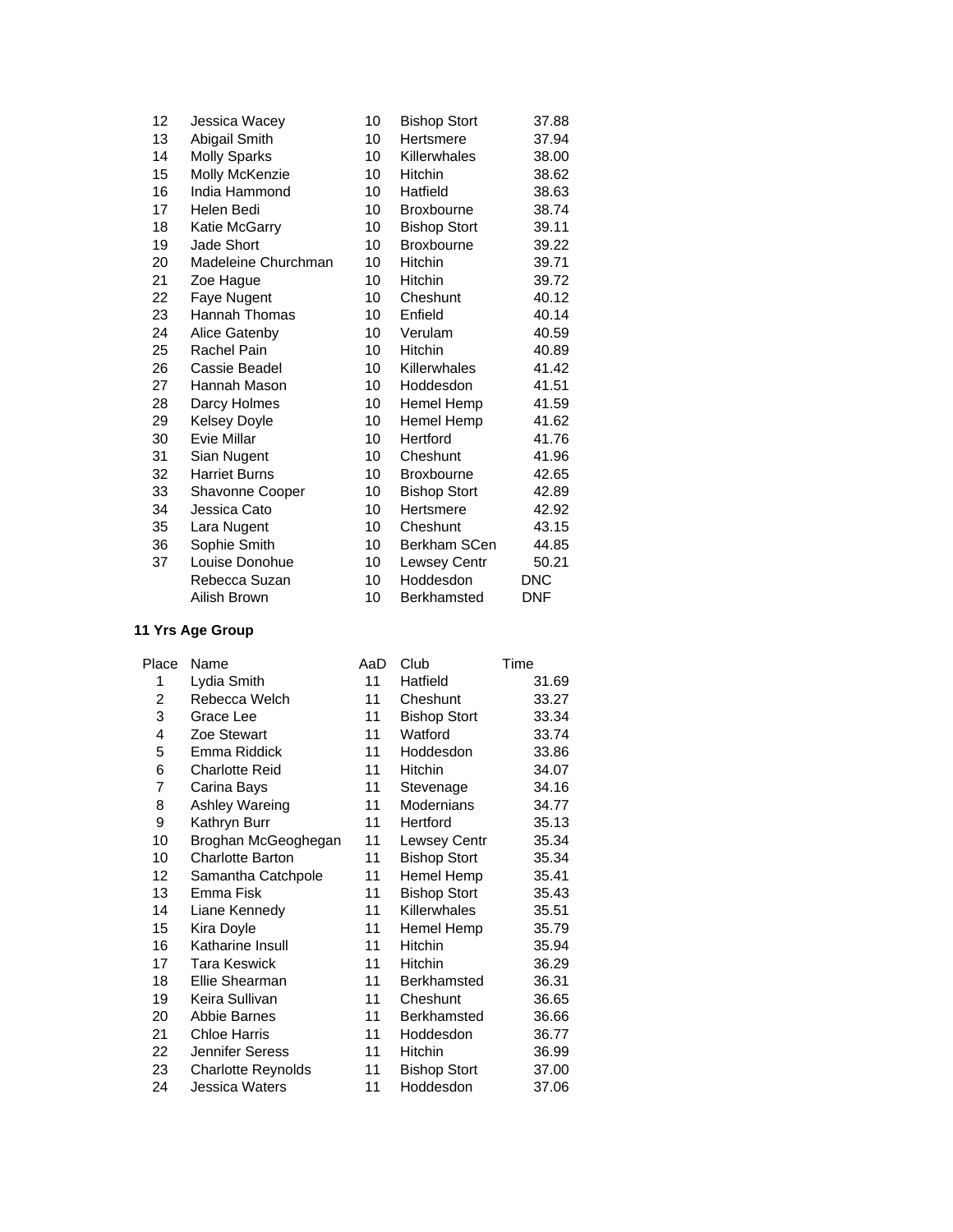| 25 | <b>Connie Hawkes</b>      | 11 | Enfield             | 37.18     |
|----|---------------------------|----|---------------------|-----------|
| 26 | Laura Durrant             | 11 | Stevenage           | 37.33     |
| 27 | <b>Suzanne Pitts</b>      | 11 | Hemel Hemp          | 37.37     |
| 28 | Tanya Teasdale            | 11 | Hemel Hemp          | 37.41     |
| 29 | <b>Emily Scott</b>        | 11 | Hatfield            | 37.60     |
| 30 | Aimee Bracebridge         | 11 | Cheshunt            | 39.32     |
| 31 | Hannah Webb               | 11 | <b>Bishop Stort</b> | 40.12     |
| 32 | Leah Tootill              | 11 | Hertsmere           | 40.24     |
| 33 | Sophie Chung              | 11 | Watford             | 40.85     |
| 34 | Natasha Vadher            | 11 | Berkhamsted         | 42.17     |
| 35 | <b>Beth King</b>          | 11 | Cheshunt            | 44.28     |
| 36 | Hannah Parker             | 11 | Cheshunt            | 47.72     |
| 37 | <b>Madeleine Phillips</b> | 11 | Cheshunt            | 48.39     |
| 38 | <b>Amber Prince</b>       | 11 | <b>Lewsey Centr</b> | 53.36     |
|    | Emma Lythaby              | 11 | Hertford            | ST-<br>DQ |
|    |                           |    |                     |           |

| Place          | Name                      | AaD | Club                | Time  |
|----------------|---------------------------|-----|---------------------|-------|
| 1              | Lydia Smith               | 11  | Hatfield            | 31.69 |
| $\overline{c}$ | Rebecca Welch             | 11  | Cheshunt            | 33.27 |
| 3              | Grace Lee                 | 11  | <b>Bishop Stort</b> | 33.34 |
| 4              | Zoe Stewart               | 11  | Watford             | 33.74 |
| 5              | Emma Riddick              | 11  | Hoddesdon           | 33.86 |
| 6              | <b>Charlotte Reid</b>     | 11  | Hitchin             | 34.07 |
| 7              | Carina Bays               | 11  | Stevenage           | 34.16 |
| 8              | Megan Brett               | 10  | Berkhamsted         | 34.22 |
| 9              | Ashley Wareing            | 11  | Modernians          | 34.77 |
| 10             | Kathryn Burr              | 11  | Hertford            | 35.13 |
| 11             | <b>Charlotte Ballard</b>  | 9   | Hemel Hemp          | 35.20 |
| 12             | Broghan McGeoghegan       | 11  | Lewsey Centr        | 35.34 |
| 12             | <b>Charlotte Barton</b>   | 11  | <b>Bishop Stort</b> | 35.34 |
| 14             | Samantha Catchpole        | 11  | Hemel Hemp          | 35.41 |
| 15             | Emma Fisk                 | 11  | <b>Bishop Stort</b> | 35.43 |
| 16             | Liane Kennedy             | 11  | Killerwhales        | 35.51 |
| 17             | Kira Doyle                | 11  | Hemel Hemp          | 35.79 |
| 18             | Ashley Ransome            | 10  | Hertford            | 35.88 |
| 19             | Katharine Insull          | 11  | Hitchin             | 35.94 |
| 20             | <b>Christie Bays</b>      | 9   | Stevenage           | 36.10 |
| 21             | <b>Tara Keswick</b>       | 11  | Hitchin             | 36.29 |
| 22             | Ellie Shearman            | 11  | Berkhamsted         | 36.31 |
| 23             | Charlotte Newman          | 9   | Enfield             | 36.41 |
| 24             | <b>Alison Binns</b>       | 10  | <b>Bushey</b>       | 36.54 |
| 25             | Keira Sullivan            | 11  | Cheshunt            | 36.65 |
| 26             | <b>Abbie Barnes</b>       | 11  | Berkhamsted         | 36.66 |
| 27             | <b>Chloe Harris</b>       | 11  | Hoddesdon           | 36.77 |
| 28             | Jennifer Seress           | 11  | Hitchin             | 36.99 |
| 29             | <b>Charlotte Reynolds</b> | 11  | <b>Bishop Stort</b> | 37.00 |
| 30             | Jessica Waters            | 11  | Hoddesdon           | 37.06 |
| 31             | <b>Connie Hawkes</b>      | 11  | Enfield             | 37.18 |
| 32             | Demi Smith                | 10  | Killerwhales        | 37.19 |
| 33             | Georgia Hazell            | 10  | Stevenage           | 37.29 |
| 34             | <b>Brock Whiston</b>      | 9   | Enfield             | 37.32 |
| 35             | Laura Durrant             | 11  | Stevenage           | 37.33 |
| 36             | <b>Suzanne Pitts</b>      | 11  | <b>Hemel Hemp</b>   | 37.37 |
| 37             | <b>Molly Ewins</b>        | 10  | Stevenage           | 37.39 |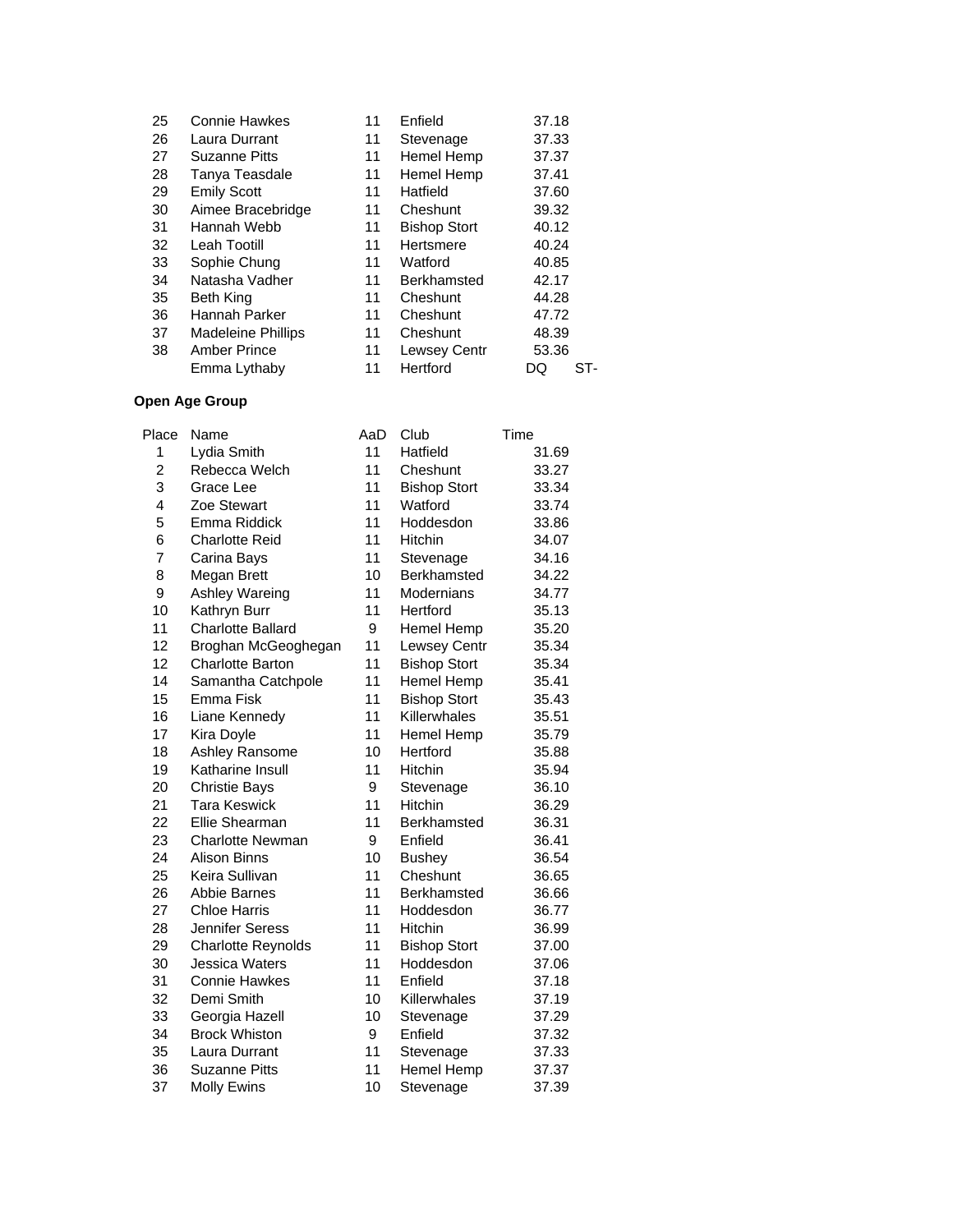| 38 | Tanya Teasdale        | 11 | Hemel Hemp          | 37.41 |
|----|-----------------------|----|---------------------|-------|
| 39 | Danielle Rooke        | 10 | Killerwhales        | 37.45 |
| 40 | Kasharna Staines      | 10 | Stevenage           | 37.47 |
| 41 | Mia Keough            | 9  | <b>Berkhamsted</b>  | 37.56 |
| 42 | <b>Emily Scott</b>    | 11 | Hatfield            | 37.60 |
| 43 | Hannah Jibson         | 10 | Watford             | 37.78 |
| 44 | <b>Kirstin Meikle</b> | 10 | Hoddesdon           | 37.84 |
| 45 | Naomi Raw             | 10 | <b>Bushey</b>       | 37.86 |
| 46 | Jessica Wacey         | 10 | <b>Bishop Stort</b> | 37.88 |
| 47 | Abigail Smith         | 10 | Hertsmere           | 37.94 |
| 48 | <b>Molly Sparks</b>   | 10 | Killerwhales        | 38.00 |
| 49 | Molly McKenzie        | 10 | Hitchin             | 38.62 |
| 50 | India Hammond         | 10 | Hatfield            | 38.63 |
| 51 | Helen Bedi            | 10 | <b>Broxbourne</b>   | 38.74 |
| 52 | Mikaela Kennedy       | 9  | Killerwhales        | 38.79 |
| 53 | Katie McGarry         | 10 | <b>Bishop Stort</b> | 39.11 |
| 54 | <b>Jade Short</b>     | 10 | Broxbourne          | 39.22 |
| 55 | Aimee Bracebridge     | 11 | Cheshunt            | 39.32 |
| 56 | Abby Smith            | 9  | Cheshunt            | 39.44 |
| 57 | Amy Riddick           | 9  | Hoddesdon           | 39.54 |
| 58 | Madeleine Churchman   | 10 | Hitchin             | 39.71 |
| 59 | Zoe Hague             | 10 | Hitchin             | 39.72 |
| 60 | Faye Nugent           | 10 | Cheshunt            | 40.12 |
| 60 | Hannah Webb           | 11 | <b>Bishop Stort</b> | 40.12 |
| 62 | <b>Hannah Thomas</b>  | 10 | Enfield             | 40.14 |
| 63 | <b>Leah Tootill</b>   | 11 | Hertsmere           | 40.24 |
| 64 | Alice Gatenby         | 10 | Verulam             | 40.59 |
| 65 | Sophie Chung          | 11 | Watford             | 40.85 |
| 66 | <b>Rachel Pain</b>    | 10 | Hitchin             | 40.89 |
| 67 | Danielle Murphy       | 9  | Stevenage           | 41.19 |
| 68 | Hayley Warrington     | 9  | Hoddesdon           | 41.30 |
| 69 | Zoe Munkley           | 9  | Hertsmere           | 41.31 |
| 70 | Cassie Beadel         | 10 | Killerwhales        | 41.42 |
| 71 | <b>Lily West</b>      | 9  | Stevenage           | 41.49 |
| 72 | Hannah Mason          | 10 | Hoddesdon           | 41.51 |
| 73 | Darcy Holmes          | 10 | Hemel Hemp          | 41.59 |
| 74 | <b>Kelsey Doyle</b>   | 10 | Hemel Hemp          | 41.62 |
| 75 | Evie Millar           | 10 | Hertford            | 41.76 |
| 76 | Sian Nugent           | 10 | Cheshunt            | 41.96 |
| 77 | Natasha Vadher        | 11 | Berkhamsted         | 42.17 |
| 78 | <b>Harriet Burns</b>  | 10 | <b>Broxbourne</b>   | 42.65 |
| 79 | Shavonne Cooper       | 10 | <b>Bishop Stort</b> | 42.89 |
| 80 | Jessica Cato          | 10 | Hertsmere           | 42.92 |
| 81 | Zoe Buckley           | 9  | Stevenage           | 42.99 |
| 82 | Lara Nugent           | 10 | Cheshunt            | 43.15 |
| 83 | <b>Elly Pereira</b>   | 9  | Hornchurch          | 43.52 |
| 84 | Amy Chung             | 9  | Watford             | 43.88 |
| 85 | Beth King             | 11 | Cheshunt            | 44.28 |
| 86 | Sophie Smith          | 10 | Berkham SCen        | 44.85 |
| 87 | Katie Shaw            | 9  | <b>Berkhamsted</b>  | 45.39 |
| 88 | Shona Costello        | 9  | Hoddesdon           | 45.57 |
| 89 | <b>Catherine Gill</b> | 9  | Cheshunt            | 45.65 |
| 90 | Hannah Parker         | 11 | Cheshunt            | 47.72 |
| 91 | Madeleine Phillips    | 11 | Cheshunt            | 48.39 |
| 92 | Meghan McGeoghegan    | 9  | Lewsey Centr        | 49.12 |
|    |                       |    |                     |       |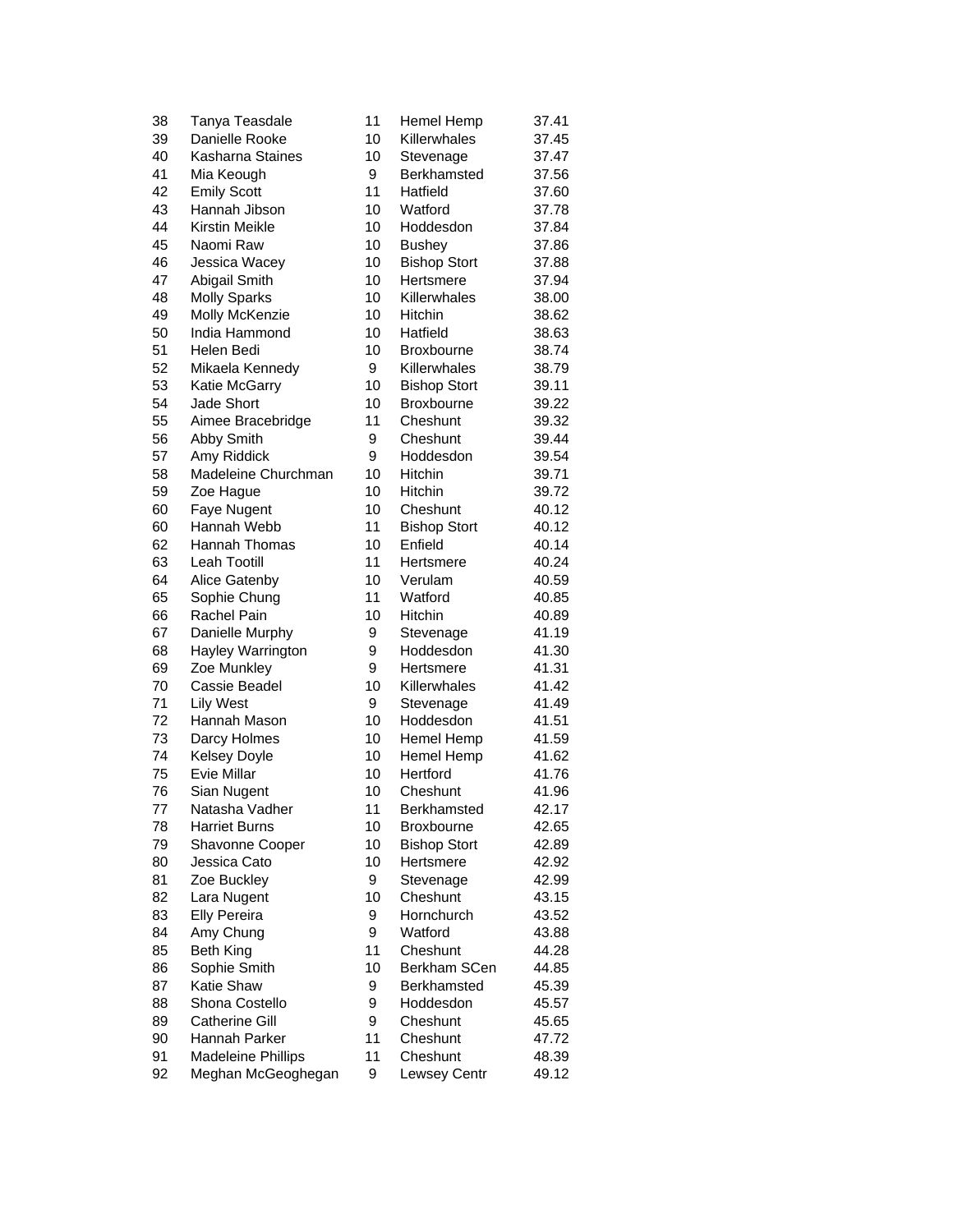| <b>Sarah Cutts</b>  | 9  | Hoddesdon           | 49.70      |     |
|---------------------|----|---------------------|------------|-----|
| Louise Donohue      | 10 | <b>Lewsey Centr</b> | 50.21      |     |
| <b>Amber Prince</b> | 11 | <b>Lewsey Centr</b> | 53.36      |     |
| Alana Ward          | 9  | Hemel Hemp          | 53.96      |     |
| Rebecca Suzan       | 10 | Hoddesdon           | <b>DNC</b> |     |
| Georgina Hodges     | 9  | Hatfield            | <b>DNC</b> |     |
| Ailish Brown        | 10 | <b>Berkhamsted</b>  | <b>DNF</b> |     |
| Emma Lythaby        | 11 | Hertford            | DO         | ST- |
|                     |    |                     |            |     |

# **EVENT 10 Boys 9, 10 & 11yrs 50m Freestyle**

## **09 Yrs Age Group**

| Place | Name                  | AaD | Club              | Time  |
|-------|-----------------------|-----|-------------------|-------|
| 1     | Nico Campbell         | 9   | Cheshunt          | 36.36 |
| 2     | Kyle Vadher           | 9   | Berkhamsted       | 37.18 |
| 2     | David Spicer          | 9   | Stevenage         | 37.18 |
| 4     | Ranishka Kumarage     | 9   | Hemel Hemp        | 37.56 |
| 5     | Martyn Walton         | 9   | Stevenage         | 38.48 |
| 6     | <b>Matthew Hallam</b> | 9   | Hoddesdon         | 38.79 |
| 7     | <b>Oliver Adams</b>   | 9   | Hatfield          | 39.46 |
| 8     | Benjamin Purcell      | 9   | Hatfield          | 39.77 |
| 9     | Jack Pickford         | 9   | Watford           | 41.73 |
| 10    | Ethan Lamb            | 9   | Hatfield          | 41.91 |
| 11    | <b>Rhys Short</b>     | 9   | <b>Broxbourne</b> | 43.50 |
| 12    | Ryan Ranger           | 9   | Cheshunt          | 44.33 |
| 13    | Jonathan Pitts        | 9   | Hemel Hemp        | 45.08 |
| 14    | Luke Holden           | 9   | Berkham SCen      | 45.33 |
| 15    | William Noble         | 9   | <b>Hitchin</b>    | 46.48 |
| 16    | Peter Pickford        | 9   | Watford           | 49.06 |
| 17    | Oscar Holden          | 9   | Berkham SCen      | 49.31 |
| 18    | Tyler Rees            | 9   | Lewsey Centr      | 53.52 |
|       |                       |     |                   |       |

| Place | Name                    | AaD | Club         | Time  |
|-------|-------------------------|-----|--------------|-------|
| 1     | <b>Matthew Williams</b> | 10  | Cheshunt     | 34.52 |
| 2     | Luke Jones              | 10  | Hertsmere    | 34.79 |
| 3     | Liam Doonan             | 10  | Stevenage    | 36.13 |
| 4     | Joseph Mileusnic        | 10  | Stevenage    | 37.23 |
| 5     | Sam Vessey              | 10  | Stevenage    | 37.77 |
| 6     | Ashley Holness-Wright   | 10  | Watford      | 37.83 |
| 7     | Aiden Robinson          | 10  | Killerwhales | 37.92 |
| 8     | Daniel Laffey           | 10  | Killerwhales | 38.90 |
| 9     | <b>Matthew Dawe</b>     | 10  | Hornchurch   | 39.13 |
| 10    | Lewis Hawkins           | 10  | Watford      | 39.66 |
| 11    | <b>Niall Cahill</b>     | 10  | Lewsey Centr | 40.36 |
| 12    | Max Woodward            | 10  | Enfield      | 40.39 |
| 13    | Sam Ditchfield          | 10  | Hertford     | 40.87 |
| 14    | <b>Jason Trew</b>       | 10  | Cheshunt     | 41.18 |
| 15    | Liam Hamilton           | 10  | Watford      | 42.76 |
| 16    | Alex Mason              | 10  | Lewsey Centr | 42.78 |
| 17    | Sean Facey              | 10  | Cheshunt     | 43.13 |
| 18    | Hamish Barrett          | 10  | Watford      | 43.86 |
| 19    | Kane Hagley-King        | 10  | Hoddesdon    | 44.09 |
| 20    | Alex Merchan            | 10  | Killerwhales | 45.85 |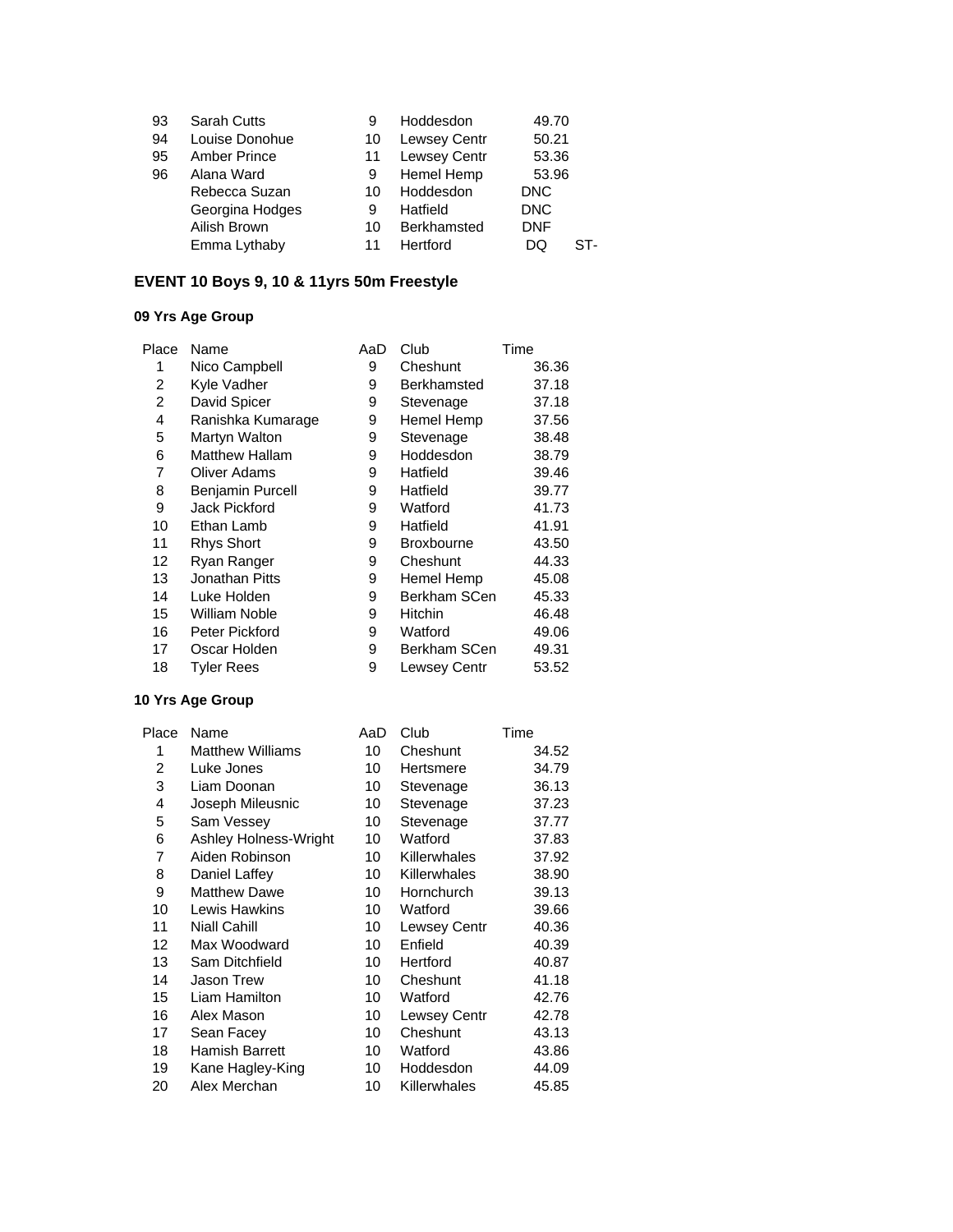| 21  | Tom Caldon           |     | 10 Lewsey Centr | 46.37 |
|-----|----------------------|-----|-----------------|-------|
| 22  | Callum Costello      | 10. | Hoddesdon       | 47.45 |
| 23. | Thomas Timotheou     | 10. | Broxbourne      | 48.63 |
| 24  | <b>Philip Murphy</b> | 10. | Hertford        | 50.04 |
|     | Luke Yeoman          | 10. | Verulam         | DNC.  |

| Place | Name                 | AaD | Club                | Time  |
|-------|----------------------|-----|---------------------|-------|
| 1     | Jack Spence          | 11  | Watford             | 33.16 |
| 2     | <b>Thomas Warbey</b> | 11  | Stevenage           | 33.43 |
| 3     | Sean Houlihan        | 11  | Killerwhales        | 34.03 |
| 4     | Ivan Brett           | 11  | <b>Bishop Stort</b> | 35.28 |
| 5     | Matthew Chapman      | 11  | Watford             | 35.79 |
| 6     | Alex Bramley         | 11  | Berkham SCen        | 36.21 |
| 7     | <b>Tim Warr</b>      | 11  | Berkham SCen        | 36.65 |
| 8     | <b>Richard Gill</b>  | 11  | Cheshunt            | 36.75 |
| 9     | <b>Stephen Mears</b> | 11  | Hatfield            | 37.24 |
| 10    | James Duke-Smith     | 11  | Cheshunt            | 38.28 |
| 11    | Luke Ames            | 11  | Stevenage           | 38.43 |
| 12    | <b>Graham Tate</b>   | 11  | Cheshunt            | 38.78 |
| 13    | <b>Jack Jarrett</b>  | 11  | Stevenage           | 39.51 |
| 14    | David Swinnerton     | 11  | <b>Lewsey Centr</b> | 40.38 |
| 15    | <b>Andrew Hovell</b> | 11  | Hatfield            | 41.31 |
|       |                      |     |                     |       |

| Place          | Name                    | AaD | Club                | Time  |
|----------------|-------------------------|-----|---------------------|-------|
| 1              | Jack Spence             | 11  | Watford             | 33.16 |
| $\overline{c}$ | Thomas Warbey           | 11  | Stevenage           | 33.43 |
| 3              | Sean Houlihan           | 11  | Killerwhales        | 34.03 |
| 4              | <b>Matthew Williams</b> | 10  | Cheshunt            | 34.52 |
| 5              | Luke Jones              | 10  | Hertsmere           | 34.79 |
| 6              | Ivan Brett              | 11  | <b>Bishop Stort</b> | 35.28 |
| 7              | Matthew Chapman         | 11  | Watford             | 35.79 |
| 8              | Liam Doonan             | 10  | Stevenage           | 36.13 |
| 9              | Alex Bramley            | 11  | Berkham SCen        | 36.21 |
| 10             | Nico Campbell           | 9   | Cheshunt            | 36.36 |
| 11             | <b>Tim Warr</b>         | 11  | Berkham SCen        | 36.65 |
| 12             | <b>Richard Gill</b>     | 11  | Cheshunt            | 36.75 |
| 13             | Kyle Vadher             | 9   | Berkhamsted         | 37.18 |
| 13             | David Spicer            | 9   | Stevenage           | 37.18 |
| 15             | Joseph Mileusnic        | 10  | Stevenage           | 37.23 |
| 16             | Stephen Mears           | 11  | Hatfield            | 37.24 |
| 17             | Ranishka Kumarage       | 9   | Hemel Hemp          | 37.56 |
| 18             | Sam Vessey              | 10  | Stevenage           | 37.77 |
| 19             | Ashley Holness-Wright   | 10  | Watford             | 37.83 |
| 20             | Aiden Robinson          | 10  | Killerwhales        | 37.92 |
| 21             | James Duke-Smith        | 11  | Cheshunt            | 38.28 |
| 22             | Luke Ames               | 11  | Stevenage           | 38.43 |
| 23             | Martyn Walton           | 9   | Stevenage           | 38.48 |
| 24             | <b>Graham Tate</b>      | 11  | Cheshunt            | 38.78 |
| 25             | <b>Matthew Hallam</b>   | 9   | Hoddesdon           | 38.79 |
| 26             | Daniel Laffey           | 10  | Killerwhales        | 38.90 |
| 27             | <b>Matthew Dawe</b>     | 10  | Hornchurch          | 39.13 |
| 28             | <b>Oliver Adams</b>     | 9   | Hatfield            | 39.46 |